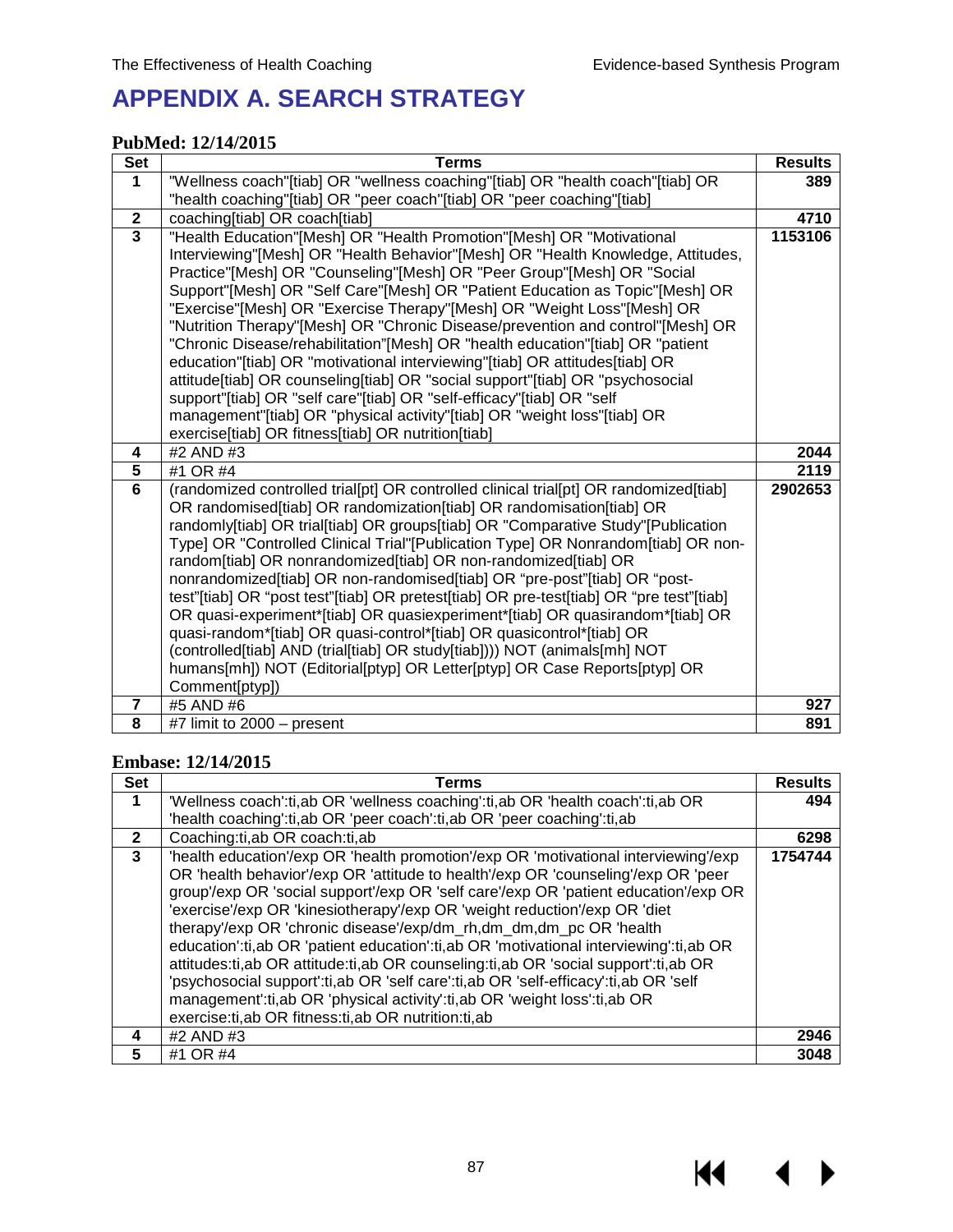$M \rightarrow$ 

| <b>Set</b> | Terms                                                                                                                                                                                                                                                                                                                                                                                                                                                                                                                                                                                                                                                                                                                                                                                                                                                                                                                                                                                                                                                                                                                                     | <b>Results</b> |
|------------|-------------------------------------------------------------------------------------------------------------------------------------------------------------------------------------------------------------------------------------------------------------------------------------------------------------------------------------------------------------------------------------------------------------------------------------------------------------------------------------------------------------------------------------------------------------------------------------------------------------------------------------------------------------------------------------------------------------------------------------------------------------------------------------------------------------------------------------------------------------------------------------------------------------------------------------------------------------------------------------------------------------------------------------------------------------------------------------------------------------------------------------------|----------------|
| 6          | 'randomized controlled trial'/exp OR 'crossover procedure'/exp OR 'double blind<br>procedure'/exp OR 'single blind procedure'/exp OR random*:ti,ab OR factorial*:ti,ab<br>OR crossover*:ti,ab OR (cross NEAR/1 over*):ti,ab OR placebo*:ti,ab OR (doubl*<br>NEAR/1 blind*):ti,ab OR (singl* NEAR/1 blind*):ti,ab OR assign*:ti,ab OR<br>allocat*:ti,ab OR volunteer*:ti,ab OR 'clinical study'/exp OR 'clinical trial':ti,ab OR<br>'clinical trials':ti,ab OR 'controlled study'/exp OR (controlled:ti,ab AND (trial:ti,ab OR<br>study:ti,ab)) OR (non NEAR/1 random*):ti,ab OR (quasi NEAR/1 experiment*):ti,ab<br>OR (quasi NEAR/1 random*):ti,ab OR (quasi NEAR/1 control*):ti,ab OR<br>'comparative effectiveness'/exp OR 'comparative study'/exp OR 'comparative<br>study':ti,ab OR 'comparative studies':ti,ab OR nonrandom*:ti,ab OR 'pre-post':ti,ab<br>OR 'post test':ti,ab OR pretest:ti,ab OR pre-test:ti,ab OR 'pre test':ti,ab OR<br>quasiexperiment*:ti,ab OR quasirandom*:ti,ab OR quasicontrol*:ti,ab NOT ('case<br>report'/exp OR 'case study'/exp OR 'editorial'/exp OR 'letter'/exp OR 'note'/exp) AND<br>[humans]/lim | 6095040        |
| 7          | #5 AND #6                                                                                                                                                                                                                                                                                                                                                                                                                                                                                                                                                                                                                                                                                                                                                                                                                                                                                                                                                                                                                                                                                                                                 | 1388           |
| 8          | [embase]/lim NOT [medline]/lim                                                                                                                                                                                                                                                                                                                                                                                                                                                                                                                                                                                                                                                                                                                                                                                                                                                                                                                                                                                                                                                                                                            |                |
| 9          | #7 AND #8                                                                                                                                                                                                                                                                                                                                                                                                                                                                                                                                                                                                                                                                                                                                                                                                                                                                                                                                                                                                                                                                                                                                 | 560            |
| 10         | $\#9$ limit to 2000 – present                                                                                                                                                                                                                                                                                                                                                                                                                                                                                                                                                                                                                                                                                                                                                                                                                                                                                                                                                                                                                                                                                                             | 552            |

### **CINAHL: 12/14/2015**

| Set          | Terms                                                                                                                                                                                                                                                                                                                                                                                                                                                                                                                                                                                                                                                                                                                                                                                                                                                                                                                                                                                                                                                                                                                                                              | <b>Results</b> |
|--------------|--------------------------------------------------------------------------------------------------------------------------------------------------------------------------------------------------------------------------------------------------------------------------------------------------------------------------------------------------------------------------------------------------------------------------------------------------------------------------------------------------------------------------------------------------------------------------------------------------------------------------------------------------------------------------------------------------------------------------------------------------------------------------------------------------------------------------------------------------------------------------------------------------------------------------------------------------------------------------------------------------------------------------------------------------------------------------------------------------------------------------------------------------------------------|----------------|
| $\mathbf 1$  | TI ("Wellness coach" OR "wellness coaching" OR "health coach" OR "health<br>coaching" OR "peer coach" OR "peer coaching") OR AB ("Wellness coach" OR                                                                                                                                                                                                                                                                                                                                                                                                                                                                                                                                                                                                                                                                                                                                                                                                                                                                                                                                                                                                               | 305            |
|              | "wellness coaching" OR "health coach" OR "health coaching" OR "peer coach" OR<br>"peer coaching")                                                                                                                                                                                                                                                                                                                                                                                                                                                                                                                                                                                                                                                                                                                                                                                                                                                                                                                                                                                                                                                                  |                |
| $\mathbf{2}$ | TI (coaching OR coach) OR AB (coaching OR coach)                                                                                                                                                                                                                                                                                                                                                                                                                                                                                                                                                                                                                                                                                                                                                                                                                                                                                                                                                                                                                                                                                                                   | 4864           |
| $\mathbf{3}$ | (MH "Health Education+") OR (MH "Health Promotion+") OR (MH "Motivational<br>Interviewing") OR (MH "Health Behavior+") OR (MH "Attitude to Health+") OR (MH<br>"Health Knowledge") OR (MH "Counseling+") OR (MH "Peer Group") OR (MH<br>"Support, Psychosocial+") OR (MH "Social Environment+") OR (MH "Self Care+")<br>OR (MH "Patient Education+") OR (MH "Exercise+") OR (MH "Therapeutic<br>Exercise+") OR (MH "Weight Loss+") OR (MH "Diet Therapy+") OR (MH "Chronic<br>Disease/PC") OR (MH "Chronic Disease/RH") OR TI ("health education" OR<br>"patient education" OR "motivational interviewing" OR attitudes OR attitude OR<br>counseling OR "social support" OR "psychosocial support" OR "self care" OR "self-<br>efficacy" OR "self management" OR "physical activity" OR "weight loss" OR<br>exercise OR fitness OR nutrition) OR AB ("health education" OR "patient education"<br>OR "motivational interviewing" OR attitudes OR attitude OR counseling OR "social<br>support" OR "psychosocial support" OR "self care" OR "self-efficacy" OR "self<br>management" OR "physical activity" OR "weight loss" OR exercise OR fitness OR<br>nutrition) | 612054         |
| 4            | #2 AND #3                                                                                                                                                                                                                                                                                                                                                                                                                                                                                                                                                                                                                                                                                                                                                                                                                                                                                                                                                                                                                                                                                                                                                          | 2379           |
| 5            | #1 OR #4                                                                                                                                                                                                                                                                                                                                                                                                                                                                                                                                                                                                                                                                                                                                                                                                                                                                                                                                                                                                                                                                                                                                                           | 2438           |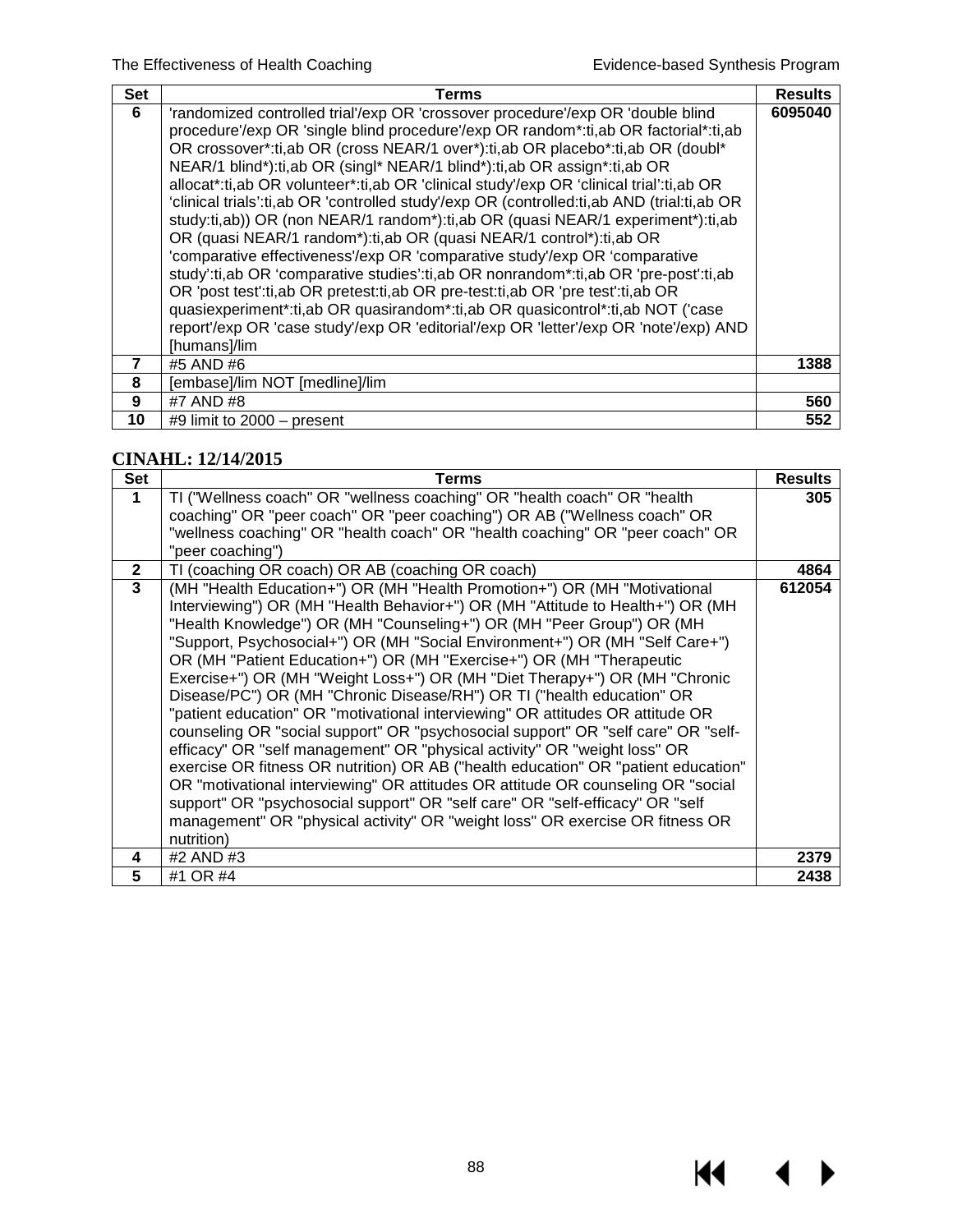$M \rightarrow$ 

| <b>Set</b>     | Terms                                                                                | <b>Results</b> |
|----------------|--------------------------------------------------------------------------------------|----------------|
| 6              | (MH "Clinical Trials+") OR PT Clinical trial OR PT randomized controlled trial OR TX | 1371759        |
|                | clinic* n1 trial* OR TX ((singl* n1 blind*) OR (singl* n1 mask*)) OR TX ((doubl* n1  |                |
|                | blind*) OR (doubl* n1 mask*) ) OR TX ( (tripl* n1 blind*) OR (tripl* n1 mask*) ) OR  |                |
|                | TX ((trebl* n1 blind*) OR (trebl* n1 mask*)) OR (MH "Random Assignment") OR          |                |
|                | (MH "Quantitative Studies") OR TI (randomized OR randomised OR randomization         |                |
|                | OR randomisation OR randomly OR trial OR groups) OR AB (randomized OR                |                |
|                | randomised OR randomization OR randomisation OR randomly OR trial OR groups)         |                |
|                | OR TI (Nonrandom OR non-random OR nonrandomized OR non-randomized OR                 |                |
|                | nonrandomized OR non-randomised) OR AB (Nonrandom OR non-random OR                   |                |
|                | nonrandomized OR non-randomized OR nonrandomized OR non-randomised) OR               |                |
|                | (MH "Comparative Studies") OR (MH "Quasi-Experimental Studies+") OR TI ("pre-        |                |
|                | post" OR "post-test" OR "post test" OR pretest OR pre-test OR "pre test" OR quasi-   |                |
|                | experiment* OR quasiexperiment* OR quasirandom* OR quasi-random* OR quasi-           |                |
|                | control* OR quasicontrol* OR (controlled AND (trial OR study))) OR AB ("pre-post"    |                |
|                | OR "post-test" OR "post test" OR pretest OR pre-test OR "pre test" OR quasi-         |                |
|                | experiment* OR quasiexperiment* OR quasirandom* OR quasi-random* OR quasi-           |                |
|                | control* OR quasicontrol* OR (controlled AND (trial OR study))) NOT (PT editorial    |                |
|                | OR PT letter OR PT case study OR PT commentary)                                      |                |
| $\overline{7}$ | #5 AND #6                                                                            | 1288           |
| 8              | #7 limit to $2000 -$ present                                                         | 1239           |

## **PsycINFO: 12/14/2015**

| <b>Set</b>   | <b>Terms</b>                                                                                                                                                                                                                                                                                                                                                                                                                                                                                                                                                                                                                                                                                                                                                                                                                                                                                                                                                                                                                                                                                                                                                    | <b>Results</b> |
|--------------|-----------------------------------------------------------------------------------------------------------------------------------------------------------------------------------------------------------------------------------------------------------------------------------------------------------------------------------------------------------------------------------------------------------------------------------------------------------------------------------------------------------------------------------------------------------------------------------------------------------------------------------------------------------------------------------------------------------------------------------------------------------------------------------------------------------------------------------------------------------------------------------------------------------------------------------------------------------------------------------------------------------------------------------------------------------------------------------------------------------------------------------------------------------------|----------------|
| 1            | TI ("wellness coach" OR "wellness coaching" OR "health coach" OR "health<br>coaching" OR "peer coach" OR "peer coaching" ) OR AB ( "wellness coach" OR                                                                                                                                                                                                                                                                                                                                                                                                                                                                                                                                                                                                                                                                                                                                                                                                                                                                                                                                                                                                          | 303            |
|              | "wellness coaching" OR "health coach" OR "health coaching" OR "peer coach" OR<br>"peer coaching")                                                                                                                                                                                                                                                                                                                                                                                                                                                                                                                                                                                                                                                                                                                                                                                                                                                                                                                                                                                                                                                               |                |
| $\mathbf{2}$ | TI (coaching OR coach) OR AB (coaching OR coach)                                                                                                                                                                                                                                                                                                                                                                                                                                                                                                                                                                                                                                                                                                                                                                                                                                                                                                                                                                                                                                                                                                                | 11927          |
| $\mathbf{3}$ | DE "Health Education" OR DE "Health Promotion" OR DE "Motivational<br>Interviewing" OR DE "Health Behavior" OR DE "Health Knowledge" OR DE "Health<br>Attitudes" OR DE "Counseling" OR SU counseling OR DE "Peer Relations" OR DE<br>"Peer Pressure" OR DE "Peers" OR DE "Social Support" OR DE "Support Groups"<br>OR DE "Self-Care Skills" OR DE "Client Education" OR DE "Exercise" OR DE<br>"Aerobic Exercise" OR DE "Weight lifting" OR DE "Yoga" OR DE "Movement<br>Therapy" OR DE "Weight Loss" OR DE "Diets" OR TI ("health education" OR<br>"patient education" OR "motivational interviewing" OR attitudes OR attitude OR<br>counseling OR "social support" OR "psychosocial support" OR "self care" OR "self-<br>efficacy" OR "self management" OR "physical activity" OR "weight loss" OR<br>exercise OR fitness OR nutrition) OR AB ("health education" OR "patient education"<br>OR "motivational interviewing" OR attitudes OR attitude OR counseling OR "social<br>support" OR "psychosocial support" OR "self care" OR "self-efficacy" OR "self<br>management" OR "physical activity" OR "weight loss" OR exercise OR fitness OR<br>nutrition) | 472340         |
| 4            | #2 AND #3                                                                                                                                                                                                                                                                                                                                                                                                                                                                                                                                                                                                                                                                                                                                                                                                                                                                                                                                                                                                                                                                                                                                                       | 2605           |
| 5            | #1 OR #4                                                                                                                                                                                                                                                                                                                                                                                                                                                                                                                                                                                                                                                                                                                                                                                                                                                                                                                                                                                                                                                                                                                                                        | 2739           |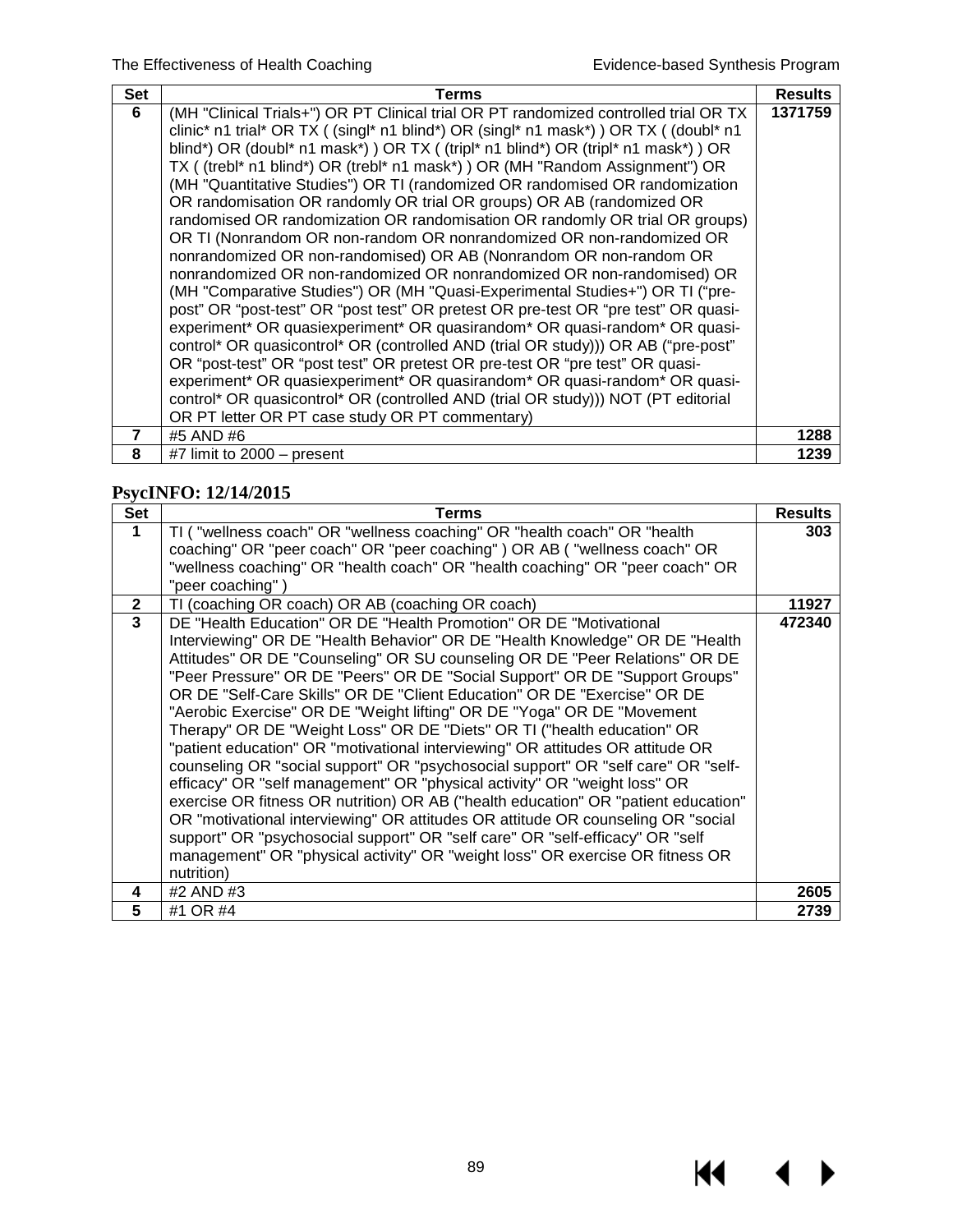$M \rightarrow$ 

| <b>Set</b> | Terms                                                                             | <b>Results</b> |
|------------|-----------------------------------------------------------------------------------|----------------|
| 6          | ZC "treatment outcome/clinical trial"OR DE "Clinical Trials" OR TI (randomized OR | 877890         |
|            | randomised OR randomization OR randomisation OR randomly OR trial OR trials       |                |
|            | OR groups) OR AB (randomized OR randomised OR randomization OR                    |                |
|            | randomisation OR randomly OR trial OR trials OR groups) OR TI ("comparative       |                |
|            | study") OR AB ("comparative study") OR TI (Nonrandom OR non-random OR             |                |
|            | nonrandomized OR non-randomized OR nonrandomized OR non-randomised OR             |                |
|            | "pre-post" OR "post-test" OR "post test" OR pretest OR pre-test OR "pre test" OR  |                |
|            | quasi-experiment* OR quasiexperiment* OR quasirandom* OR quasi-random* OR         |                |
|            | quasi-control* OR quasicontrol* OR (controlled AND (trial OR study))) OR AB       |                |
|            | (Nonrandom OR non-random OR nonrandomized OR non-randomized OR                    |                |
|            | nonrandomized OR non-randomised OR "pre-post" OR "post-test" OR "post test"       |                |
|            | OR pretest OR pre-test OR "pre test" OR quasi-experiment* OR quasiexperiment*     |                |
|            | OR quasirandom* OR quasi-random* OR quasi-control* OR quasicontrol* OR            |                |
|            | (controlled AND (trial OR study)))) AND (ZZ "journal article")                    |                |
|            | #5 AND #6                                                                         | 893            |
| 8          | #7 limit to 2000 – present; limit to human                                        | 784            |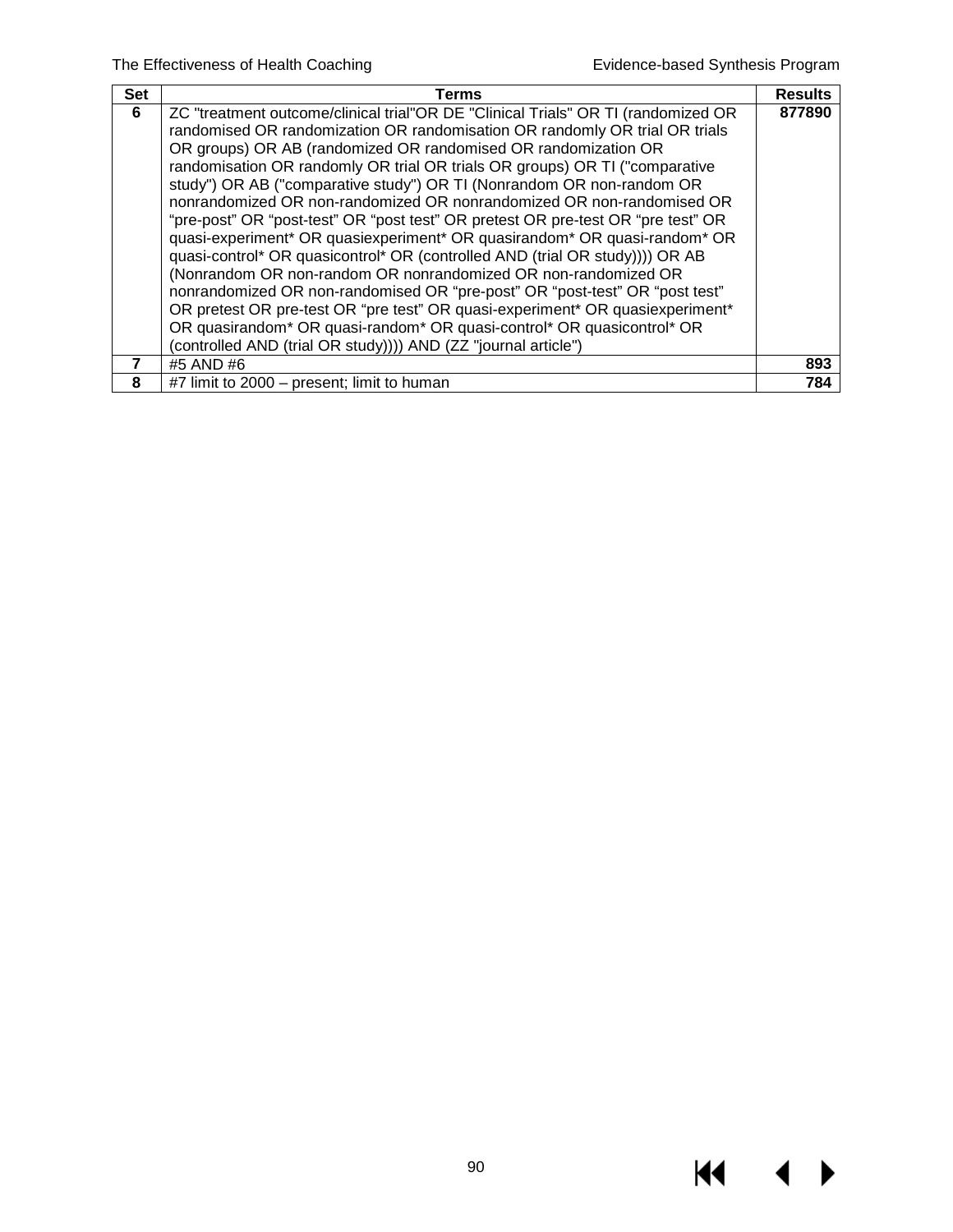# **APPENDIX B. STUDY CHARACTERISTICS TABLE**

For full study citations, please refer to the report's main reference list.

| <b>Study</b><br>Country<br>Veteran?                   | <b>Condition</b><br><b>Setting</b><br><b>Duration</b>                                                                | <b>Intervention</b><br><b>Strategies Used</b>                                                                                                                                                                                                                                                                                                                  | <b>Theoretical</b><br><b>Orientation</b><br><b>Therapeutic Model</b>                      | Comparator                                                                                                                                                                                  | <b>Outcomes</b><br><b>Abstracted</b>  | <b>Risk of Bias</b><br><b>Funding</b><br><b>Source</b>                        |
|-------------------------------------------------------|----------------------------------------------------------------------------------------------------------------------|----------------------------------------------------------------------------------------------------------------------------------------------------------------------------------------------------------------------------------------------------------------------------------------------------------------------------------------------------------------|-------------------------------------------------------------------------------------------|---------------------------------------------------------------------------------------------------------------------------------------------------------------------------------------------|---------------------------------------|-------------------------------------------------------------------------------|
| Annesi, 2011 <sup>22</sup><br><b>USA</b><br><b>No</b> | Obesity<br>Community<br>6 months                                                                                     | Six 1-hour individual meetings with<br>YMCA "Coach Approach" trained<br>wellness specialist + at-home<br>exercise prescription (3/week for 24<br>weeks for total of 72 sessions)<br>Goal-setting, self-monitoring, and<br>chronic disease education                                                                                                            | Social cognitive theory<br>Self-efficacy (Bandura)                                        | 6 individual<br>meetings with standard-trained<br>fitness specialist + 72 at-home<br>exercise sessions<br>Problem-solving, structured,<br>supervised exercise, chronic<br>disease education | Self-efficacy                         | High<br><b>YMCA</b>                                                           |
| Appel, 2011 <sup>23</sup><br><b>USA</b><br><b>No</b>  | Obesity<br>Primary care<br>96 weeks<br>(everyone had in-<br>person baseline<br>and end-of-<br>treatment<br>measures) | Coaching in-person (group/individual)<br>weekly for first 12 weeks, monthly<br>(group/individual) next 12 weeks, then<br>either in-person or phone for last 72<br>weeks by trained, supervised health<br>professional + website and email<br>Goal-setting, self-monitoring,<br>problem-solving, chronic disease<br>education, and "learning modules<br>online" | Social cognitive theory<br>Behavioral self-<br>management<br>Motivational<br>interviewing | (1) Coaching support delivered<br>remotely by phone, study-<br>specific website, and email<br>(2) Self-directed weight loss<br>using website (baseline and 96-<br>week follow-up)           | Weight change<br><b>BMI</b>           | Unclear<br>NIH: NHLBI                                                         |
| Blackberry,<br>2013 <sup>24</sup><br>Australia<br>No  | Type 2 diabetes<br>Primary care<br>18 months                                                                         | 1 in-person baseline assessment,<br>then 8 structured phone sessions on<br>self-management of diabetes with<br>coaching by trained, supervised<br>general practice nurse; written<br>session summaries provided to<br>patient and primary care physician<br>Self-monitoring and "coaching on<br>patient-provider communication"                                | <b>NR</b><br><b>NR</b>                                                                    | After 1 in-person baseline<br>assessment, usual care was<br>provided including referrals to<br>dieticians and other diabetes<br>specialists                                                 | A1c<br>Weight change<br>Self-efficacy | Low<br>Australian<br>National<br>Health and<br>Medical<br>Research<br>Council |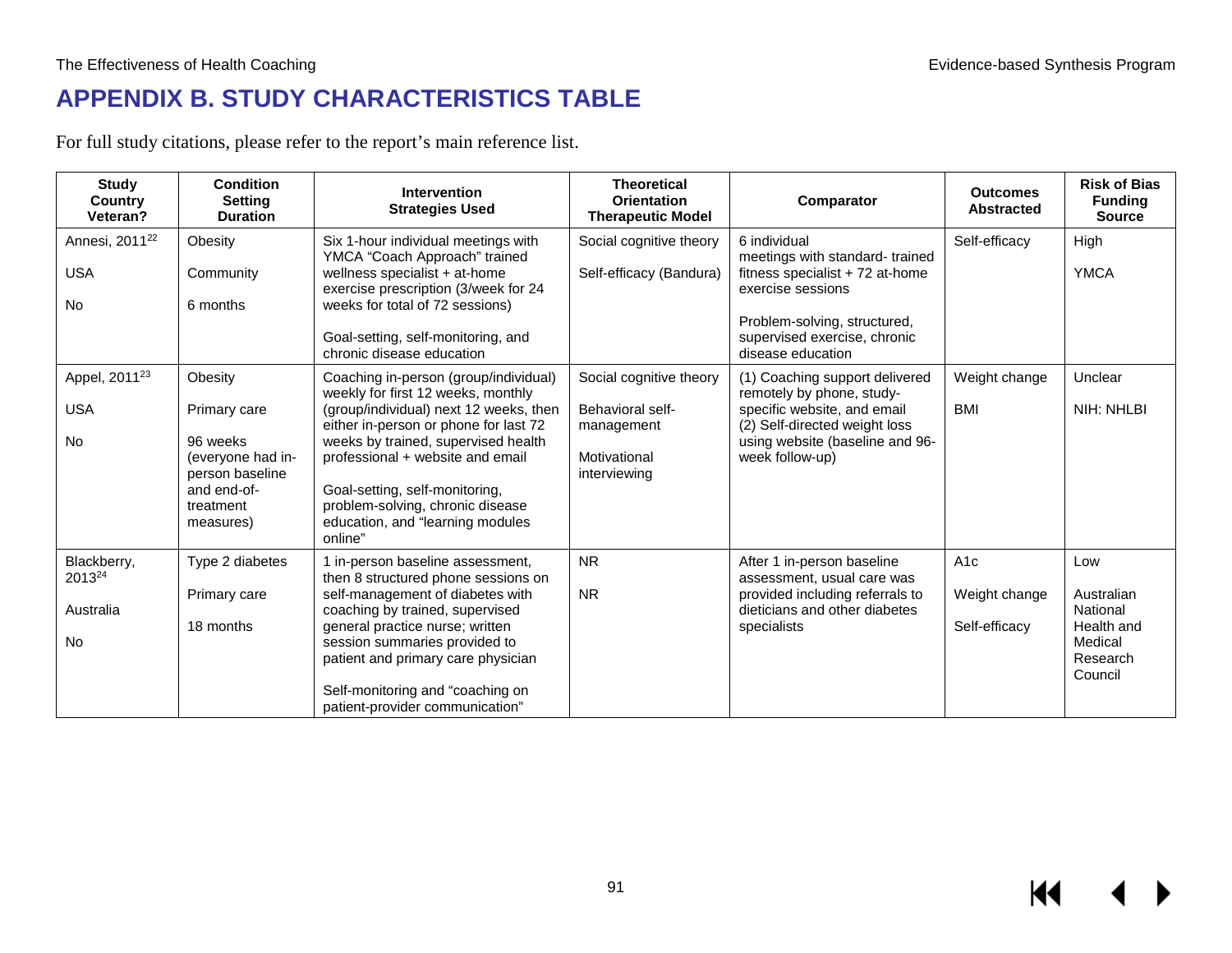| <b>Study</b><br>Country<br>Veteran?                   | <b>Condition</b><br><b>Setting</b><br><b>Duration</b>                  | <b>Intervention</b><br><b>Strategies Used</b>                                                                                                                                                                                                                                                                                                                  | <b>Theoretical</b><br><b>Orientation</b><br><b>Therapeutic Model</b>           | Comparator                                                                                                                                                                 | <b>Outcomes</b><br><b>Abstracted</b> | <b>Risk of Bias</b><br><b>Funding</b><br>Source                                                                                 |
|-------------------------------------------------------|------------------------------------------------------------------------|----------------------------------------------------------------------------------------------------------------------------------------------------------------------------------------------------------------------------------------------------------------------------------------------------------------------------------------------------------------|--------------------------------------------------------------------------------|----------------------------------------------------------------------------------------------------------------------------------------------------------------------------|--------------------------------------|---------------------------------------------------------------------------------------------------------------------------------|
| Bostrom, 2016 <sup>25</sup><br>Sweden<br><b>No</b>    | Systemic lupus<br>erythematosus<br>Rheumatology<br>clinic<br>12 months | (1) 0-3 months: Individual, in-person<br>1-hour coaching by physiotherapist at<br>study start, 6 weeks, and 12 weeks;<br>general education, supervised aerobic<br>exercise, loan and use of heart rate<br>monitor, and use of physical activity<br>diary<br>(2) 4-12 months: Some physical<br>activity supervision, heart rate<br>monitor, and diary<br>None   | Social cognitive theory<br>Behavior theory model                               | Usual care at rheumatology<br>clinic, but patients in control<br>group were asked not to<br>change their activity level<br>during the study                                | Physical activity                    | Low<br>Swedish<br>Rheumatism<br>Association<br>and Vardal<br>Foundation,<br>Karolinska<br>(Univ) Institute                      |
| Brodin, 2008 <sup>26</sup><br>Sweden<br><b>No</b>     | Rheumatoid<br>arthritis<br>Rheumatology<br>clinics<br>12 months        | Phone support after 1 week, moving<br>to once monthly by physical therapist<br>coach; physical function tests every 3<br>months to encourage adherence to<br>graded activity goals, feedback given<br>Goal-setting, problem-solving, chronic<br>disease education                                                                                              | Cognitive behavioral<br>therapy<br>NR.                                         | Usual care (no description<br>given other than "control<br>group")                                                                                                         | Physical activity                    | High<br>Government,<br>Swedish<br>Research<br>Council, the<br>Vardal<br>Foundation,<br>the Swedish<br>Rheumatism<br>Association |
| Browning,<br>2014 <sup>27</sup><br>China<br><b>No</b> | Type 2 diabetes<br><b>Community Health</b><br>Center<br>12 months      | Heath coaching by nurse via in-<br>person + phone (both 2/month for first<br>3 months) diminishing over next 9<br>months; maximum contact was 19<br>phone and 18 in-person sessions<br>Not reported                                                                                                                                                            | Transtheoretical<br>model/ stages of<br>change<br>Motivational<br>interviewing | Usual care provided by family<br>physician where patients were<br>typically referred to diabetes<br>specialists or to Traditional<br><b>Chinese Medicine practitioners</b> | A <sub>1</sub> c<br>BMI              | Unclear<br>Government<br>and private<br>foundation                                                                              |
| Cinar, 2014 <sup>28</sup><br>Turkey<br><b>No</b>      | Type 2 diabetes<br>Hospital clinics<br>13 months                       | In addition to standard health<br>education, 2 in-person individual visits<br>+ single 10- to 20-minute phone call<br>within first 3 weeks; 1 in-person $+1$<br>call in next 6 months; 1 in-person + 1<br>call in last 6 months, for up to 7 total<br>contacts with the behavioral health<br>specialist coach<br>Self-monitoring, chronic disease<br>education | <b>NR</b><br><b>NR</b>                                                         | Health education consisting of<br>3 seminars on oral health and<br>diabetes management                                                                                     | A <sub>1c</sub>                      | Unclear<br>Government,<br>International<br>Research<br>Fund                                                                     |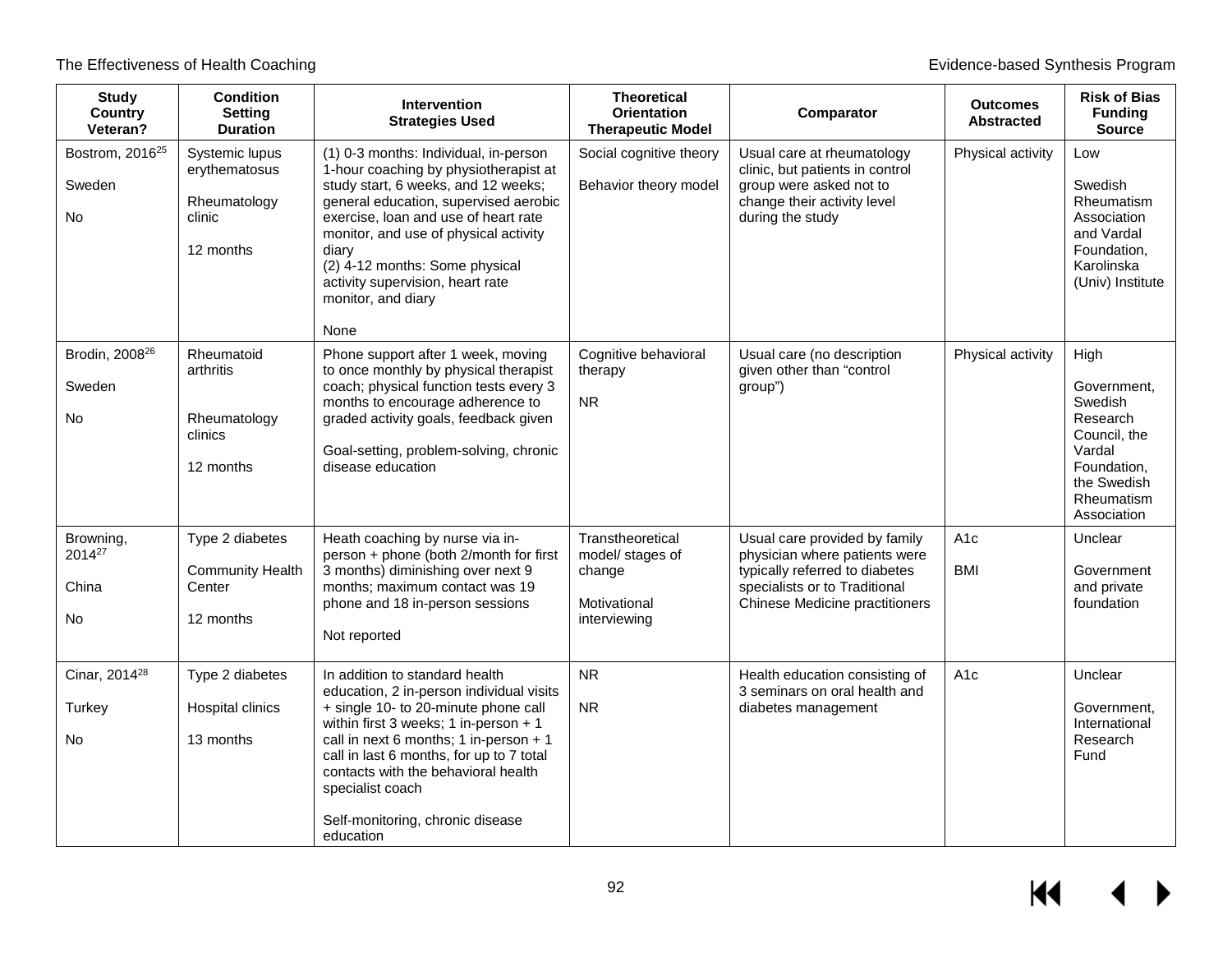| <b>Study</b><br><b>Country</b><br>Veteran?             | <b>Condition</b><br><b>Setting</b><br><b>Duration</b>     | <b>Intervention</b><br><b>Strategies Used</b>                                                                                                                                                                                                                                                                   | <b>Theoretical</b><br><b>Orientation</b><br><b>Therapeutic Model</b> | Comparator                                                                                                                                                                                                                                        | <b>Outcomes</b><br><b>Abstracted</b>                                                  | <b>Risk of Bias</b><br><b>Funding</b><br><b>Source</b>                          |
|--------------------------------------------------------|-----------------------------------------------------------|-----------------------------------------------------------------------------------------------------------------------------------------------------------------------------------------------------------------------------------------------------------------------------------------------------------------|----------------------------------------------------------------------|---------------------------------------------------------------------------------------------------------------------------------------------------------------------------------------------------------------------------------------------------|---------------------------------------------------------------------------------------|---------------------------------------------------------------------------------|
| Damschroder,<br>201429<br><b>USA</b><br>Yes            | Obesity<br>VA medical<br>centers<br>12 months             | ASPIRE-Group: Coaching via in-<br>person 90-minute group sessions with<br>a specially trained lifestyle coach for<br>1/week for 3 months, then 2/month for<br>6 months, then 60-minute sessions<br>1/month for last 3 months<br>Goal-setting, self-monitoring,<br>problem-solving, chronic disease<br>education | Unclear<br>Problem-solving<br>therapy                                | (1) ASPIRE-Phone: Coaching<br>via phone for 30 minutes, 1<br>time/week for 3 months, then<br>20 minutes for remaining time<br>(2 times/month for 6 months<br>decreasing to 1 time/month for<br>last 3 months)<br>(2) Standard VA MOVE!<br>program | Weight change<br><b>BMI</b><br>Physical activity<br>Diet                              | High<br>VA                                                                      |
| Frosch, 2011 <sup>21</sup><br><b>USA</b><br><b>No</b>  | Type 2 diabetes<br>Primary care<br><b>Duration NR</b>     | Phone coaching by trained nurse<br>diabetes educator, 5 sessions total:<br>first session for 60 minutes; sessions<br>2-3 for 30 minutes, sessions 4-5 for<br>15 minutes<br>Goal-setting, self-monitoring,<br>problem-solving, chronic disease<br>education                                                      | <b>NR</b><br>Motivational<br>interviewing                            | Education brochure on<br>diabetes management; no<br>other strategies employed                                                                                                                                                                     | A <sub>1c</sub><br><b>BMI</b><br>Physical activity<br>Diet<br>Medication<br>adherence | Unclear<br>NIA/NIH,<br>private<br>foundation                                    |
| Glasgow, 2003 <sup>30</sup><br><b>USA</b><br><b>No</b> | Type 2 diabetes<br>Primary care<br>10 month (40<br>weeks) | Internet-based basic information +<br>either (1) tailored self-management<br>(computer-mediated access to trained<br>professional coach approximately<br>twice weekly or (2) peer support via<br>online forum and newsletters<br>Goal-setting, self-monitoring, chronic<br>disease education                    | Self-efficacy theory<br><b>NR</b>                                    | In-home training to use website<br>providing chronic disease<br>education without additional<br>support                                                                                                                                           | A <sub>1</sub> c<br>Physical activity<br>Diet                                         | High<br>NIH: NIDDK                                                              |
| Hawkes, 2013 <sup>31</sup><br>Australia<br><b>No</b>   | Colorectal cancer<br>Cancer registry<br>6 months          | 11 health coaching sessions biweekly<br>for 5 months via phone by nurse,<br>behavioral specialist, or health<br>educator (average duration of call,<br>31.5 minutes) + handbook +<br>motivational postcards + pedometer<br>Goal-setting, self-monitoring, chronic<br>disease education                          | <b>NR</b><br>Acceptance and<br>commitment therapy                    | Usual care + educational<br>brochures on understanding<br>colorectal cancer, cutting<br>cancer risk, diet, and physical<br>activity + quarterly mailed<br>educational newsletter                                                                  | <b>BMI</b><br>Physical activity<br>Diet<br>Smoking                                    | Unclear<br>Australian<br>government<br>(cancer<br>division of<br>health branch) |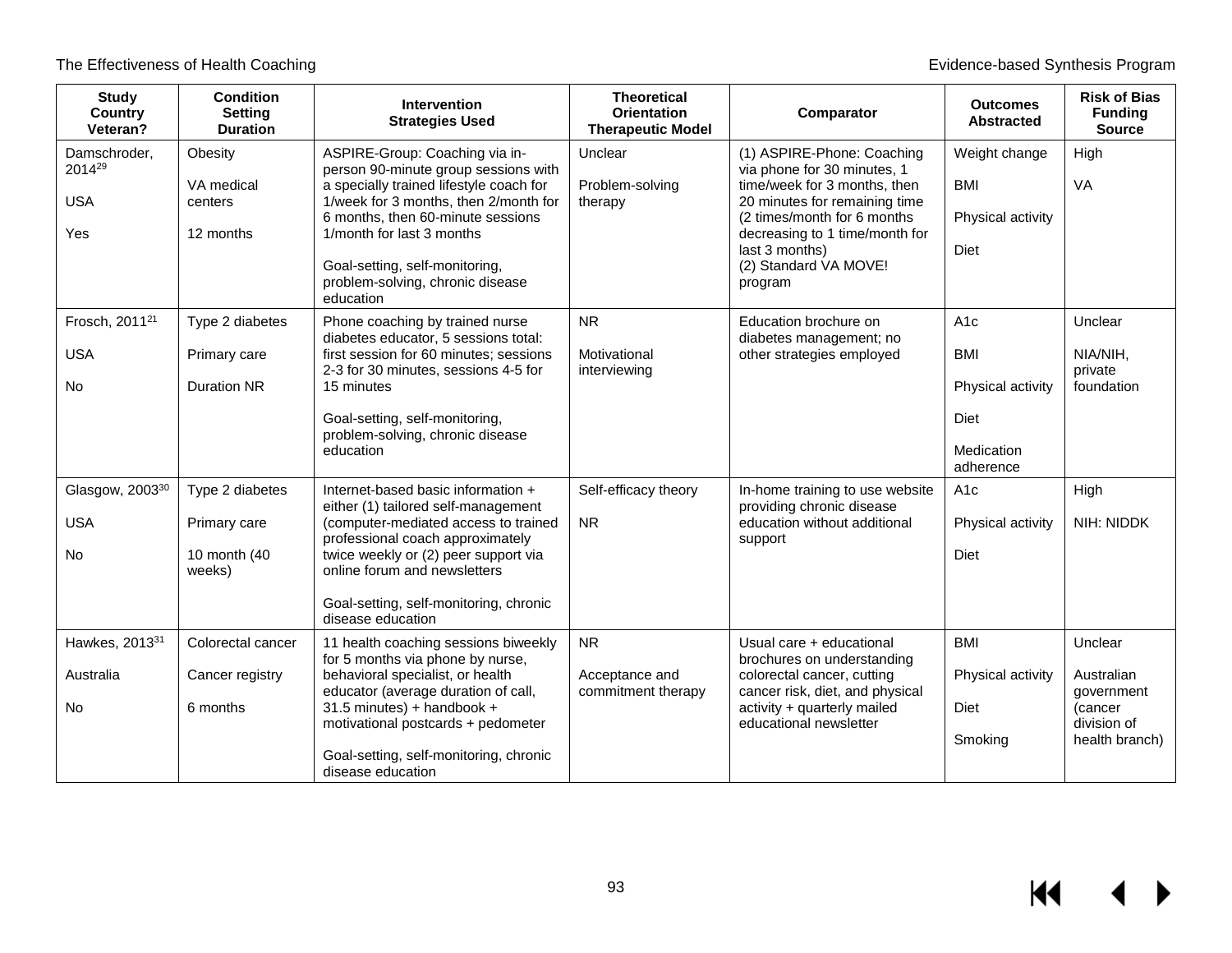| <b>Study</b><br>Country<br>Veteran?                            | <b>Condition</b><br><b>Setting</b><br><b>Duration</b>                                          | <b>Intervention</b><br><b>Strategies Used</b>                                                                                                                                                                                                                                                                                                                    | <b>Theoretical</b><br><b>Orientation</b><br><b>Therapeutic Model</b>                                                                    | Comparator                                                                                                                                       | <b>Outcomes</b><br><b>Abstracted</b>                                           | <b>Risk of Bias</b><br><b>Funding</b><br><b>Source</b>        |
|----------------------------------------------------------------|------------------------------------------------------------------------------------------------|------------------------------------------------------------------------------------------------------------------------------------------------------------------------------------------------------------------------------------------------------------------------------------------------------------------------------------------------------------------|-----------------------------------------------------------------------------------------------------------------------------------------|--------------------------------------------------------------------------------------------------------------------------------------------------|--------------------------------------------------------------------------------|---------------------------------------------------------------|
| Holland, 2005 <sup>32</sup><br><b>USA</b><br><b>No</b>         | Mixed: at least one<br>chronic condition:<br>unspecified<br>Community<br>12 months             | In-person meeting with nurse at<br>baseline and 6 months, minimum 4<br>health coaching calls in between, 12<br>monthly newsletters, fitness program<br>Goal-setting, chronic disease<br>education, counseling with MSW, if<br>depressed                                                                                                                          | <b>NR</b><br><b>NR</b>                                                                                                                  | Usual care; controls were not<br>recontacted by the program<br>until the anniversary date of<br>their initial interview for follow-<br><b>up</b> | <b>BMI</b><br>Physical activity                                                | Unclear<br>Private<br>foundation                              |
| Karhula, 201533<br>Finland<br><b>No</b>                        | Mixed population<br>(type 2 diabetes<br>and CVD)<br>Community<br>integrative care<br>12 months | One coaching phone call from<br>employee trained in Pfizer coaching<br>model every 4-6 weeks (target=12<br>total); length of call approximately 30<br>minutes and emphasized problem-<br>solving skills + monitoring of weight,<br>blood glucose, SBP, and/or step<br>count dependent on diagnosis via<br>mobile application<br>Problem-solving, self-monitoring | Wagner's chronic care<br>Pfizer's health<br>coaching model                                                                              | Usual care; no further details or<br>description of control group<br>given                                                                       | A1c (diabetes<br>only)<br>Weight<br>(diabetes and<br><b>CVD</b><br>separately) | Unclear<br>Government.<br>European<br>Commission,<br>Industry |
| Kim, 201534<br><b>USA</b><br><b>No</b>                         | Type 2 Diabetes<br>Community<br>13-14 months                                                   | Six 2-hour group sessions over 6<br>weeks, then monthly coaching calls<br>for 1 year from trained nurses or<br>community health workers; calls<br>ranged 15-45 minutes<br>Goal-setting, self-monitoring,<br>problem-solving, chronic disease<br>education                                                                                                        | Precede-Proceed<br>Motivational<br>interviewing,<br>problem-solving<br>therapy                                                          | Waitlist; no further details given<br>other than control was<br>oversampled to assure<br>adequate retention                                      | A <sub>1c</sub><br>Self-efficacy                                               | High<br>NIH: NIDDK                                            |
| Knittle, 2015 <sup>35</sup><br><b>Netherlands</b><br><b>No</b> | Rheumatoid<br>arthritis<br>Specialty clinics<br>18 weeks                                       | 2 in-person, individual coaching<br>sessions with rheumatology nurse,<br>40-60 minutes, at weeks 4 and 5; 3<br>followup phone calls, 20 minutes,<br>weeks 6, 12, and 18<br>Goal-setting, self-monitoring,<br>problem-solving, chronic disease<br>education                                                                                                       | Health Belief Model,<br>self-regulation theory<br>Motivational<br>interviewing, problem-<br>solving therapy, self-<br>regulation theory | Education via 1 in-person<br>group session with nurse                                                                                            | Physical activity<br>Self-efficacy<br>Functional<br>status                     | Unclear<br>Private<br>foundation                              |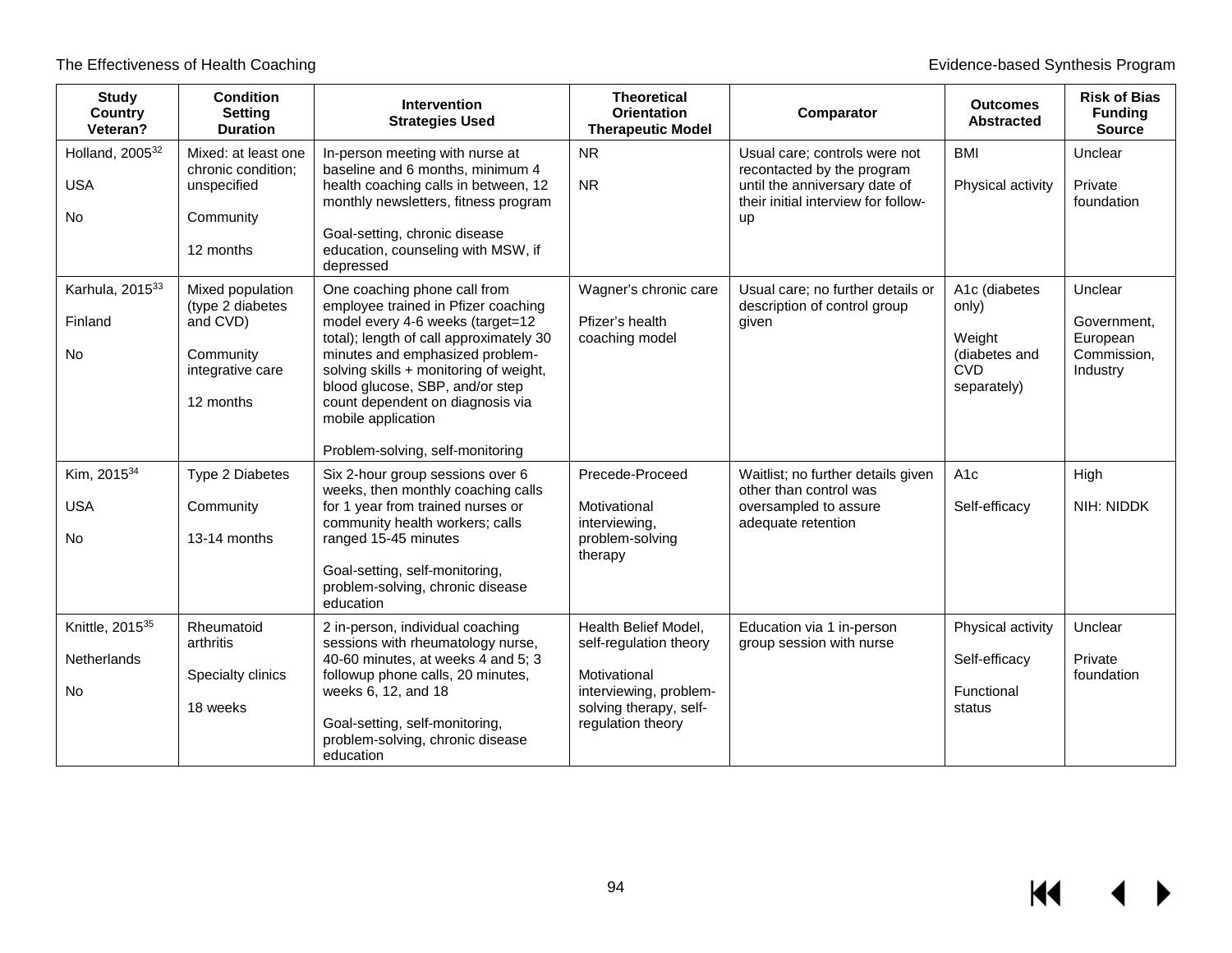| <b>Study</b><br><b>Country</b><br>Veteran?                                                     | <b>Condition</b><br><b>Setting</b><br><b>Duration</b>                               | Intervention<br><b>Strategies Used</b>                                                                                                                                                                                                                                                                                                                                                                                | <b>Theoretical</b><br><b>Orientation</b><br><b>Therapeutic Model</b>                                                                            | Comparator                                                                                                                                                                                            | <b>Outcomes</b><br><b>Abstracted</b> | <b>Risk of Bias</b><br><b>Funding</b><br><b>Source</b>                |
|------------------------------------------------------------------------------------------------|-------------------------------------------------------------------------------------|-----------------------------------------------------------------------------------------------------------------------------------------------------------------------------------------------------------------------------------------------------------------------------------------------------------------------------------------------------------------------------------------------------------------------|-------------------------------------------------------------------------------------------------------------------------------------------------|-------------------------------------------------------------------------------------------------------------------------------------------------------------------------------------------------------|--------------------------------------|-----------------------------------------------------------------------|
| Lin, 2013 <sup>16</sup><br><b>USA</b><br><b>No</b>                                             | Hypertension<br>Primary care<br>18 months total (5<br>months group<br>intervention) | Weekly small groups for 20 weeks<br>with trained health educators and<br>dieticians + manual; strategies to<br>manage weight and blood pressure<br>via DASH diet, increase exercise; and<br>coaching strategies; during and after<br>group intervention, a peer educator<br>phoned participants monthly for a total<br>of 18 calls<br>Goal-setting, self-monitoring,<br>problem-solving, chronic disease<br>education | <b>Transtheoretical Model</b><br>/ Stages of Change;<br>Social-Cognitive<br>Theory<br>Motivational<br>interviewing, problem-<br>solving therapy | Usual care was an individual<br>visit with interventionist to<br>receive advice + written<br>materials on lifestyle<br>modification for blood pressure<br>control consistent with JNC-7<br>guidelines | <b>SBP</b><br>Diet                   | Low<br><b>NIH</b>                                                     |
| Luley, 2014 <sup>36</sup><br>Germany<br><b>No</b>                                              | Metabolic<br>syndrome<br>Community setting<br>12 months                             | 1 basic education session + monthly<br>health coaching call from trained<br>physician or nurse, each<br>approximately 20 minutes +<br>accelerometer (data transmitted to<br>coach as basis for phone calls)<br>None reported                                                                                                                                                                                          | <b>NR</b><br><b>NR</b>                                                                                                                          | After 1 basic education session<br>that included an explanation of<br>importance of physical activity<br>and diet, patients were<br>randomized, then control group<br>left                            | <b>BMI</b>                           | High<br>German<br>Federal<br>Ministry of<br>Education and<br>Research |
| Ma, 2013 <sup>37</sup><br>(Companion<br>study, Azar,<br>$2013^{38}$<br><b>USA</b><br><b>No</b> | Obesity<br>Primary care<br>15 months (60<br>weeks)                                  | Lifestyle Balance of 2 weekly, in-<br>person group sessions (90-120<br>minutes) using goal-setting, with food<br>tastings and 30-45 minutes of guided<br>exercise led by coach-dietician<br>followed by 12-month maintenance<br>phase; personalized email from coach<br>monthly<br>Goal-setting, self-monitoring,<br>problem-solving, chronic disease<br>education, structured exercise,<br>relapse prevention        | <b>NR</b><br><b>NR</b>                                                                                                                          | (1) Self-led via DVD and email<br>correspondence with coach/RD<br>that used goal-setting, self-<br>monitoring, and chronic<br>disease education<br>(2) Usual care; no further<br>details given        | Weight<br><b>BMI</b>                 | Low<br>NIH: NIDDK,<br>private<br>foundation                           |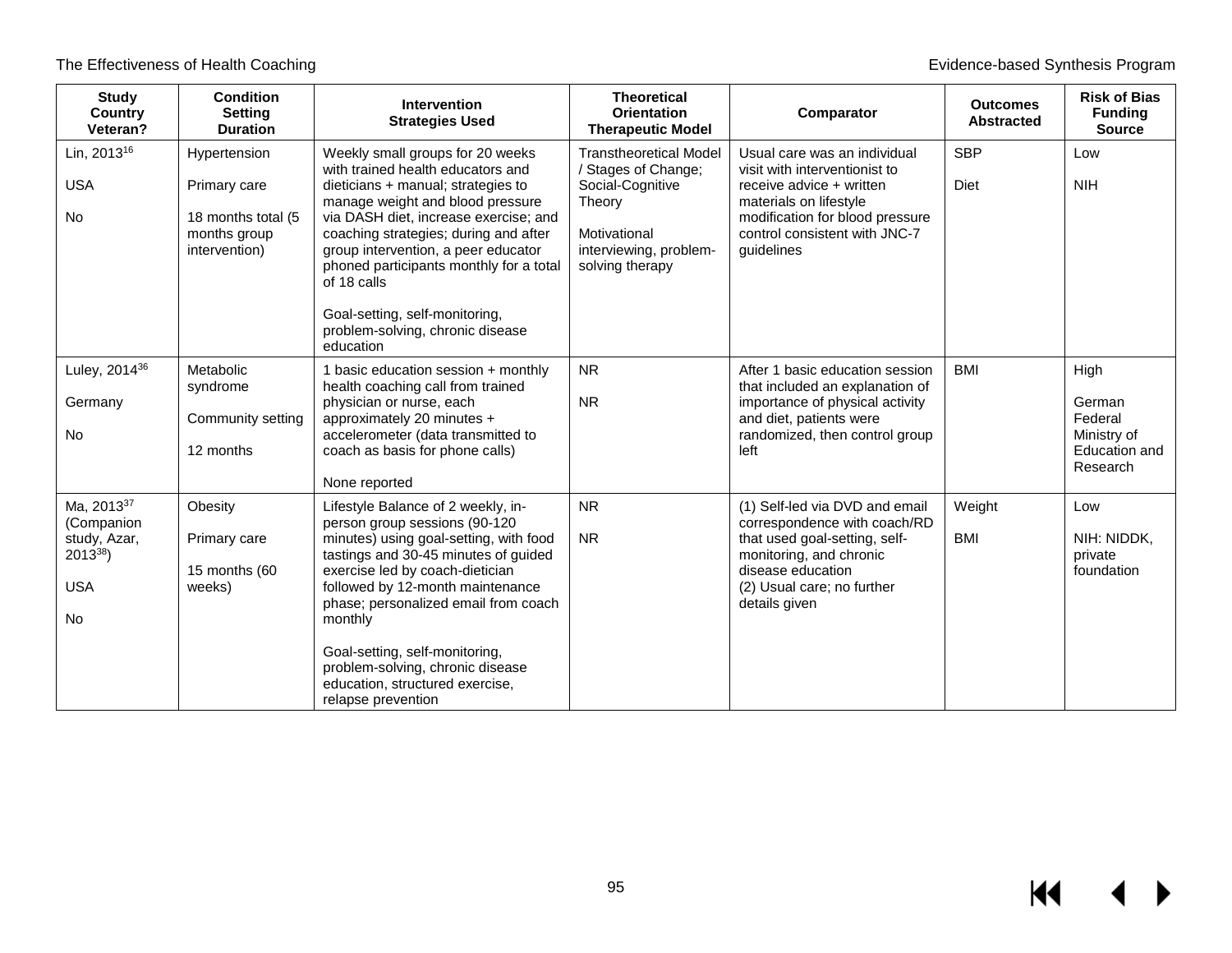| <b>Study</b><br>Country<br>Veteran?                                                          | <b>Condition</b><br><b>Setting</b><br><b>Duration</b>                               | <b>Intervention</b><br><b>Strategies Used</b>                                                                                                                                                                                                                                                                                                                                            | <b>Theoretical</b><br><b>Orientation</b><br><b>Therapeutic Model</b>                                              | Comparator                                                                                                                                                                                                                                                                                    | <b>Outcomes</b><br><b>Abstracted</b>           | <b>Risk of Bias</b><br><b>Funding</b><br><b>Source</b>                           |
|----------------------------------------------------------------------------------------------|-------------------------------------------------------------------------------------|------------------------------------------------------------------------------------------------------------------------------------------------------------------------------------------------------------------------------------------------------------------------------------------------------------------------------------------------------------------------------------------|-------------------------------------------------------------------------------------------------------------------|-----------------------------------------------------------------------------------------------------------------------------------------------------------------------------------------------------------------------------------------------------------------------------------------------|------------------------------------------------|----------------------------------------------------------------------------------|
| McMurray,<br>200239<br><b>USA</b><br>No                                                      | End stage renal<br>disease + diabetes<br>Dialysis unit<br>1 year (52 weeks)         | Minimum of monthly (for peritoneal<br>patients) in-person, individual<br>sessions with diabetes care manager<br>for motivational coaching; weekly<br>contact as needed by phone with<br>manager, social worker, registered<br>dietician, or registered nurse to cover<br>self-management and diabetes care;<br>maximum of 3 times/week (for<br>hemodialysis patients)<br>Problem-solving | <b>NR</b><br><b>NR</b>                                                                                            | Usual care at a standard<br>dialysis unit                                                                                                                                                                                                                                                     | A <sub>1</sub> c                               | Unclear<br>National<br>Kidney<br>Foundation                                      |
| Nishita, 2013 <sup>40</sup><br><b>USA</b><br>No                                              | Type 2 diabetes<br>Community<br>workplace setting<br>12 months                      | Average of ten 1-hour in-person,<br>individual sessions with certified<br>health coach and four 45-minute<br>sessions with pharmacist over<br>intervention year<br>Goal-setting, self-monitoring,<br>problem-solving, chronic disease<br>education                                                                                                                                       | Health belief model,<br>self-determination<br>theory<br>Motivational<br>interviewing, problem-<br>solving therapy | Usual care; no further details<br>given                                                                                                                                                                                                                                                       | A <sub>1c</sub><br><b>BMI</b><br>Self-efficacy | Unclear<br>Centers for<br>Medicare and<br>Medicaid<br><b>Services</b>            |
| Patja, 2012 <sup>41</sup><br>Finland<br>No.                                                  | Mixed: Type 2<br>diabetes, CVD,<br>CHF<br>Primary care and<br>hospital<br>12 months | Monthly phone calls with nurse coach<br>(initial duration averaging 60 minutes,<br>decreasing to 30 minutes over time);<br>call completion averaged 10-11 calls<br>over year; optional followup calls were<br>rarely utilized<br>Goal-setting, self-monitoring, chronic<br>disease education                                                                                             | Self-regulation theory<br>Motivational<br>interviewing                                                            | Usual care; article states<br>"control arm" and, with no other<br>details given, usual care is<br>assumed because of<br>recruitment sites used                                                                                                                                                | A1c (diabetes<br>only)<br>SBP (CVD only)       | High<br>Government:<br>Finland<br>Innovation<br>Fund, industry                   |
| Pearson, 2013 <sup>19</sup><br>(Companion<br>study, Pearson<br>$2012^{42}$ )<br>Canada<br>No | Obesity<br>University<br>12 weeks                                                   | Phone coaching sessions with<br>certified health coach 1 time/week for<br>12 weeks; average length of call was<br>45 minutes<br>Goal-setting, problem-solving                                                                                                                                                                                                                            | NR<br>Motivational<br>Interviewing and CBT                                                                        | Scripted education-based<br>phone lessons using cognitive<br>behavioral therapy principles<br>from LEARN manual 1/week for<br>12 weeks; average length of<br>call was 30-45 minutes<br>Goal-setting, self-monitoring,<br>problem-solving, social support<br>and chronic disease<br>management | Weight change<br><b>Diet</b>                   | High<br>Social<br>Sciences and<br>Humanities<br>Research<br>Council of<br>Canada |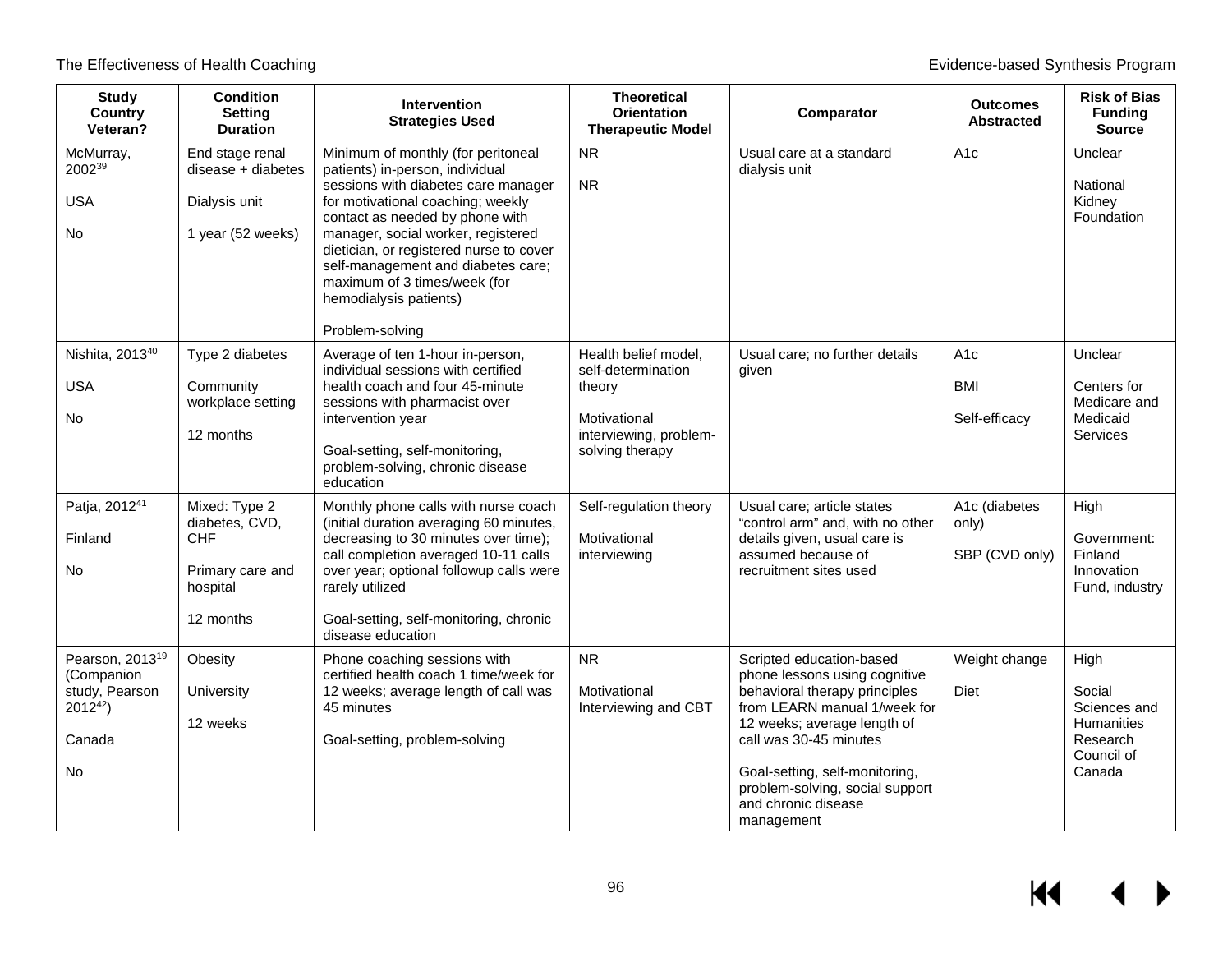| <b>Study</b><br><b>Country</b><br>Veteran?     | <b>Condition</b><br><b>Setting</b><br><b>Duration</b>                                | <b>Intervention</b><br><b>Strategies Used</b>                                                                                                                                                                                                                                                                       | <b>Theoretical</b><br><b>Orientation</b><br><b>Therapeutic Model</b>                                  | Comparator                                                                                                                                                                                                                                   | <b>Outcomes</b><br><b>Abstracted</b>                           | <b>Risk of Bias</b><br><b>Funding</b><br><b>Source</b> |
|------------------------------------------------|--------------------------------------------------------------------------------------|---------------------------------------------------------------------------------------------------------------------------------------------------------------------------------------------------------------------------------------------------------------------------------------------------------------------|-------------------------------------------------------------------------------------------------------|----------------------------------------------------------------------------------------------------------------------------------------------------------------------------------------------------------------------------------------------|----------------------------------------------------------------|--------------------------------------------------------|
| Pinto, 201543<br><b>USA</b><br><b>No</b>       | <b>Breast cancer</b><br>Community,<br>private practices<br>and hospitals<br>12 weeks | Health coaching by peer educator via<br>phone 1/week for 12 weeks; average<br>call length was 18 minutes +<br>pedometer + heart rate monitor +<br>physical activity tipsheets<br>Goal-setting, self-monitoring,<br>problem-solving, chronic disease<br>education                                                    | Transtheoretical<br>model/ stages of<br>change, social<br>cognitive theory<br><b>NR</b>               | Attention control: phone contact<br>with peer educator 1/week for<br>12 weeks, but topics centered<br>on breast cancer, not physical<br>activity                                                                                             | Physical activity                                              | High<br><b>NIH</b>                                     |
| Ruggiero,<br>201044<br><b>USA</b><br><b>No</b> | Type 2 diabetes<br>Primary care<br>6 months                                          | 2 in-person, individual contacts (<30<br>minutes) with certified medical<br>assistant trained in diabetes self-care<br>coaching at baseline and 3 months +<br>4 monthly phone contacts (<15<br>minutes) in between clinic visits<br>Goal-setting, self-monitoring,<br>problem-solving, chronic disease<br>education | Transtheoretical model<br><b>NR</b>                                                                   | Usual care with physician +<br>basic diabetes education<br>handbook developed by health<br>system staff                                                                                                                                      | A1c                                                            | Unclear<br>NIA, NIH                                    |
| Ruggiero,<br>201420<br><b>USA</b><br><b>No</b> | Type 2 diabetes<br>Primary care<br>12 months                                         | Quarterly in-person, individual<br>coaching sessions with specially<br>trained certified medical assistants for<br>30 minutes at clinic appointments; up<br>to 8 monthly phone calls, 15 minutes,<br>between in-person contacts<br>Goal-setting, self-monitoring, chronic<br>disease education                      | Transtheoretical<br>model/ stages of<br>change,<br>empowerment theory<br>Motivational<br>interviewing | Enhanced treatment as usual;<br>quarterly physician check-ups;<br>referrals to specialty care (eg,<br>podiatrist, endocrinologist)<br>when necessary; basic<br>education provided by<br>"Diabetes: You're in Control"<br>educational booklet | A <sub>1</sub> c<br>Diet<br><b>Physical Activity</b>           | High<br><b>NIH</b>                                     |
| Sacco, 200945<br><b>USA</b><br><b>No</b>       | Type 2 diabetes<br>Primary care<br>6 months                                          | Coaching call weekly for 3 months<br>(from supervised psychology<br>undergraduate), then every other<br>week for 3 months; average duration<br>of initial call was 54 minutes<br>decreasing to 15-20 minutes<br>Goal-setting, self-monitoring,<br>problem-solving                                                   | Social cognitive theory<br>Problem-solving<br>therapy                                                 | Control group received<br>treatment as usual from a<br>board-certified endocrinologist                                                                                                                                                       | A <sub>1</sub> c<br>Physical activity<br>Diet<br>Self-efficacy | Unclear<br>Private<br>foundation                       |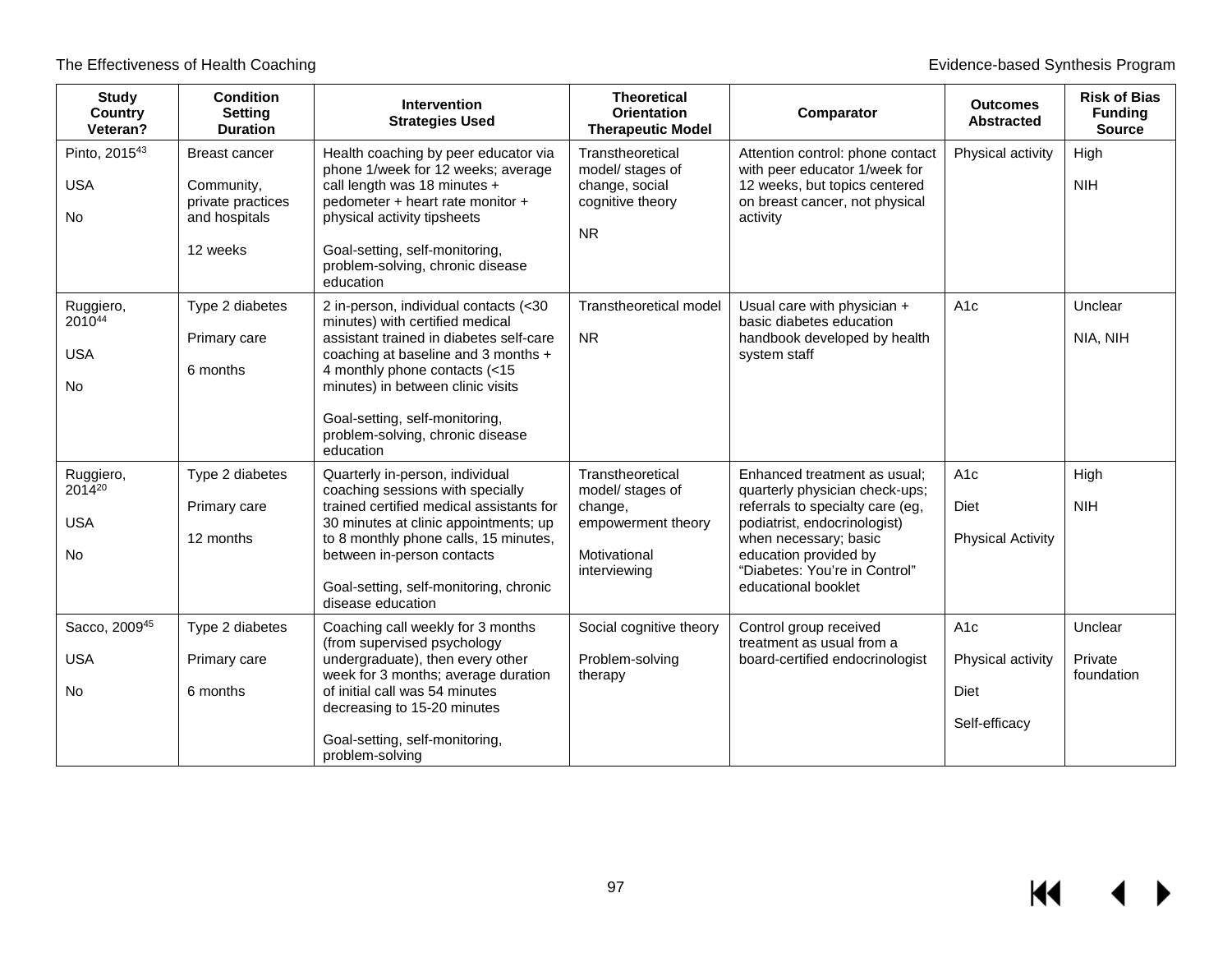$M \rightarrow$ 

| <b>Study</b><br>Country<br>Veteran?                                                                 | <b>Condition</b><br>Setting<br><b>Duration</b>                                                                        | Intervention<br><b>Strategies Used</b>                                                                                                                                                                                                                                                                                                                  | <b>Theoretical</b><br><b>Orientation</b><br><b>Therapeutic Model</b>                      | Comparator                                                                                                                                                     | <b>Outcomes</b><br><b>Abstracted</b>             | <b>Risk of Bias</b><br><b>Funding</b><br><b>Source</b>      |
|-----------------------------------------------------------------------------------------------------|-----------------------------------------------------------------------------------------------------------------------|---------------------------------------------------------------------------------------------------------------------------------------------------------------------------------------------------------------------------------------------------------------------------------------------------------------------------------------------------------|-------------------------------------------------------------------------------------------|----------------------------------------------------------------------------------------------------------------------------------------------------------------|--------------------------------------------------|-------------------------------------------------------------|
| Safford, 2015 <sup>46</sup><br><b>USA</b><br><b>No</b>                                              | Type 2 diabetes<br>Primary care<br>40 weeks                                                                           | 1-hour group diabetes education class<br>+ one 5-10 minute individual<br>counseling session to go over<br>baseline "diabetes report cards," then<br>peer coaches phoned weekly for the<br>first 2 months and at least monthly for<br>the next 8 months<br>Goal-setting, self-monitoring, chronic<br>disease education                                   | Health belief model,<br>social cognitive theory<br>and chronic care<br>model<br><b>NR</b> | 1-hour group diabetes<br>education class + 5-10 minute<br>counseling session on a<br>"diabetes report card" showing<br>baseline labs at enrollment             | A <sub>1c</sub><br><b>BMI</b>                    | High<br>American<br>Academy of<br>Family<br>Physicians      |
| Sandroff, 2014 <sup>47</sup><br><b>USA</b><br><b>No</b>                                             | Multiple sclerosis<br>National registry<br>and databases<br>from previous<br>studies over past 5<br>years<br>6 months | Coaching (discipline of coach not<br>reported) via internet and 15, one-on-<br>one video sessions (eg, Skype) for 6<br>months decreasing in frequency over<br>time (from weekly to monthly)<br>Goal-setting, self-monitoring,<br>problem-solving                                                                                                        | Social cognitive theory<br><b>NR</b>                                                      | Waitlist                                                                                                                                                       | <b>Physical Activity</b><br>Functional<br>status | High<br>National<br>Multiple<br><b>Sclerosis</b><br>Society |
| Sherwood,<br>201048<br><b>USA</b><br>No                                                             | Obesity<br>Community and<br>university<br>20 weeks                                                                    | DIAL: 2 active arms (same<br>intervention for different durations: 10<br>sessions or 20 sessions) providing<br>weekly telephone calls with coach<br>(discipline not reported) lasting about<br>10-20 minutes + pedometer +<br>logbook; calls followed a prescribed<br>sequence in study manual adapted to<br>fit into 10 or 20 lessons<br>None reported | <b>NR</b><br><b>NR</b>                                                                    | Self-directed program<br>participants were sent copy of<br>manual, pedometer, and<br>logbook but were not<br>recontacted until time for<br>follow-up measures  | Weight change<br>(kg)<br>Physical activity       | High<br>Government<br>grant                                 |
| Thom, 2013 <sup>49</sup><br>(Companion<br>study,<br>Moskowitz,<br>$2103^{50}$ )<br><b>USA</b><br>No | Type 2 diabetes<br>Primary care<br>6 months (26<br>weeks)                                                             | 12-14 sessions of coaching by a peer<br>educator (individual or phone at<br>discretion of subject) with goals of<br>phone contact at least twice/month<br>and 2 or more in-person contacts over<br>6 months<br>Goal-setting, self-monitoring                                                                                                            | <b>NR</b><br><b>NR</b>                                                                    | Usual care included all services<br>normally available, including a<br>nutritionist and diabetes<br>educator via referral from their<br>primary care physician | A <sub>1c</sub><br><b>BMI</b>                    | unclear<br>Private<br>foundation                            |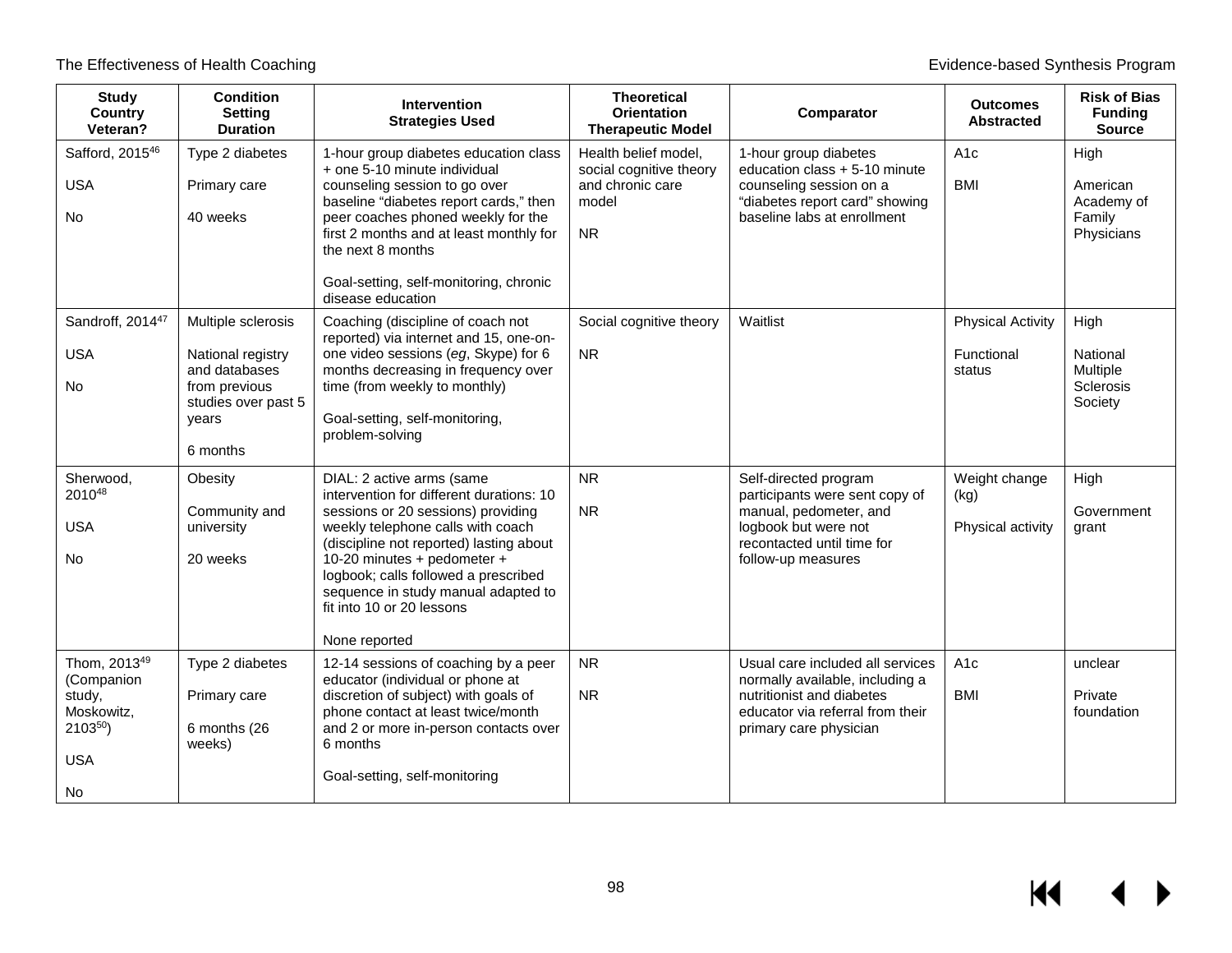| <b>Study</b><br><b>Country</b><br>Veteran?     | <b>Condition</b><br><b>Setting</b><br><b>Duration</b>                | <b>Intervention</b><br><b>Strategies Used</b>                                                                                                                                                                                                                                               | <b>Theoretical</b><br><b>Orientation</b><br><b>Therapeutic Model</b>                       | Comparator                                                                                                                                                                                                                                                                   | <b>Outcomes</b><br><b>Abstracted</b>                         | <b>Risk of Bias</b><br><b>Funding</b><br><b>Source</b> |
|------------------------------------------------|----------------------------------------------------------------------|---------------------------------------------------------------------------------------------------------------------------------------------------------------------------------------------------------------------------------------------------------------------------------------------|--------------------------------------------------------------------------------------------|------------------------------------------------------------------------------------------------------------------------------------------------------------------------------------------------------------------------------------------------------------------------------|--------------------------------------------------------------|--------------------------------------------------------|
| Turner, 2012 <sup>51</sup><br><b>USA</b><br>No | Hypertension<br>Primary care<br>6 months (26<br>weeks)               | Phone calls every other month at 1, 3,<br>and 5 months (duration not reported);<br>on alternate months (2 and 4), office-<br>based, in-person, individual<br>counseling sessions (15-30 minutes<br>each) with a peer educator as coach<br>Goal-setting, self-monitoring,<br>problem-solving | Theory of planned<br>behavior<br>Motivational<br>interviewing, problem-<br>solving therapy | Usual care at urban academic<br>general medicine practices                                                                                                                                                                                                                   | <b>SBP</b><br>4-year<br>Framingham<br>Score                  | Low<br>Private<br>foundation                           |
| Vale, 2002 <sup>52</sup><br>Australia<br>No    | CAD/CVD<br>NR (most likely<br>cardiology)<br>6 months (24)<br>weeks) | 5 coaching phone calls from dietician,<br>with first call within 2 weeks of<br>randomization; then 3 calls, one every<br>6 weeks; the fifth call at 24 weeks (to<br>schedule the 6-month assessment);<br>duration of calls varied<br>Self-monitoring, chronic disease<br>education          | <b>NR</b><br><b>NR</b>                                                                     | Usual care; no further details<br>given                                                                                                                                                                                                                                      | Total<br>cholesterol                                         | Unclear<br>Industry                                    |
| Vale, 2003 <sup>53</sup><br>Australia<br>No    | CAD/CVD<br>Specialist clinic:<br>cardiology<br>6 months              | 5 coaching phone calls from nurse or<br>dietician, with first call within 2 weeks<br>of randomization; then 3 calls, one<br>every 6 weeks; the fifth call at 24<br>weeks (to schedule the 6-month<br>assessment); duration of calls varied<br>Self-monitoring, chronic disease<br>education | <b>NR</b><br><b>NR</b>                                                                     | Usual care; no further details<br>given                                                                                                                                                                                                                                      | <b>SBP</b><br>Weight change<br><b>BMI</b><br>Diet<br>Smoking | Low<br>Private<br>foundation,<br>industry              |
| Van der Wulp,<br>201254<br>Netherlands<br>No   | Type 2 diabetes<br>Primary care<br>3 months                          | 3 in-person, individual health<br>coaching sessions, monthly, with<br>trained peer educator using goal-<br>setting; duration of session not<br>reported<br>Goal-setting                                                                                                                     | Social cognitive theory<br>Motivational<br>interviewing                                    | Usual care from general<br>practitioner based on the Dutch<br>guidelines for type 2 diabetes                                                                                                                                                                                 | Self-efficacy<br>Physical activity                           | Unclear<br>Private<br>foundation                       |
| Varney, 2014 <sup>55</sup><br>Australia<br>No  | Type 2 diabetes<br>Diabetes clinic<br>6 months                       | Initial coaching call within 2 weeks of<br>randomization followed by at least<br>monthly phone calls (range 4-9<br>sessions) from dietician coach;<br>duration average 45 minutes initially,<br>then 20 minutes for follow-up calls<br>Goal-setting, self-monitoring,<br>problem-solving    | <b>NR</b><br>Problem-solving<br>therapy                                                    | Control group accessed usual<br>care services, including a<br>diabetes clinic staffed by<br>endocrinologists, diabetes<br>educators, and dietitians;<br>patients typically attend the<br>clinic at least monthly, with<br>general practitioner visits<br>occurring as needed | A1c<br>Weight (kg)<br><b>BMI</b><br>Physical activity        | High<br>Private<br>foundation                          |

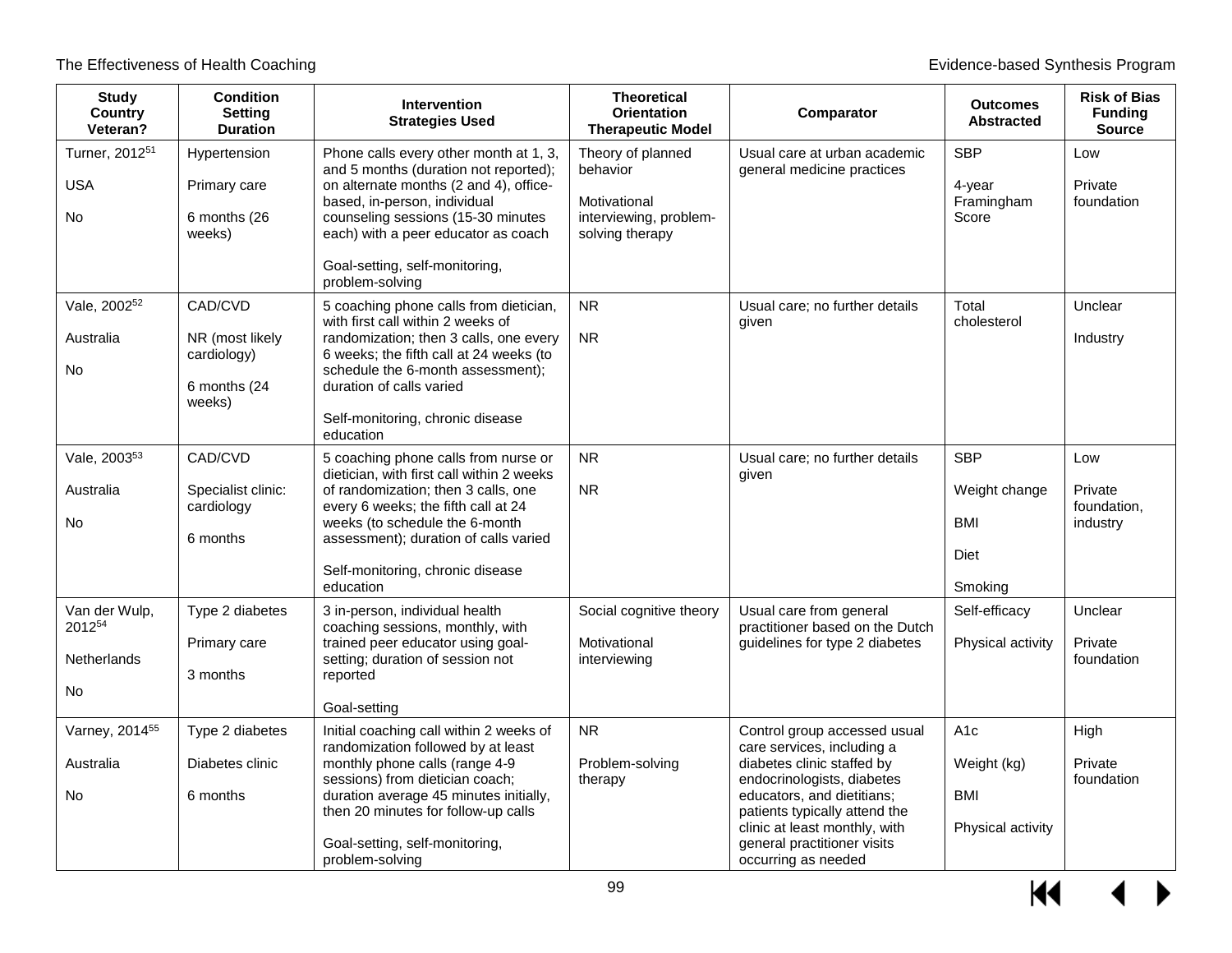| <b>Study</b><br>Country<br>Veteran?            | <b>Condition</b><br><b>Setting</b><br><b>Duration</b>                     | Intervention<br><b>Strategies Used</b>                                                                                                                                                                                                                                                                                                                                                                                                                   | <b>Theoretical</b><br><b>Orientation</b><br><b>Therapeutic Model</b> | Comparator                                                                                                                                                                                                                                                                                              | <b>Outcomes</b><br><b>Abstracted</b>                               | <b>Risk of Bias</b><br><b>Funding</b><br><b>Source</b> |
|------------------------------------------------|---------------------------------------------------------------------------|----------------------------------------------------------------------------------------------------------------------------------------------------------------------------------------------------------------------------------------------------------------------------------------------------------------------------------------------------------------------------------------------------------------------------------------------------------|----------------------------------------------------------------------|---------------------------------------------------------------------------------------------------------------------------------------------------------------------------------------------------------------------------------------------------------------------------------------------------------|--------------------------------------------------------------------|--------------------------------------------------------|
| Wadden, 2011 <sup>56</sup><br><b>USA</b><br>No | Obesity<br>Primary care<br>24 months (104<br>weeks)                       | (1) Coaching only: primary care visits<br>plus 10-15 minute in-person,<br>individual coaching sessions; 2 during<br>the first month, then monthly for 11<br>months with a trained medical<br>assistant; in months 13-24, coaching<br>could be done by phone every other<br>month<br>(2) Enhanced coaching: as above +<br>choice of meal replacements or<br>weight loss medication<br>Goal-setting, self-monitoring                                       | <b>NR</b><br><b>NR</b>                                               | Usual care consisting of<br>quarterly PCP visits that<br>included education about<br>weight management for 5-7<br>minutes each visit                                                                                                                                                                    | <b>BMI</b><br>Weight loss                                          | Unclear<br>NIH: NHLBI                                  |
| Wayne, 2015 <sup>57</sup><br>Canada<br>No      | Type 2 Diabetes<br>Primary care<br>6 months (26<br>weeks)                 | Weekly health coach sessions +<br>exercise education program with<br>smartphone wellness mobile<br>application; components included<br>support for health goals and goal<br>achievement; self-monitoring;<br>discussion of meals, exercise, blood<br>glucose and mood; duration of<br>session 37 (±22) minutes/week; also<br>health coach co-monitored patient's<br>input to mobile application<br>Goal-setting, self-monitoring,<br>structured exercise | <b>NR</b><br><b>NR</b>                                               | Weekly health coach sessions<br>+ exercise education program<br>without smartphone application;<br>components included support<br>for health goals and goal<br>achievement; self-monitoring;<br>discussion of meals, exercise,<br>blood glucose, and mood;<br>session duration 39 (±28)<br>minutes/week | A <sub>1c</sub><br><b>BMI</b><br>Weight (kg)                       | Unclear<br>Government                                  |
| Whittemore,<br>200458<br><b>USA</b><br>No      | Type 2 Diabetes<br>Outpatient<br>diabetes education<br>center<br>6 months | 6 in-person, individual coaching<br>sessions with a trained nurse: first 3<br>every 2 weeks; then 2 monthly; last<br>session 3 months after first 5 sessions<br>with phone contacts in between<br>sessions 5 and 6<br>Goal-setting, self-monitoring,<br>problem-solving, chronic disease<br>education                                                                                                                                                    | <b>NR</b><br>Problem-solving<br>therapy                              | Standard diabetes care,<br>defined as regular visits with a<br>primary care physician at<br>approximately 3- to 4-month<br>intervals; all women<br>randomized to the control<br>condition were invited to<br>participate in the nurse-<br>coaching intervention<br>at the end of the study              | A <sub>1</sub> c<br><b>BMI</b><br>Diet<br><b>Physical Activity</b> | High<br>NIH: NINR                                      |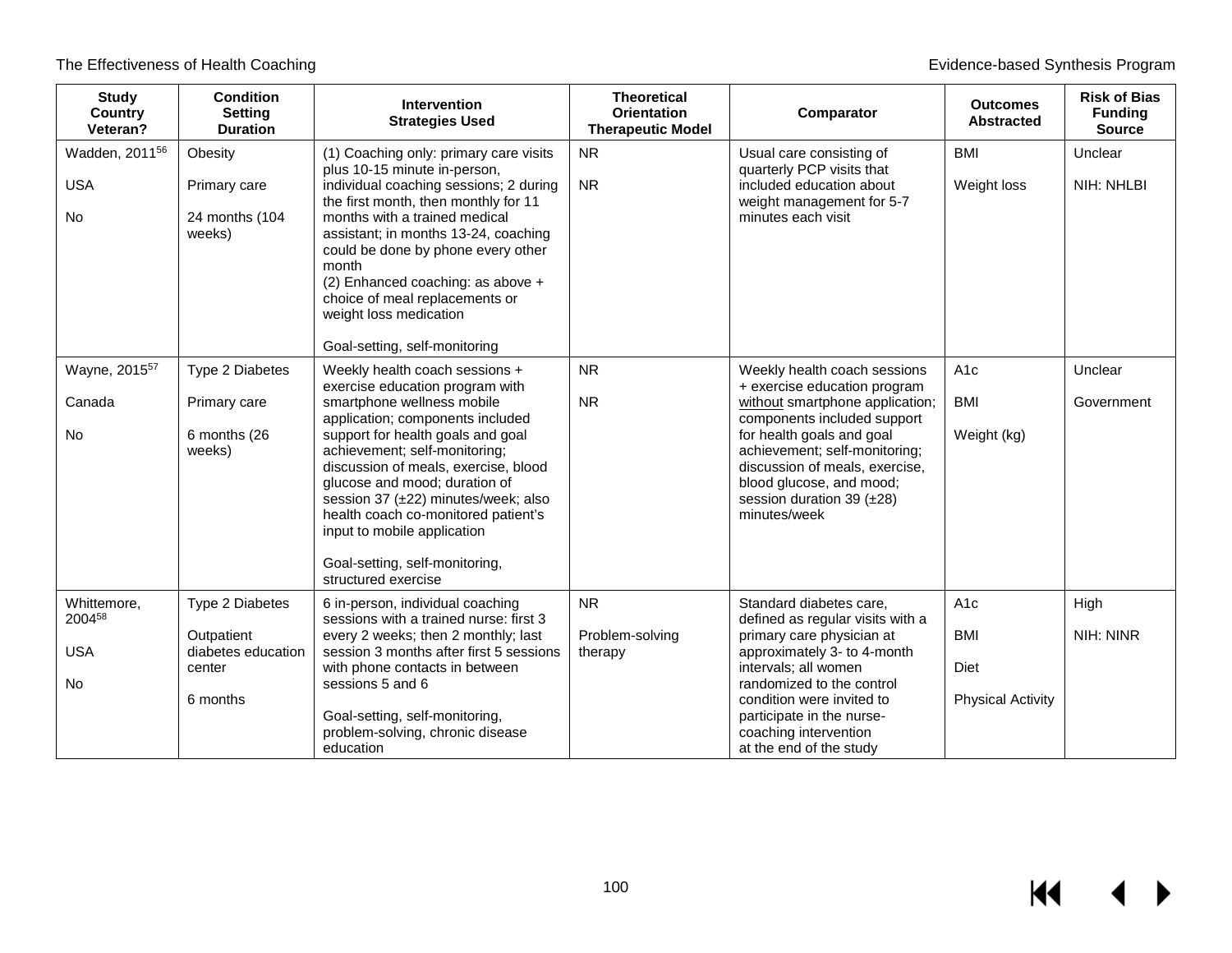| Study<br><b>Country</b><br>Veteran?                                                              | <b>Condition</b><br><b>Setting</b><br><b>Duration</b>                              | <b>Intervention</b><br><b>Strategies Used</b>                                                                                                                                                                                                                                           | <b>Theoretical</b><br><b>Orientation</b><br><b>Therapeutic Model</b> | Comparator                                                                                                                                                                                                                         | <b>Outcomes</b><br><b>Abstracted</b>                | <b>Risk of Bias</b><br><b>Funding</b><br><b>Source</b> |
|--------------------------------------------------------------------------------------------------|------------------------------------------------------------------------------------|-----------------------------------------------------------------------------------------------------------------------------------------------------------------------------------------------------------------------------------------------------------------------------------------|----------------------------------------------------------------------|------------------------------------------------------------------------------------------------------------------------------------------------------------------------------------------------------------------------------------|-----------------------------------------------------|--------------------------------------------------------|
| Willard-Grace,<br>201559<br>(Companion<br>study, Thom,<br>$2015^{60}$<br><b>USA</b><br><b>No</b> | Mixed: diabetes.<br>hypertension,<br>elevated lipids<br>Primary care<br>12 months  | 5 in-person, individual coaching<br>sessions at baseline, 3, 6, 9, and 12<br>months with a trained medical<br>assistant as well as monthly follow-<br>ups by phone; total 16 sessions<br>Goal-setting, self-monitoring                                                                  | <b>NR</b><br><b>NR</b>                                               | Patients randomized to usual<br>care had access to any<br>resources available at the<br>clinic, including visits with their<br>clinician, diabetes educators,<br>nutritionists, chronic care<br>nurses, and educational<br>classes | A1c<br><b>SBP</b><br>LDL<br>Medication<br>adherence | Unclear<br>Private<br>foundation                       |
| Wolever, 2010 <sup>61</sup><br><b>USA</b><br><b>No</b>                                           | Type 2 diabetes<br>Community &<br>registry<br>22 weeks (5-6<br>months)             | 8 calls weekly for first 2 months, then<br>4 calls biweekly for 2 months; final call<br>1 month later for total of 14, 30-minute<br>sessions with a trained social worker<br>or medical assistant in psychology<br>coach<br>Goal-setting, problem-solving, chronic<br>disease education | N <sub>R</sub><br>Motivational<br>interviewing,<br>mindfulness       | Usual care; randomized to the<br>control group received no<br>materials or correspondence<br>during the 6-month period                                                                                                             | A1c<br>Medication<br>adherence<br>Physical activity | Unclear<br>Industry                                    |
| Young, 2014 <sup>62</sup><br><b>USA</b><br><b>No</b>                                             | Type 2 Diabetes<br>Primary care and<br>community<br>Timing unclear: 9-<br>18 weeks | 1 in-person, individual session with a<br>nurse coach followed by 5 health<br>coaching sessions via phone or video-<br>conferencing, about once every 2<br>weeks; average duration of sessions<br>was 30 minutes<br>Goal-setting, self-monitoring                                       | <b>NR</b><br>Motivational<br>interviewing                            | Usual care consisted of the<br>services and care available at<br>the rural clinic where the<br>participant received healthcare                                                                                                     | Self-efficacy                                       | Unclear<br>NIH: NIDDK.<br><b>NCATS</b>                 |

Abbreviations: ANCOVA=analysis of covariance, ANOVA=analysis of variance, BMI=body mass index, CI=confidence interval, A1c=glycosylated hemoglobin, JNC=Joint National Committee on Prevention, LDL=low-density lipoprotein-cholesterol., MD=mean difference, MI-via-CALC=Motivational Interview via Co-Active Life Coaching, NCATS=National Center for Advancing Translational Sciences, NHLBI=National Heart, Lung, and Blood Institute, NIDDK=National Institute for Diabetes and Digestive and Kidney Diseases, NIH=National Institutes of Health, NINR=National Institute of Nursing Research, NR=not reported, SBP=systolic blood pressure, SE=standard error, SMD=standardized mean difference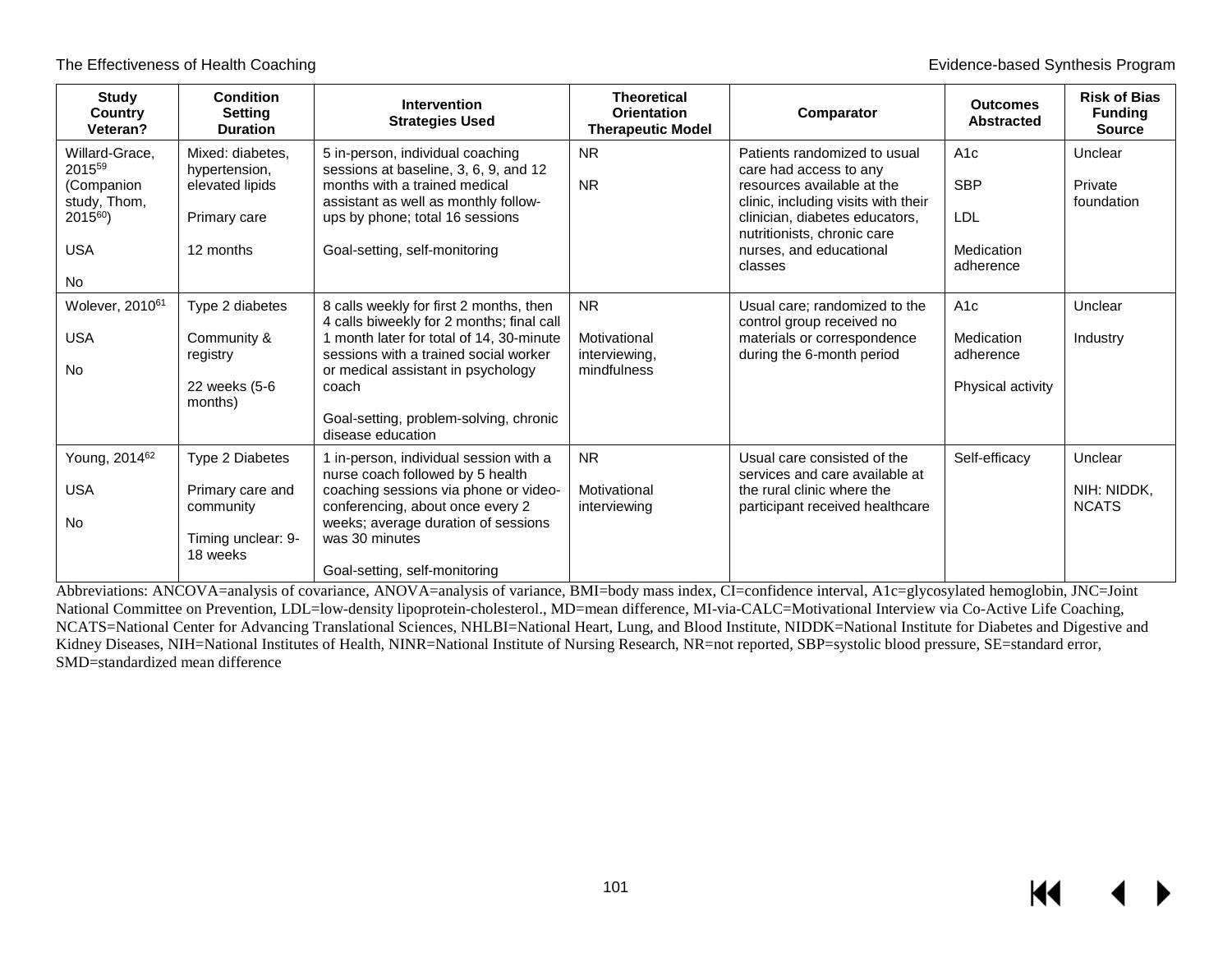## **APPENDIX C. STUDY QUALITY ASSESSMENT**

## **RANDOMIZED CONTROLLED TRIALS**

**Detailed guidance on assessing the risk of bias is found in Higgins J, Altman DG. Chapter 8: Assessing risk of bias in included studies. In Cochrane Handbook for Systematic Reviews of Interventions Version 5.0, 2008. Available at:** 

**[http://handbook.cochrane.org/chapter\\_8/8\\_assessing\\_risk\\_of\\_bias\\_in\\_included\\_studies.htm.](http://handbook.cochrane.org/chapter_8/8_assessing_risk_of_bias_in_included_studies.htm)** 

General instructions: Rate each risk of bias item listed below as "Low," "High," or "Unclear."

#### **Rating of individual items:**

#### **1.Selection bias**

*Domain: Random sequence generation*

*(Support for judgement: Describe the method used to generate the allocation sequence in sufficient detail to allow an assessment of whether it should produce comparable groups.)*

#### **Was the allocation sequence adequately generated?**

Low risk High risk Unclear risk

#### *Domain: Allocation concealment?*

*(Support for judgement: Describe the method used to conceal the allocation sequence in sufficient detail to determine whether intervention allocations could have been foreseen in advance of, or during, enrolment)*

#### **Was allocation adequately concealed?**

Low risk High risk Unclear risk

Comment

#### **2a. Performance bias (of ONE primary clinical outcome)**

#### *Domain: Blinding of participants and "treating" personnel - i.e. the person(s) delivering the intervention.*

*(Support for judgement: Describe all measures used, if any, to blind study participants and personnel from knowledge of which intervention a participant received. Provide any information relating to whether the intended blinding was effective.)*

## **Was knowledge of the allocated intervention adequately prevented during the study?**

Low risk High risk Unclear risk Outcome NR

#### **2b. Performance bias (Medication adherence)**

#### *Domain: Blinding of participants and personnel*

*(Support for judgement: Describe all measures used, if any, to blind study participants and personnel from knowledge of which intervention a participant received. Provide any information relating to whether the intended blinding was effective.)*

**Was knowledge of the allocated intervention adequately prevented during the study?** Low risk High risk Unclear risk Outcome NR

#### **2b. Performance bias (Physical activity)**

#### *Domain: Blinding of participants and personnel*

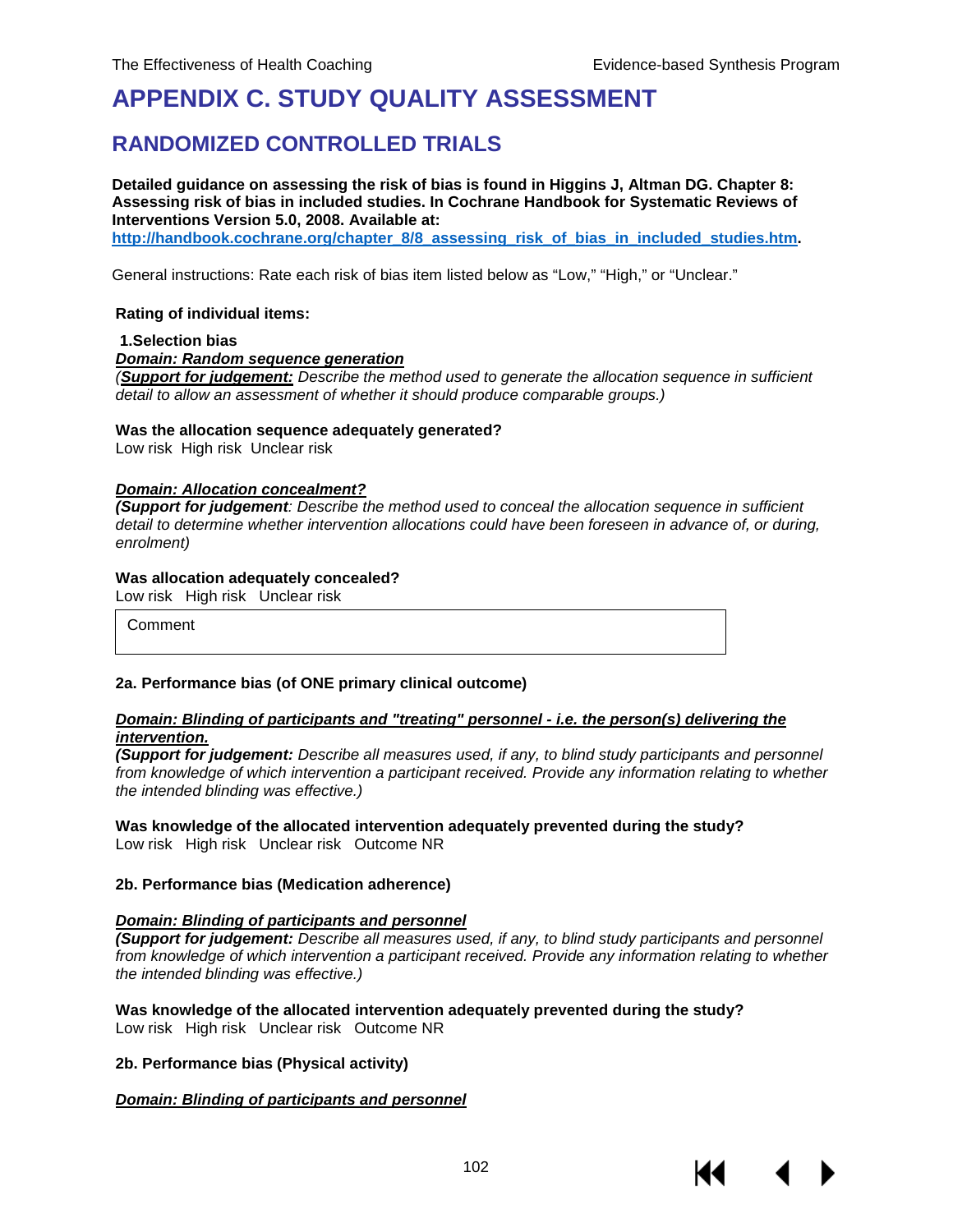*(Support for judgement: Describe all measures used, if any, to blind study participants and personnel from knowledge of which intervention a participant received. Provide any information relating to whether the intended blinding was effective.)*

**Was knowledge of the allocated intervention adequately prevented during the study?** Low risk High risk Unclear risk Outcome NR

#### **2b. Performance bias (Diet)**

#### *Domain: Blinding of participants and personnel*

*(Support for judgement: Describe all measures used, if any, to blind study participants and personnel from knowledge of which intervention a participant received. Provide any information relating to whether the intended blinding was effective.)*

**Was knowledge of the allocated intervention adequately prevented during the study?** Low risk High risk Unclear risk Outcome NR

#### **2b. Performance bias (Smoking)**

#### *Domain: Blinding of participants and personnel*

*(Support for judgement: Describe all measures used, if any, to blind study participants and personnel from knowledge of which intervention a participant received. Provide any information relating to whether the intended blinding was effective.)*

**Was knowledge of the allocated intervention adequately prevented during the study?** Low risk High risk Unclear risk Outcome NR

#### **2c. Performance bias (Self efficacy)**

#### *Domain: Blinding of participants and personnel*

*(Support for judgement: Describe all measures used, if any, to blind study participants and personnel*  from knowledge of which intervention a participant received. Provide any information relating to whether *the intended blinding was effective.)*

**Was knowledge of the allocated intervention adequately prevented during the study?** Low risk High risk Unclear risk Outcome NR

Comment

#### **3a. Detection bias (of ONE primary clinical outcome):**

#### *Domain: Blinding of outcome assessment*

*(Support for judgement: Describe all measures used, if any, to blind outcome assessors from knowledge of which intervention a participant received. Provide any information relating to whether the intended blinding was effective.)*

**Was knowledge of the allocated intervention adequately prevented from outcome assessors?** Low risk High risk Unclear risk Outcome NR

#### **3b. Detection bias (Health behavior.):**

#### *Domain: Blinding of outcome assessment*

*(Support for judgement: Describe all measures used, if any, to blind outcome assessors from knowledge of which intervention a participant received. Provide any information relating to whether the intended blinding was effective.)*

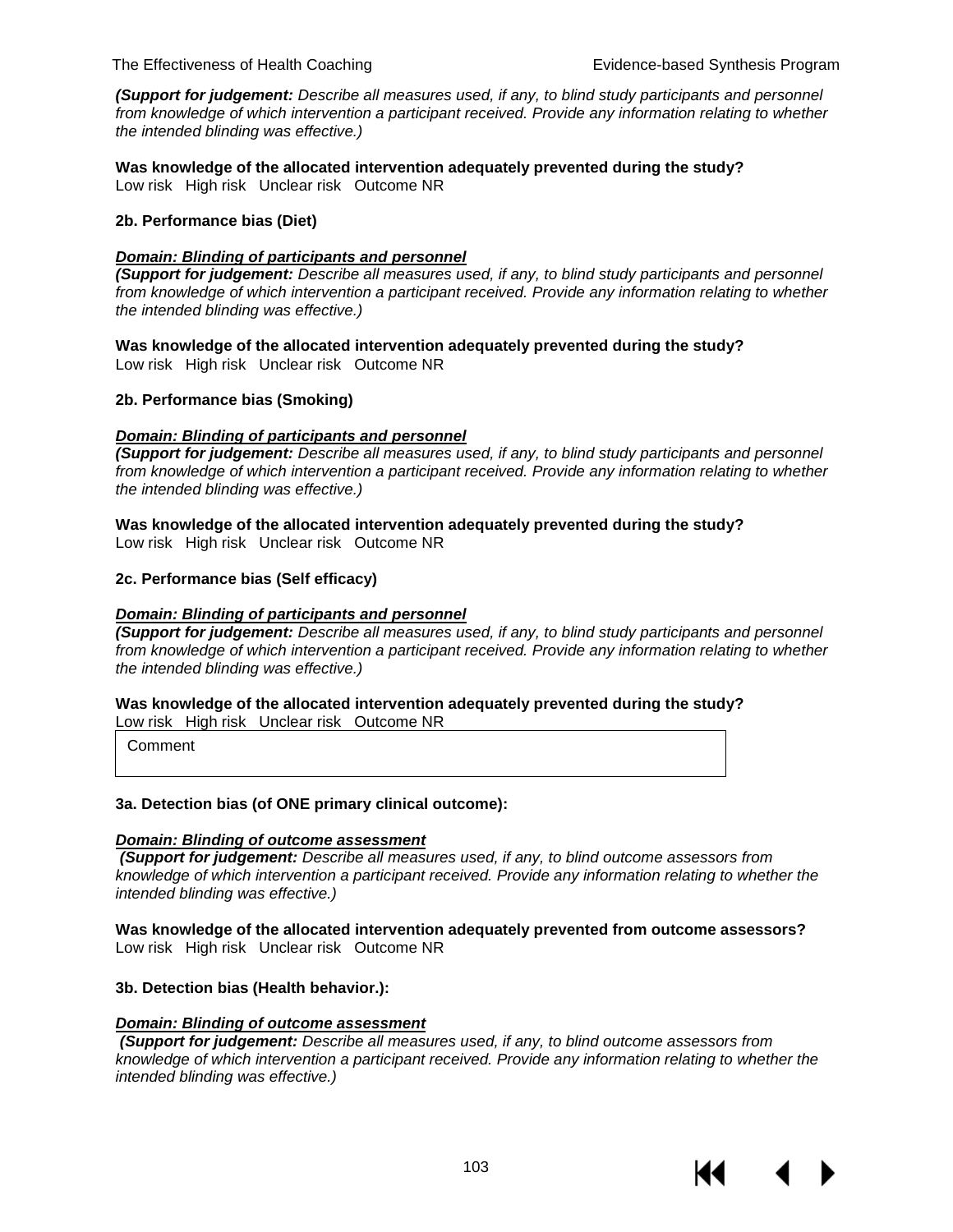#### **Was knowledge of the allocated intervention adequately prevented from outcome assessors?** Low risk High risk Unclear risk Outcome NR

Comment

## **3c. Detection bias (Self efficacy):**

*Domain: Blinding of outcome assessment*

*(Support for judgement: Describe all measures used, if any, to blind outcome assessors from knowledge of which intervention a participant received. Provide any information relating to whether the intended blinding was effective.)*

#### **Was knowledge of the allocated intervention adequately prevented from outcome assessors?** Low risk High risk Unclear risk Outcome NR

**Comment** 

#### **4. Attrition bias:**

#### *Domain: Incomplete outcome data*

*(Support for judgement: Describe the completeness of outcome data for each main outcome, including attrition and exclusions from the analysis. State whether attrition and exclusions were reported, the numbers in each intervention group (compared with total randomized participants), reasons for attrition/exclusions where reported, and any re-inclusions in analyses performed by the review authors.)*

#### **Were incomplete outcome data adequately addressed?**

Low risk High risk Unclear risk

Comment

#### **5. Reporting bias:**

#### *Domain: Selective outcomes reporting*

 *(Support for judgement: State how the possibility of selective outcome reporting was examined by the review authors, and what was found.)*

#### **Are reports of the study free of suggestion of selective outcome reporting? (i.e., the author states they will measure an outcome but do not report it)**

Low risk High risk Unclear risk

Comment

#### **6. Other**

#### *Domain: Other sources of bias*

*(Support for judgement: State any important concerns about bias not addressed in the other domains in the tool.*

*If particular questions/entries were pre-specified in the review's protocol, responses should be provided for each question/entry.)*

#### **Are reports of the study free from other bias due to problems not covered above?** Low risk High risk Unclear risk

**Comment**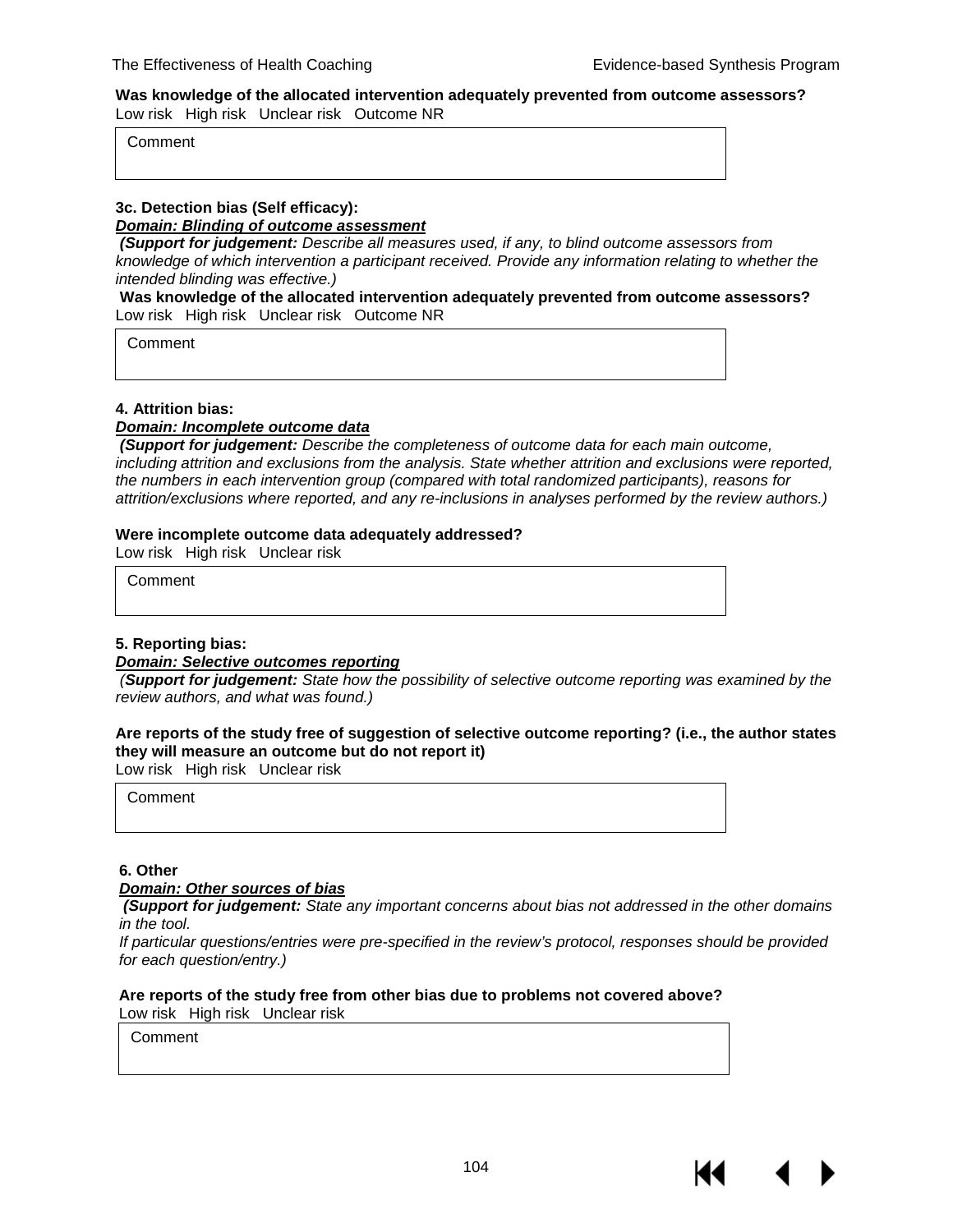**K4 4** 

▶

#### **Overall risk of bias rating** Low Unclear High

#### **Narrative:**

| <b>Risk of Bias</b>  | Interpretation                                                                            | Criteria                                                                                                                                                                         |
|----------------------|-------------------------------------------------------------------------------------------|----------------------------------------------------------------------------------------------------------------------------------------------------------------------------------|
| Low risk of bias     | Bias, if present, is unlikely to alter the<br>results seriously                           | Adequacy of random sequence<br>generation, allocation<br>concealment, and blinding scored<br>as "low risk of bias" and no<br>important concerns related to the<br>other domains. |
| Unclear risk of bias | A risk of bias that raises some doubts about One or two domains are scored<br>the results | "not clear" or not done.                                                                                                                                                         |
| High risk of bias    | Bias may alter the results seriously                                                      | More than 2 domains are scored<br>as "not clear" or not done                                                                                                                     |

\* Items contained in Cochrane Risk of Bias Tool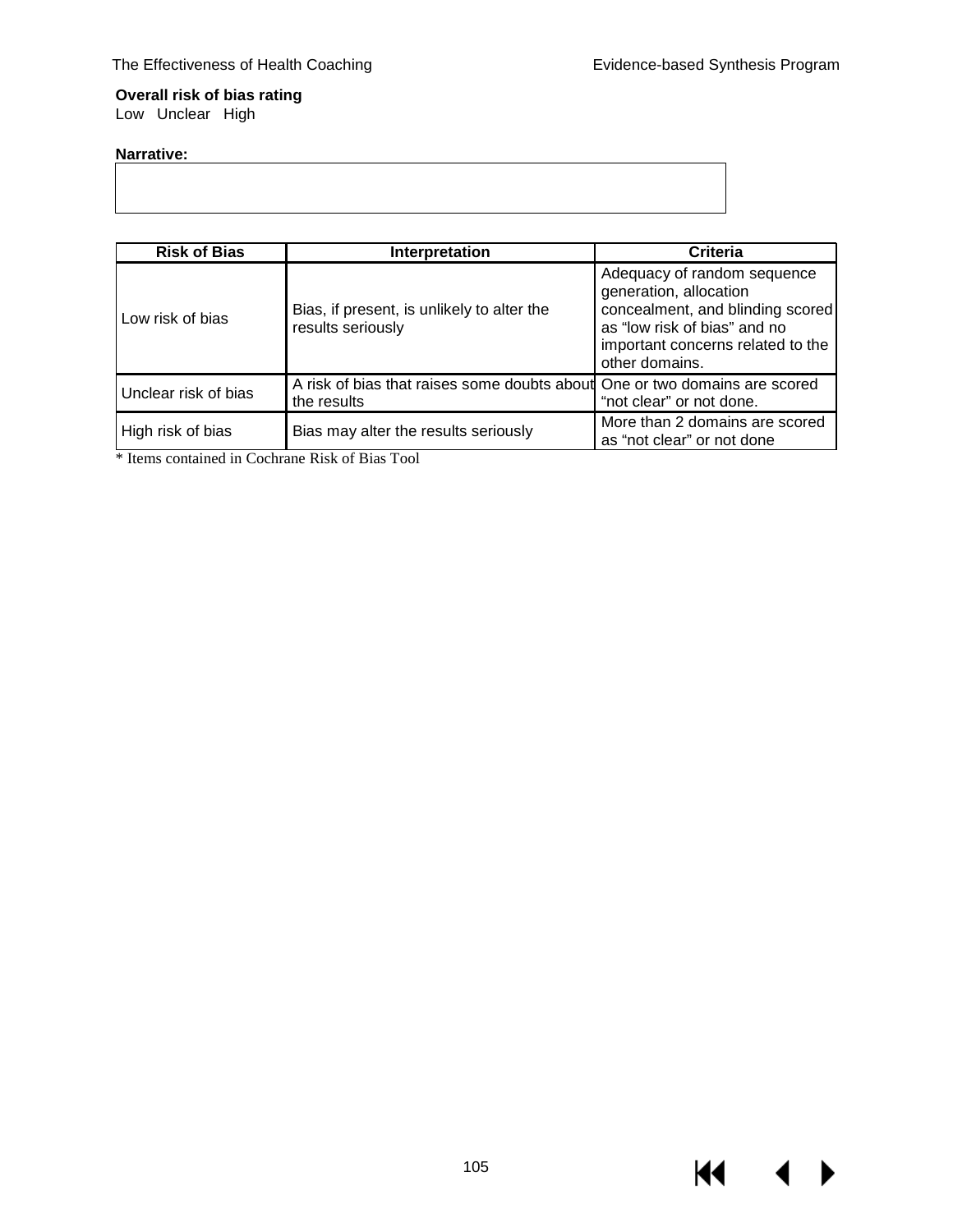## **QUALITY ASSESSMENT RESPONSE TABLE**

For full study citations, please refer to the report's main reference list.

| <b>Study<sup>a</sup></b>                                    | 1a        | 1 <sub>b</sub> | 2a        | 2 <sub>b</sub> | 2 <sub>b</sub> | 2 <sub>b</sub> | 2 <sub>b</sub> | 2c        | 3a        | 3 <sub>b</sub> | 3 <sub>c</sub> | 4         | 5         | 6                      | <b>Overall Risk</b><br>of Bias<br>Rating |
|-------------------------------------------------------------|-----------|----------------|-----------|----------------|----------------|----------------|----------------|-----------|-----------|----------------|----------------|-----------|-----------|------------------------|------------------------------------------|
| Annesi 2011 <sup>22</sup>                                   | <b>UR</b> | <b>UR</b>      | <b>NR</b> | <b>NR</b>      | <b>NR</b>      | <b>NR</b>      | <b>NR</b>      | <b>UR</b> | <b>NR</b> | <b>NR</b>      | <b>UR</b>      | <b>LR</b> | <b>LR</b> | <b>LR</b>              | <b>HR</b>                                |
| Appel 2011 <sup>23</sup>                                    | <b>LR</b> | <b>UR</b>      | <b>LR</b> | <b>NR</b>      | <b>NR</b>      | <b>NR</b>      | <b>NR</b>      | <b>NR</b> | <b>LR</b> | <b>NR</b>      | <b>NR</b>      | <b>LR</b> | <b>LR</b> | <b>LR</b>              | <b>UR</b>                                |
| Blackberry 2013 <sup>24</sup>                               | <b>LR</b> | <b>LR</b>      | <b>LR</b> | <b>NR</b>      | <b>NR</b>      | <b>NR</b>      | <b>NR</b>      | <b>LR</b> | <b>LR</b> | <b>LR</b>      | <b>LR</b>      | <b>LR</b> | <b>LR</b> | <b>LR</b>              | <b>LR</b>                                |
| Bostrom 2016 <sup>25</sup>                                  | <b>LR</b> | <b>LR</b>      | <b>NR</b> | <b>NR</b>      | <b>HR</b>      | <b>NR</b>      | <b>NR</b>      | <b>NR</b> | <b>NR</b> | <b>LR</b>      | <b>NR</b>      | <b>UR</b> | <b>LR</b> | LR <sup>b</sup>        | <b>LR</b>                                |
| Brodin 2008 <sup>26</sup>                                   | <b>LR</b> | <b>HR</b>      | <b>NR</b> | <b>NR</b>      | <b>HR</b>      | <b>NR</b>      | <b>NR</b>      | <b>NR</b> | <b>NR</b> | <b>LR</b>      | <b>NR</b>      | <b>HR</b> | <b>LR</b> | <b>LR</b>              | HR                                       |
| Browning 2014 <sup>27</sup>                                 | <b>UR</b> | <b>UR</b>      | <b>LR</b> | <b>NR</b>      | <b>NR</b>      | <b>NR</b>      | <b>NR</b>      | <b>NR</b> | <b>LR</b> | <b>NR</b>      | <b>NR</b>      | <b>LR</b> | <b>LR</b> | <b>LR</b> <sup>c</sup> | <b>UR</b>                                |
| Cinar 2014 <sup>28</sup>                                    | <b>UR</b> | <b>LR</b>      | LR        | <b>LR</b>      | <b>UR</b>      | <b>UR</b>      | <b>UR</b>      | <b>UR</b> | <b>LR</b> | <b>LR</b>      | <b>LR</b>      | <b>HR</b> | <b>LR</b> | <b>LR</b>              | <b>UR</b>                                |
| Damschroder 2014 <sup>29</sup>                              | <b>LR</b> | <b>UR</b>      | <b>HR</b> | <b>NR</b>      | <b>HR</b>      | <b>HR</b>      | <b>NR</b>      | <b>NR</b> | <b>HR</b> | <b>HR</b>      | <b>NR</b>      | <b>LR</b> | <b>LR</b> | <b>LR</b>              | HR                                       |
| Frosch 2011 <sup>21</sup>                                   | <b>LR</b> | <b>LR</b>      | <b>LR</b> | <b>HR</b>      | <b>HR</b>      | <b>HR</b>      | <b>NR</b>      | <b>NR</b> | <b>LR</b> | <b>HR</b>      | <b>NR</b>      | <b>UR</b> | <b>LR</b> | <b>LR</b>              | <b>UR</b>                                |
| Glasgow 2003 <sup>30</sup>                                  | <b>UR</b> | <b>UR</b>      | <b>LR</b> | <b>NR</b>      | <b>UR</b>      | <b>UR</b>      | <b>NR</b>      | <b>NR</b> | <b>LR</b> | <b>UR</b>      | <b>NR</b>      | <b>LR</b> | <b>HR</b> | <b>HR</b>              | HR                                       |
| Hawkes 201331                                               | <b>LR</b> | <b>LR</b>      | <b>UR</b> | <b>NR</b>      | <b>UR</b>      | <b>UR</b>      | <b>UR</b>      | <b>NR</b> | <b>UR</b> | <b>UR</b>      | <b>NR</b>      | <b>LR</b> | <b>LR</b> | LR                     | <b>UR</b>                                |
| Holland 200532                                              | <b>LR</b> | <b>UR</b>      | <b>UR</b> | <b>NR</b>      | <b>HR</b>      | <b>NR</b>      | <b>NR</b>      | <b>NR</b> | <b>UR</b> | <b>UR</b>      | <b>NR</b>      | <b>UR</b> | <b>LR</b> | <b>LR</b>              | <b>UR</b>                                |
| Karhula 201533                                              | <b>LR</b> | <b>LR</b>      | <b>LR</b> | <b>NR</b>      | <b>NR</b>      | <b>NR</b>      | <b>NR</b>      | <b>LR</b> | <b>LR</b> | <b>LR</b>      | <b>LR</b>      | <b>UR</b> | <b>UR</b> | <b>UR</b>              | <b>UR</b>                                |
| Kim 201534                                                  | <b>HR</b> | <b>HR</b>      | <b>LR</b> | <b>NR</b>      | <b>NR</b>      | <b>NR</b>      | <b>NR</b>      | <b>HR</b> | <b>LR</b> | <b>NR</b>      | <b>HR</b>      | <b>HR</b> | <b>LR</b> | <b>UR</b>              | HR                                       |
| Knittle 2015 <sup>35</sup>                                  | <b>LR</b> | <b>LR</b>      | <b>NR</b> | <b>NR</b>      | <b>HR</b>      | <b>NR</b>      | <b>NR</b>      | <b>HR</b> | <b>NR</b> | <b>LR</b>      | <b>LR</b>      | <b>LR</b> | <b>LR</b> | <b>LR</b>              | <b>UR</b>                                |
| Lin 2013 <sup>16</sup>                                      | <b>LR</b> | <b>LR</b>      | <b>LR</b> | <b>NR</b>      | <b>NR</b>      | <b>LR</b>      | <b>NR</b>      | <b>NR</b> | <b>LR</b> | <b>LR</b>      | <b>NR</b>      | <b>LR</b> | <b>LR</b> | <b>LR</b>              | <b>LR</b>                                |
| Luley 2014 <sup>36</sup>                                    | <b>UR</b> | <b>UR</b>      | <b>LR</b> | <b>NR</b>      | <b>HR</b>      | <b>HR</b>      | <b>NR</b>      | <b>NR</b> | <b>LR</b> | <b>LR</b>      | <b>NR</b>      | <b>LR</b> | <b>LR</b> | <b>LR</b>              | HR                                       |
| Ma 2013 <sup>37</sup> (Azar<br>201338)                      | <b>LR</b> | <b>LR</b>      | <b>LR</b> | <b>NR</b>      | <b>NR</b>      | <b>NR</b>      | <b>NR</b>      | <b>NR</b> | <b>UR</b> | <b>NR</b>      | <b>NR</b>      | <b>LR</b> | <b>LR</b> | <b>LR</b>              | <b>LR</b>                                |
| McMurray 2002 <sup>39</sup>                                 | <b>LR</b> | <b>UR</b>      | <b>UR</b> | <b>UR</b>      | <b>NR</b>      | <b>NR</b>      | <b>NR</b>      | <b>NR</b> | <b>LR</b> | <b>NR</b>      | <b>NR</b>      | <b>UR</b> | <b>LR</b> | <b>LR</b>              | <b>UR</b>                                |
| Nishita 201340                                              | <b>LR</b> | <b>LR</b>      | HR        | <b>NR</b>      | <b>NR</b>      | <b>NR</b>      | <b>NR</b>      | HR        | <b>LR</b> | <b>NR</b>      | <b>LR</b>      | <b>LR</b> | <b>LR</b> | <b>LR</b>              | <b>UR</b>                                |
| Patja 2012 <sup>41</sup>                                    | <b>LR</b> | <b>UR</b>      | <b>LR</b> | <b>NR</b>      | <b>NR</b>      | <b>NR</b>      | <b>UR</b>      | <b>UR</b> | <b>UR</b> | <b>UR</b>      | <b>UR</b>      | <b>HR</b> | <b>LR</b> | <b>LR</b>              | UR                                       |
| Pearson 2013 <sup>19</sup><br>(Pearson 2012 <sup>42</sup> ) | <b>UR</b> | <b>UR</b>      | <b>UR</b> | <b>NR</b>      | <b>NR</b>      | <b>UR</b>      | <b>NR</b>      | <b>NR</b> | <b>UR</b> | <b>UR</b>      | <b>NR</b>      | <b>HR</b> | <b>UR</b> | <b>LR</b>              | HR                                       |
| Pinto 201543                                                | <b>UR</b> | <b>LR</b>      | <b>NR</b> | <b>NR</b>      | <b>UR</b>      | <b>NR</b>      | <b>NR</b>      | <b>NR</b> | <b>NR</b> | <b>UR</b>      | <b>NR</b>      | <b>LR</b> | <b>LR</b> | <b>LR</b>              | <b>HR</b>                                |
| Ruggiero 201044                                             | <b>UR</b> | <b>UR</b>      | <b>LR</b> | <b>NR</b>      | <b>NR</b>      | <b>NR</b>      | <b>NR</b>      | <b>NR</b> | <b>LR</b> | <b>NR</b>      | <b>NR</b>      | <b>UR</b> | <b>LR</b> | <b>LR</b>              | <b>UR</b>                                |
| Ruggiero 2014 <sup>20</sup>                                 | <b>LR</b> | <b>UR</b>      | <b>LR</b> | <b>NR</b>      | <b>UR</b>      | <b>UR</b>      | <b>NR</b>      | <b>NR</b> | <b>LR</b> | <b>UR</b>      | <b>NR</b>      | <b>HR</b> | <b>UR</b> | <b>LR</b>              | HR                                       |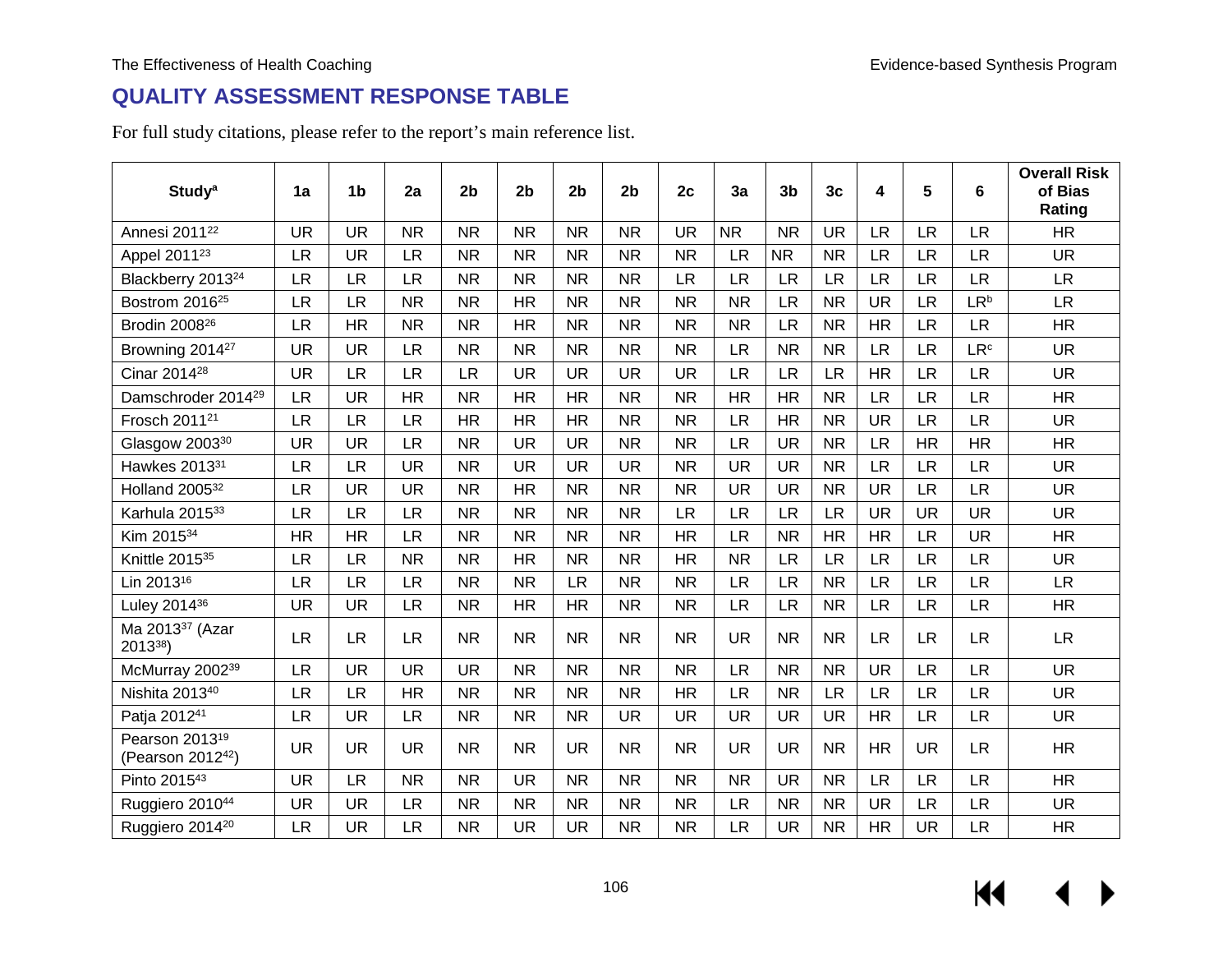| <b>Study<sup>a</sup></b>                                          | 1a        | 1 <sub>b</sub> | 2a        | 2 <sub>b</sub> | 2 <sub>b</sub> | 2 <sub>b</sub> | 2 <sub>b</sub> | 2c        | 3a        | 3 <sub>b</sub> | 3 <sub>c</sub> | 4         | 5         | $6\phantom{1}$ | <b>Overall Risk</b><br>of Bias<br>Rating |
|-------------------------------------------------------------------|-----------|----------------|-----------|----------------|----------------|----------------|----------------|-----------|-----------|----------------|----------------|-----------|-----------|----------------|------------------------------------------|
| Sacco 200945                                                      | <b>HR</b> | <b>UR</b>      | <b>LR</b> | <b>NR</b>      | <b>UR</b>      | <b>UR</b>      | <b>NR</b>      | <b>UR</b> | <b>LR</b> | <b>UR</b>      | <b>UR</b>      | <b>UR</b> | <b>LR</b> | <b>LR</b>      | <b>UR</b>                                |
| Safford 2015 <sup>46</sup>                                        | <b>LR</b> | <b>UR</b>      | <b>LR</b> | <b>NR</b>      | <b>NR</b>      | <b>NR</b>      | <b>NR</b>      | <b>HR</b> | <b>LR</b> | <b>NR</b>      | <b>HR</b>      | <b>HR</b> | <b>LR</b> | <b>LR</b>      | <b>HR</b>                                |
| Sandroff 2014 <sup>47</sup>                                       | <b>LR</b> | LR.            | HR        | <b>NR</b>      | <b>HR</b>      | <b>NR</b>      | <b>NR</b>      | <b>NR</b> | HR        | <b>HR</b>      | <b>NR</b>      | HR        | LR.       | LR             | <b>HR</b>                                |
| Sherwood 2010 <sup>48</sup>                                       | UR        | <b>UR</b>      | UR.       | <b>NR</b>      | <b>NR</b>      | <b>NR</b>      | <b>NR</b>      | NR.       | <b>UR</b> | <b>UR</b>      | <b>NR</b>      | <b>UR</b> | <b>UR</b> | <b>UR</b>      | <b>HR</b>                                |
| Thom 2013 #37549<br>(Moskowitz 210350)                            | <b>UR</b> | <b>LR</b>      | <b>LR</b> | <b>NR</b>      | <b>NR</b>      | <b>NR</b>      | <b>NR</b>      | <b>NR</b> | <b>LR</b> | <b>NR</b>      | <b>NR</b>      | <b>HR</b> | <b>LR</b> | <b>LR</b>      | <b>UR</b>                                |
| Turner 2012 <sup>51</sup>                                         | <b>LR</b> | LR.            | <b>LR</b> | <b>HR</b>      | <b>NR</b>      | <b>NR</b>      | <b>HR</b>      | NR.       | <b>LR</b> | <b>UR</b>      | <b>NR</b>      | <b>LR</b> | <b>UR</b> | <b>LR</b>      | <b>LR</b>                                |
| Vale 2002 <sup>52</sup>                                           | <b>LR</b> | LR             | <b>HR</b> | <b>NR</b>      | <b>NR</b>      | <b>NR</b>      | <b>NR</b>      | NR.       | LR.       | <b>UR</b>      | <b>NR</b>      | <b>LR</b> | <b>UR</b> | LR             | <b>UR</b>                                |
| Vale 2003 <sup>53</sup>                                           | <b>LR</b> | LR.            | <b>LR</b> | <b>NR</b>      | <b>HR</b>      | <b>LR</b>      | LR             | <b>NR</b> | <b>LR</b> | <b>LR</b>      | <b>NR</b>      | <b>LR</b> | <b>LR</b> | <b>LR</b>      | <b>LR</b>                                |
| Van der Wulp 2012 <sup>54</sup>                                   | <b>LR</b> | <b>LR</b>      | <b>NR</b> | <b>NR</b>      | <b>UR</b>      | <b>UR</b>      | <b>NR</b>      | <b>UR</b> | <b>NR</b> | <b>UR</b>      | <b>UR</b>      | <b>UR</b> | <b>UR</b> | UR             | <b>UR</b>                                |
| Varney 2014 <sup>55</sup>                                         | <b>LR</b> | LR.            | <b>LR</b> | <b>NR</b>      | <b>HR</b>      | <b>NR</b>      | <b>NR</b>      | <b>NR</b> | LR.       | <b>HR</b>      | <b>NR</b>      | <b>HR</b> | <b>UR</b> | <b>HR</b>      | <b>HR</b>                                |
| Wadden 2011 <sup>56</sup>                                         | <b>LR</b> | <b>UR</b>      | <b>UR</b> | <b>NR</b>      | <b>NR</b>      | <b>NR</b>      | <b>NR</b>      | <b>NR</b> | <b>UR</b> | <b>NR</b>      | <b>NR</b>      | <b>LR</b> | <b>LR</b> | LR             | <b>UR</b>                                |
| Wayne 2015 <sup>57</sup>                                          | <b>LR</b> | LR             | LR        | <b>NR</b>      | <b>NR</b>      | <b>NR</b>      | <b>NR</b>      | NR        | LR.       | <b>NR</b>      | <b>NR</b>      | <b>HR</b> | <b>LR</b> | UR             | <b>UR</b>                                |
| Whittemore 2004 <sup>58</sup>                                     | UR.       | <b>UR</b>      | LR        | <b>NR</b>      | <b>HR</b>      | HR             | <b>NR</b>      | NR        | <b>LR</b> | HR             | <b>NR</b>      | <b>UR</b> | <b>LR</b> | <b>LR</b>      | <b>HR</b>                                |
| Willard-Grace<br>2015 <sup>59</sup> (Thom<br>2015 <sup>60</sup> ) | <b>LR</b> | <b>LR</b>      | <b>LR</b> | <b>HR</b>      | <b>NR</b>      | <b>NR</b>      | <b>NR</b>      | <b>NR</b> | <b>LR</b> | <b>HR</b>      | <b>NR</b>      | <b>UR</b> | <b>LR</b> | <b>LR</b>      | <b>UR</b>                                |
| Wolever 2010 <sup>61</sup>                                        | <b>UR</b> | <b>UR</b>      | <b>LR</b> | <b>UR</b>      | <b>UR</b>      | <b>NR</b>      | <b>NR</b>      | <b>NR</b> | <b>LR</b> | <b>LR</b>      | <b>NR</b>      | LR.       | <b>LR</b> | <b>LR</b>      | <b>UR</b>                                |
| Young 2014 <sup>62</sup>                                          | UR        | UR             | <b>NR</b> | <b>NR</b>      | <b>UR</b>      | <b>NR</b>      | <b>NR</b>      | UR        | <b>NR</b> | <b>UR</b>      | UR             | <b>LR</b> | <b>HR</b> | LR             | <b>UR</b>                                |

Abbreviations: UR=Unclear risk, LR=Low risk, HR=High risk, NR=Not reported

<sup>a</sup> The companion paper (noted in parentheses) is not rated separately in this table.

<sup>b</sup> Recall bias

<sup>c</sup> Contamination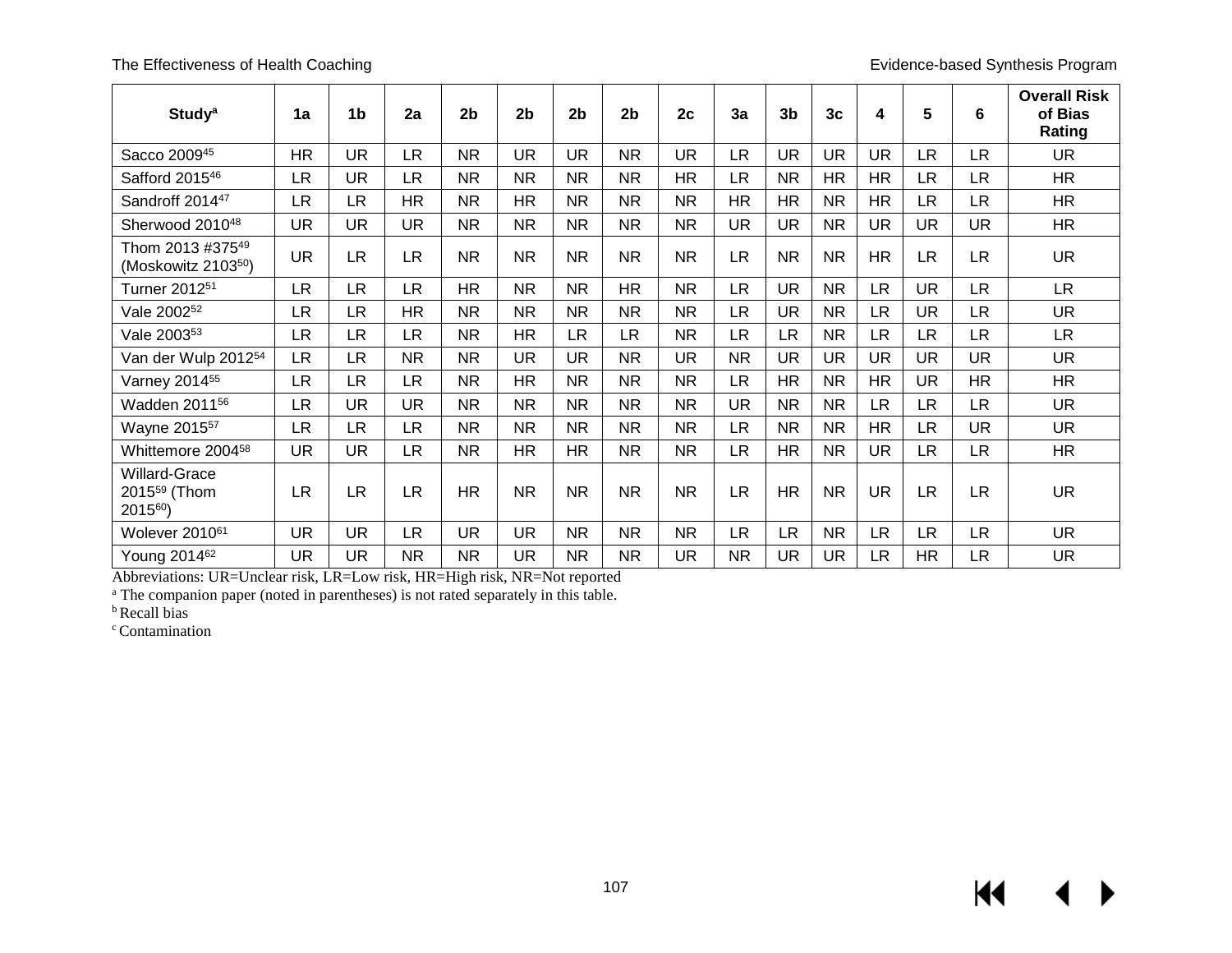# **APPENDIX D. PEER REVIEW COMMENTS**

| Question<br><b>Text</b>                                                                     | <b>Reviewer</b><br><b>Number</b> | <b>Comment</b>                                                                                                                                                                                                                                                                                                                                                                                                   | <b>Authors' Response</b>                                                                                                                                                                                                                                                                                                                                                                                                                                                                                                                            |
|---------------------------------------------------------------------------------------------|----------------------------------|------------------------------------------------------------------------------------------------------------------------------------------------------------------------------------------------------------------------------------------------------------------------------------------------------------------------------------------------------------------------------------------------------------------|-----------------------------------------------------------------------------------------------------------------------------------------------------------------------------------------------------------------------------------------------------------------------------------------------------------------------------------------------------------------------------------------------------------------------------------------------------------------------------------------------------------------------------------------------------|
| Are the<br>objectives,<br>scope, and<br>methods for<br>this review<br>clearly<br>described? |                                  | No - First, thanks so much for taking on this<br>challenging and extremely complicated review. It's<br>clear from the report that a tremendous amount of<br>effort went into conducting the review, completing the<br>huge number of analyses, synthesizing the findings<br>and writing the report!<br>However, after reading the report, I must say that I<br>have serious concerns about the meaningfulness of | We thank the reviewer for the careful review of the report,<br>including the critique of current definitions of health<br>coaching and how the decision to use self-identified health<br>coaching interventions may have impacted our results. Any<br>method for identifying literature for complex behavioral<br>intervention/innovation has strengths and limitations. This is<br>even more pronounced when the complex behavioral<br>intervention has not been well defined and there is no<br>consensus on what constitutes key elements of the |
|                                                                                             |                                  | the findings of the report due to the approaches, and<br>subsequently the methods, used to define health<br>coaching, identify the sample of health coaching                                                                                                                                                                                                                                                     | approach. Health coaching in not immune to these<br>complexities.                                                                                                                                                                                                                                                                                                                                                                                                                                                                                   |
|                                                                                             |                                  | studies, and subsequently evaluate the impact of<br>these "health coaching" interventions.                                                                                                                                                                                                                                                                                                                       | As illustrated in Wolever's 2011 Archives of Internal<br>Medicine commentary, there is currently no agreement on<br>what comprises health coaching. To date, there has also                                                                                                                                                                                                                                                                                                                                                                         |
|                                                                                             |                                  | As a participant in the planning for this ESP project, I<br>participated in the decision-making about the<br>definitions of health coaching and the choice of<br>inclusion and exclusion criteria, so I must take some                                                                                                                                                                                           | been no research to establish the active ingredients of<br>health coaching intervention. Thus, in close consultation<br>with our key stakeholders and our technical expert panel,<br>we weighed our options for identifying this literature. We                                                                                                                                                                                                                                                                                                     |
|                                                                                             |                                  | responsibility for the subsequent impact of those<br>decisions. However, after seeing how the selection<br>criteria impacted the sample, I am afraid that the<br>criteria used to identify health coaching interventions<br>for the ESP raise serious doubts and limitations                                                                                                                                     | jointly decided upon use of self-identified interventions. This<br>approach is supported in the literature; it has been used in<br>at least two other recent systematic reviews of health<br>coaching: (1) Olsen JM, Nesbitt BJ. Health coaching to                                                                                                                                                                                                                                                                                                 |
|                                                                                             |                                  | about the meaningfulness of the findings.                                                                                                                                                                                                                                                                                                                                                                        | improve healthy lifestyle behaviors: an integrative review.<br>Am J Health Promot. 2010;25(1):e1-e12, and (2) Kivela K,<br>Elo S, Kyngas H, Kaariainen M. The effects of health                                                                                                                                                                                                                                                                                                                                                                     |
|                                                                                             |                                  | Despite the efforts of the ESP team and key<br>stakeholders to choose meaningful inclusion and<br>exclusion criteria for the ESP review, I believe that<br>the decision to select studies based on authors' "self-                                                                                                                                                                                               | coaching on adult patients with chronic diseases: a<br>systematic review. Patient Educ Couns. 2014;97(2):147-<br>157. Also, Wolever's seminal systematic review focused on<br>how health coaching has been defined in the literature:                                                                                                                                                                                                                                                                                                               |
|                                                                                             |                                  | identification" of an intervention as a health coaching<br>intervention seriously limits the value of the<br>subsequent analyses and meaningfulness of the                                                                                                                                                                                                                                                       | Wolever RQ, Simmons LA, Sforzo GA, et al. A systematic<br>review of the literature on health and wellness coaching:<br>defining a key behavioral intervention in healthcare. Glob                                                                                                                                                                                                                                                                                                                                                                   |
|                                                                                             |                                  | findings. Conceptualizations of health coaching vary<br>across investigators, even among those who label<br>their intervention as health coaching. To my point, if I                                                                                                                                                                                                                                             | Adv Health Med. 2013;2(4):38-57.                                                                                                                                                                                                                                                                                                                                                                                                                                                                                                                    |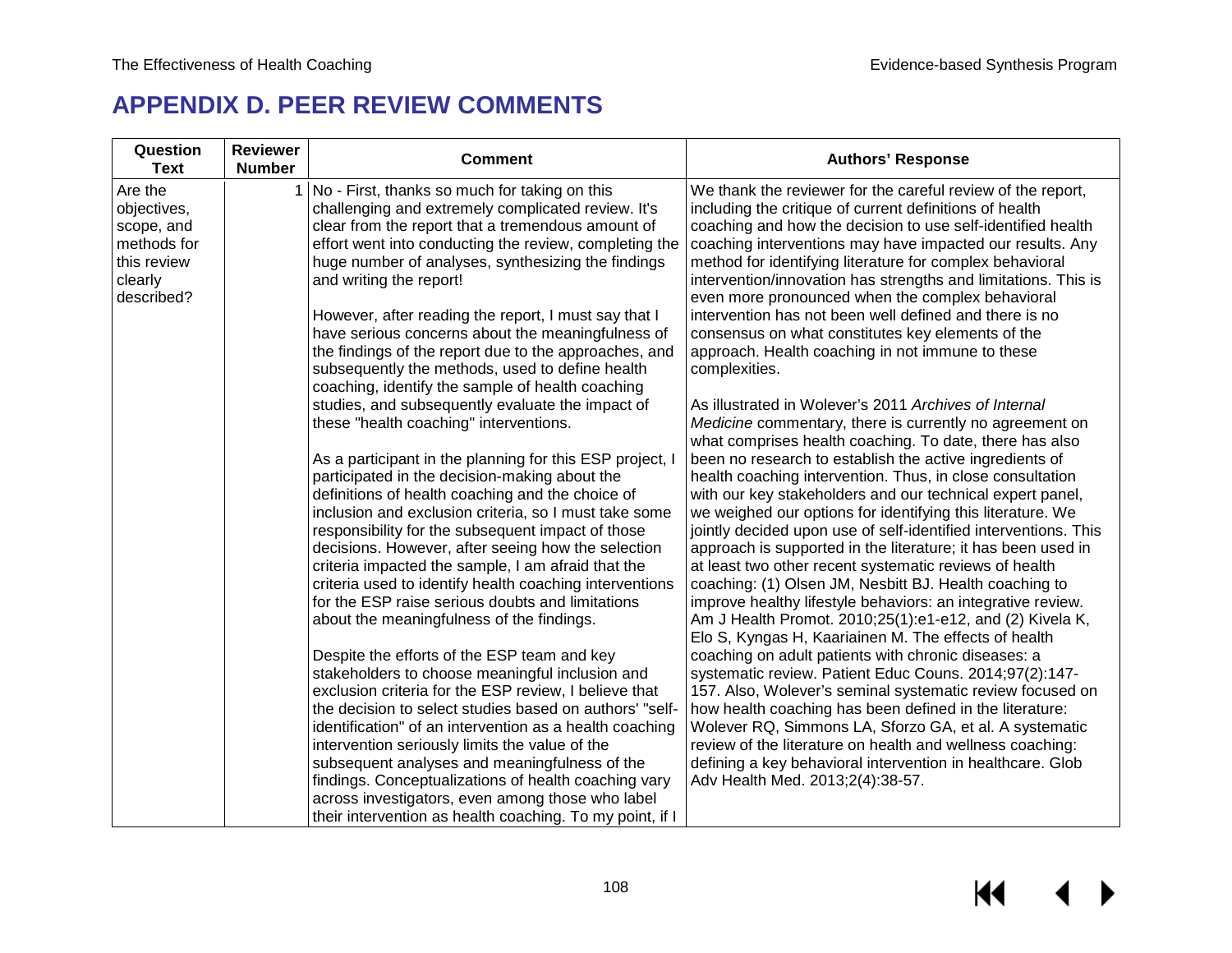| counted correctly, only 14 of the 41 studies in the                                                                                                                                                                                                                                                                                                                                                                                                                                                                                                                                                                                                                                                                                                                                                                                                                                                                                                                                                                                                                                                                                                                                                                                                                                                                                                                                                                                   | We recognize that any approach to identifying this literature                                                                                                                                                                                                                                                                                                                                                                                                                                                                                                                                                                                                                                                                                                                                                                                                                                                                                                                                                                     |
|---------------------------------------------------------------------------------------------------------------------------------------------------------------------------------------------------------------------------------------------------------------------------------------------------------------------------------------------------------------------------------------------------------------------------------------------------------------------------------------------------------------------------------------------------------------------------------------------------------------------------------------------------------------------------------------------------------------------------------------------------------------------------------------------------------------------------------------------------------------------------------------------------------------------------------------------------------------------------------------------------------------------------------------------------------------------------------------------------------------------------------------------------------------------------------------------------------------------------------------------------------------------------------------------------------------------------------------------------------------------------------------------------------------------------------------|-----------------------------------------------------------------------------------------------------------------------------------------------------------------------------------------------------------------------------------------------------------------------------------------------------------------------------------------------------------------------------------------------------------------------------------------------------------------------------------------------------------------------------------------------------------------------------------------------------------------------------------------------------------------------------------------------------------------------------------------------------------------------------------------------------------------------------------------------------------------------------------------------------------------------------------------------------------------------------------------------------------------------------------|
| components of health coaching identified by<br>stakeholders; only 68% had the highest priority<br>patient-centeredness element; while 5 studies had<br>none of the 3! So, almost 2/3 of the selected studies<br>did not include all 3 high priority health coaching<br>elements. Thus, there is clearly a lack of consistency<br>among the investigators of the selected trials<br>regarding the conceptualization of health coaching.<br>And, because the inclusion of studies was largely<br>based on self-identification of health coaching, it is<br>also highly likely that many interventions that might                                                                                                                                                                                                                                                                                                                                                                                                                                                                                                                                                                                                                                                                                                                                                                                                                        | would introduce heterogeneity. Thus, we sought to unpack<br>this complexity by applying a health coaching concordance<br>standard across the identified literature. This concordance<br>score was co-developed with stakeholders, technical expert<br>panel members, and local experts in health coaching.<br>Although we agree that it was surprising to find a high<br>number of studies that did not include all three elements,<br>our intent was not to characterize interventions as meeting<br>health coaching criteria if these three elements were<br>present. Rather, we were interested in examining the<br>relationship between concordance with key elements and<br>select outcomes.                                                                                                                                                                                                                                                                                                                                 |
| have been included in the sample, based on the<br>health coaching definition used in the ESP, were not<br>included because they did not use coaching as a<br>descriptor in their title or abstract or key words.<br>To cite just 1 example of the impact of the decision to<br>use self-identification as a key determinant of<br>inclusion, the Pinto et al study that was included in<br>the sample of 41 health coaching studies utilized a<br>physical activity counseling intervention that is almost<br>identical in content and approach to interventions that have stressed to a much higher degree in the study<br>were utilized by the same investigators in multiple<br>previously published physical activity intervention<br>trials. I was a member of the investigative team for<br>several of these studies, so I am quite sure the<br>intervention approach was the same, except for the<br>use of peers to deliver the counseling intervention in<br>the selected study (I'm happy to share the citations of<br>other trials with you). Yet, because we did not<br>previously use the term coaching in the title, abstract<br>or key words of the previous publications, they did<br>not meet inclusion criteria and were not included this<br>ESP review. I believe there are probably many other<br>examples of investigators who inconsistently labeled<br>their intervention as health coaching. I am also quite | We also agree that these key elements are not unique to<br>health coaching. Many behavior change approaches share<br>common elements and, as the reviewer states, there is<br>significant overlap in approaches. It is precisely for that<br>reason that we tasked our collaborators and external<br>experts with prioritizing key elements of health coaching.<br>The reviewer's assessment that these key elements were<br>not applied to a high degree across studies and that there is<br>overlap in approaches are excellent points that we now<br>conclusions. Health coaching is an emerging field with<br>shifting definitions across time. Our approach offers a<br>snapshot of the literature at the current time. The<br>heterogeneity of the identified studies underscores the<br>importance of better efforts to distinguish health coaching<br>from other common behavioral interventions. We have<br>expanded our Discussion section to include a broader<br>discussion of the variability of the included study. |
|                                                                                                                                                                                                                                                                                                                                                                                                                                                                                                                                                                                                                                                                                                                                                                                                                                                                                                                                                                                                                                                                                                                                                                                                                                                                                                                                                                                                                                       | sample were found to include all 3 of the prioritized<br>sure that there are many studies that applied an                                                                                                                                                                                                                                                                                                                                                                                                                                                                                                                                                                                                                                                                                                                                                                                                                                                                                                                         |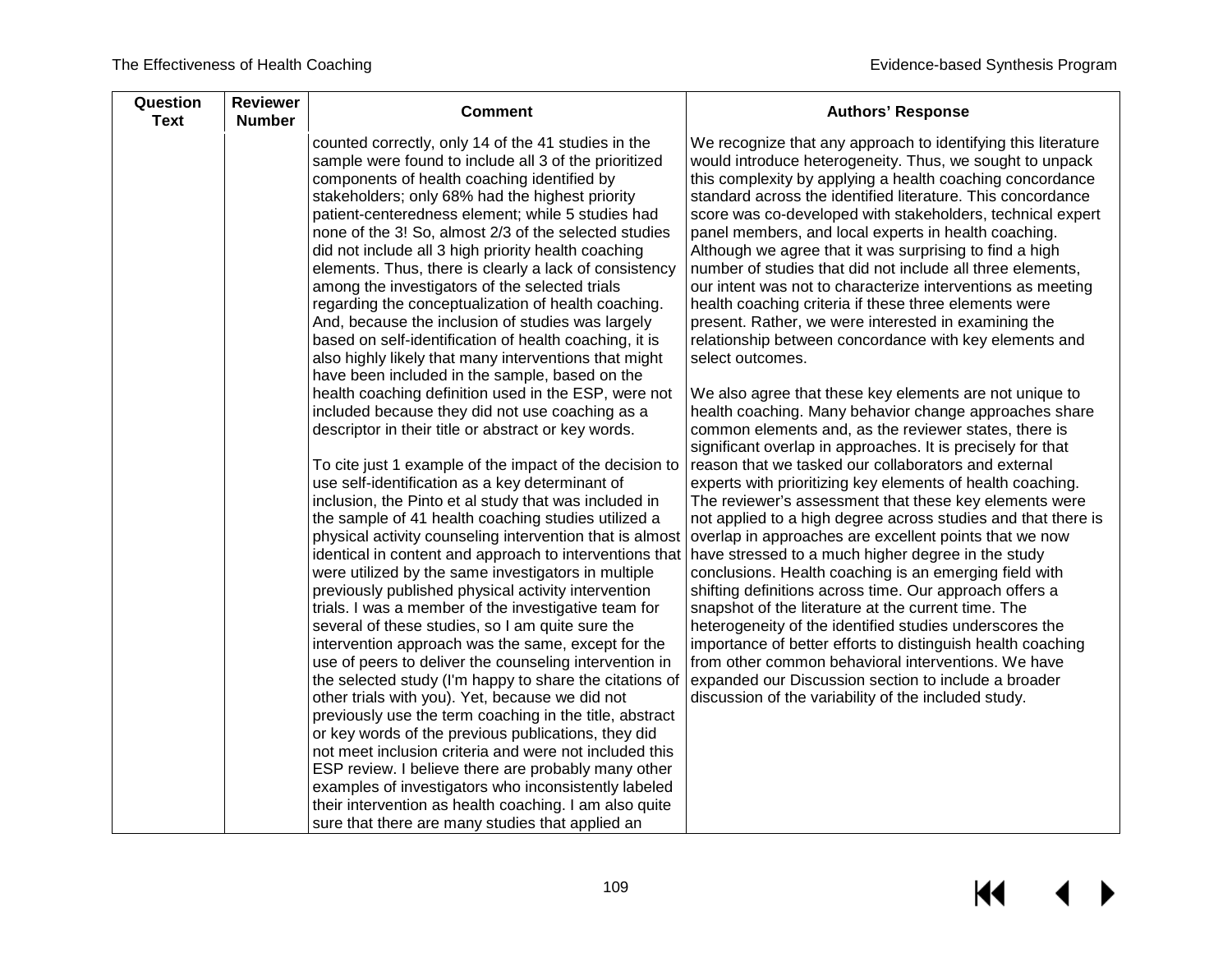| Question<br><b>Text</b> | <b>Reviewer</b><br><b>Number</b> | <b>Comment</b>                                                                                                                                                                                                                                                                                                                                                                                                                                                                                                                                                                                                                                                                                                                                                                                                                                                                                                                                                                                                                                                                                                                                                                                                                                                                                                                                                                        | <b>Authors' Response</b> |
|-------------------------|----------------------------------|---------------------------------------------------------------------------------------------------------------------------------------------------------------------------------------------------------------------------------------------------------------------------------------------------------------------------------------------------------------------------------------------------------------------------------------------------------------------------------------------------------------------------------------------------------------------------------------------------------------------------------------------------------------------------------------------------------------------------------------------------------------------------------------------------------------------------------------------------------------------------------------------------------------------------------------------------------------------------------------------------------------------------------------------------------------------------------------------------------------------------------------------------------------------------------------------------------------------------------------------------------------------------------------------------------------------------------------------------------------------------------------|--------------------------|
|                         |                                  | intervention that would meet the definition of health<br>coaching that were not included for this ESP because<br>the intervention was labeled differently (e.g., as<br>behavioral counseling, self-management support,<br>motivational interviewing, health education).                                                                                                                                                                                                                                                                                                                                                                                                                                                                                                                                                                                                                                                                                                                                                                                                                                                                                                                                                                                                                                                                                                               |                          |
|                         |                                  | Moreover, I would argue that health coaching, as<br>conceptualized in this ESP, is as an interactive<br>"process" that is a core component of a wide range of<br>health behavior change interventions, rather than a<br>specific intervention type. And, the 3 prioritized<br>elements of health coaching specified in the ESP, are<br>key elements of many theoretically derived health<br>behavior change interventions, including those based<br>on self-determination theory, the transtheoretical<br>model, the health belief model, the PRECEDE-<br>PROCEED model, social cognitive theory,<br>motivational interviewing and the 5As (Assess,<br>Advise, Agree, Assist, Arrange). See the Whitlock et<br>al publication for a model that was developed to<br>assist the USPSTF evaluate the impact of health<br>behavior counseling interventions in primary care.<br>The authors also promote the use of the 5As as "a<br>unifying construct to describe behavioral counseling<br>interventions across behaviors". The 5As approach,<br>as described by Whitlock, clearly includes the 3 high<br>priority elements of health coaching specified in the<br>ESP report, along with other key elements that are<br>linked to health behavior change theoretical models.<br>[Citation: Whitlock P, Orleans CT, Pender N, Allan J.<br>Evaluating primary care behavioral counseling |                          |
|                         |                                  | interventions: an evidence- based approach, Am J<br>Prev Med 2002;22:267-84.] -<br>Because there is extensive overlap between self-<br>identified health coaching interventions, self-identified<br>health behavior counseling interventions and self-                                                                                                                                                                                                                                                                                                                                                                                                                                                                                                                                                                                                                                                                                                                                                                                                                                                                                                                                                                                                                                                                                                                                |                          |
|                         |                                  | identified self-management support interventions,<br>use of self-identification as a key inclusion criteria                                                                                                                                                                                                                                                                                                                                                                                                                                                                                                                                                                                                                                                                                                                                                                                                                                                                                                                                                                                                                                                                                                                                                                                                                                                                           |                          |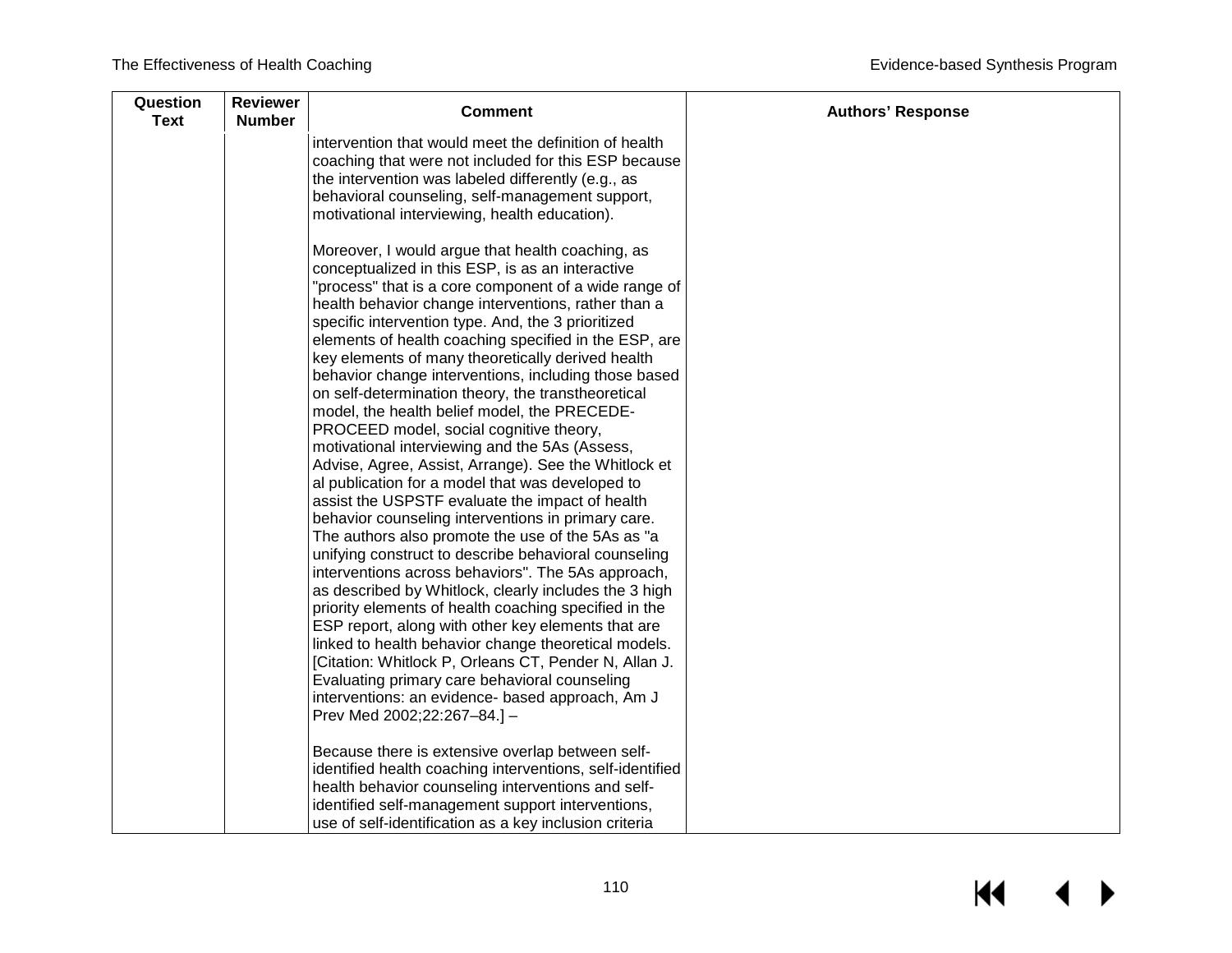| <b>Comment</b>                                                                                                                                                                                                                                                                                                                                                                                                                                                                                                                                                                                                                                                                                                                                                                                                                                           | <b>Authors' Response</b>                          |
|----------------------------------------------------------------------------------------------------------------------------------------------------------------------------------------------------------------------------------------------------------------------------------------------------------------------------------------------------------------------------------------------------------------------------------------------------------------------------------------------------------------------------------------------------------------------------------------------------------------------------------------------------------------------------------------------------------------------------------------------------------------------------------------------------------------------------------------------------------|---------------------------------------------------|
| elevates use of a descriptive label as THE<br>differentiating feature. And because this label is<br>inconsistently and idiosyncratically applied, it reduces<br>the meaningfulness of the findings of the review.                                                                                                                                                                                                                                                                                                                                                                                                                                                                                                                                                                                                                                        |                                                   |
| I have offered some other specific examples of the<br>limitations of using self-identified health coaching as<br>a selection criteria in the "additional comments"<br>section below.                                                                                                                                                                                                                                                                                                                                                                                                                                                                                                                                                                                                                                                                     |                                                   |
| Unfortunately, at this point in the ESP process, there<br>is not much that can be done to address the<br>inclusion/exclusion issue. However, as authors of the<br>report, it would be helpful to more clearly discuss the<br>limitations of the report, specifying how the limitations<br>raises increased uncertainty about the<br>meaningfulness of the findings. As noted in my<br>response to the question about bias below, I feel that<br>the Clinical Implications and Conclusions sections<br>overstate the meaningfulness of the findings and<br>could more directly reflect the significant<br>methodological limitations. -                                                                                                                                                                                                                   |                                                   |
| See also the very recent article by Larsen et al in the<br>February 2017 issue of the J of Behavioral Medicine -<br>"Behavior change interventions: the potential of<br>ontologies for advancing science and practice". The<br>authors offer a very cogent argument for developing<br>and applying common language for characterizing<br>key aspects of behavioral interventions to aid efforts<br>to tease apart elements responsible for impacting<br>behavioral outcomes within specific populations and<br>contexts. Using their "ontology", elements of health<br>coaching would fall into the "Intervention Delivery"<br>class - "Includes mode of delivery including face-to-<br>face, telephone, SMS text, mobile app, website,<br>mass media etc. It also involves style of delivery such<br>as engagement features of an app, or communication |                                                   |
|                                                                                                                                                                                                                                                                                                                                                                                                                                                                                                                                                                                                                                                                                                                                                                                                                                                          | style of a counsellor. It also includes duration, |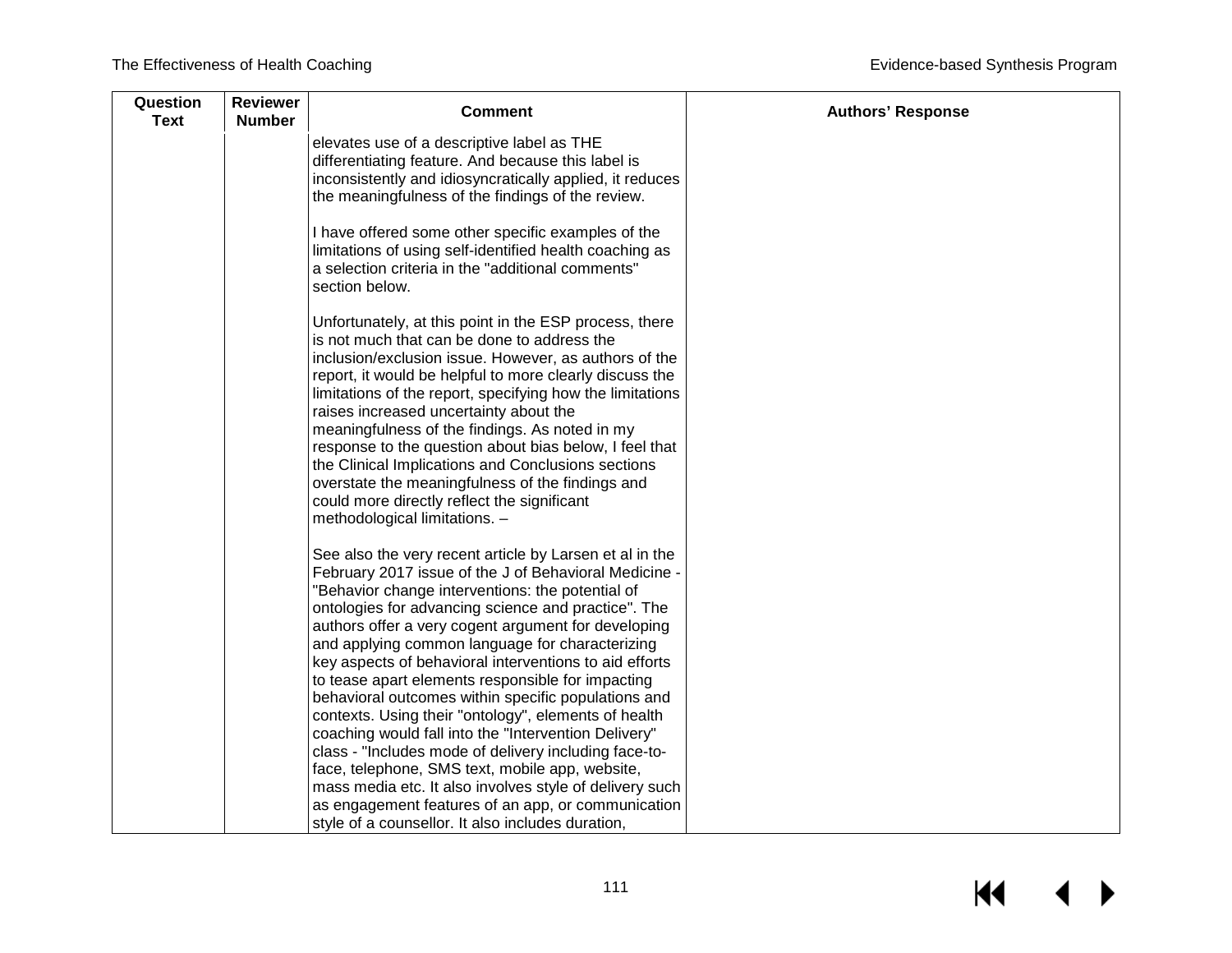| Question<br><b>Text</b> | <b>Reviewer</b><br><b>Number</b> | <b>Comment</b>                                                                                                                                                                                                                                                                                                                                                                                                                                                                                                                                                                                                                                                                                                                                                                                                                                                                                                                                                                                                                                                                                                                                                                                                                       | <b>Authors' Response</b> |
|-------------------------|----------------------------------|--------------------------------------------------------------------------------------------------------------------------------------------------------------------------------------------------------------------------------------------------------------------------------------------------------------------------------------------------------------------------------------------------------------------------------------------------------------------------------------------------------------------------------------------------------------------------------------------------------------------------------------------------------------------------------------------------------------------------------------------------------------------------------------------------------------------------------------------------------------------------------------------------------------------------------------------------------------------------------------------------------------------------------------------------------------------------------------------------------------------------------------------------------------------------------------------------------------------------------------|--------------------------|
|                         |                                  | amount, and fidelity to designed content". Larsen et<br>al also define Intervention Content - "What is<br>delivered by the intervention in terms of behavior<br>change techniques (BCTs) and intervention<br>functions. BCTs are<br>potentially active ingredients that may be specified in<br>terms of an appropriate taxonomy which may be<br>mapped on to Michie et al's BCT Taxonomy v1<br>taxonomy". We would have to delve deeper into this<br>ontology to determine where health coaching might<br>fall - my guess is that it would include elements of<br>both "delivery (particularly counselor "sytle") and<br>"content". As Larsen point out, use of a more precise<br>common language will aid evaluation of intervention<br>element impact as well as conditions for effects and<br>mechanisms. As Larsen and colleagues note, "The<br>goal of this ontology is to provide a means of<br>answering the question, 'What works to change what<br>behaviors, for whom, in what situations, how and<br>why?'. This approach may help guide future research<br>on the impacts of key intervention elements,<br>including those identified by the ESP team and<br>stakeholders as prioritized elements of health<br>coaching. |                          |
|                         | 2                                | Yes                                                                                                                                                                                                                                                                                                                                                                                                                                                                                                                                                                                                                                                                                                                                                                                                                                                                                                                                                                                                                                                                                                                                                                                                                                  |                          |
|                         | 3                                | Yes                                                                                                                                                                                                                                                                                                                                                                                                                                                                                                                                                                                                                                                                                                                                                                                                                                                                                                                                                                                                                                                                                                                                                                                                                                  |                          |
|                         | 4                                | Yes                                                                                                                                                                                                                                                                                                                                                                                                                                                                                                                                                                                                                                                                                                                                                                                                                                                                                                                                                                                                                                                                                                                                                                                                                                  |                          |
|                         | 5                                | Yes                                                                                                                                                                                                                                                                                                                                                                                                                                                                                                                                                                                                                                                                                                                                                                                                                                                                                                                                                                                                                                                                                                                                                                                                                                  |                          |
|                         |                                  | Yes                                                                                                                                                                                                                                                                                                                                                                                                                                                                                                                                                                                                                                                                                                                                                                                                                                                                                                                                                                                                                                                                                                                                                                                                                                  |                          |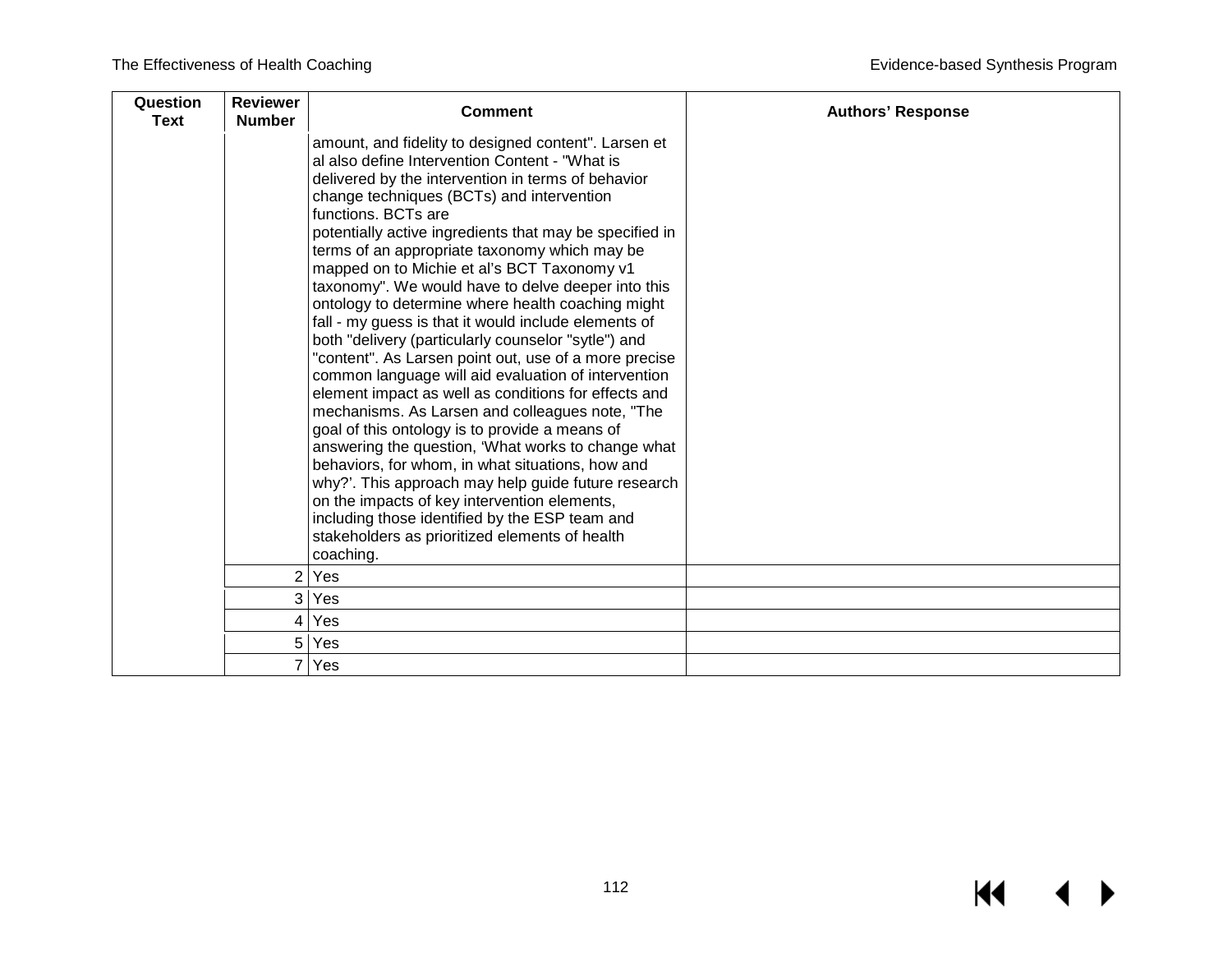| Is there any<br>indication of<br>bias in our<br>synthesis of<br>the evidence? | Yes - See response to the question on objectives,<br>scope and methods, as well as additional comments.<br>The authors are aware of limitations due to the lack<br>of consensus on a definition of health coaching and<br>the selection of studies based self-identification as<br>health coaching interventions. These are clearly<br>mentioned as limitations on page 79. However, my<br>overall impression upon reading the report is that the<br>authors do not fully appreciate nor specify the<br>potential impacts of the limitations on the results.<br>Though other important limitations are noted (e.g,                                                                                                                                                                                                                                                                                                                                                                                                                                                                                                                                                                                                                                                                                                                                                                                                                  | Thank you for these comments. We have expanded our<br>Conclusion section to place greater emphasis on the need<br>for several foundational steps to occur prior to additional<br>research on the effectiveness of health coaching. These<br>proposed steps include the development of consensus<br>definitions of health coaching and the credentials required to<br>become a certified health coach, greater attention to<br>behavior change taxonomies when developing and<br>describing interventions, and more rigorous publication<br>standards requiring more complete description of study<br>design, randomization, and reporting.<br>We have made revisions throughout our Discussion section. |
|-------------------------------------------------------------------------------|-------------------------------------------------------------------------------------------------------------------------------------------------------------------------------------------------------------------------------------------------------------------------------------------------------------------------------------------------------------------------------------------------------------------------------------------------------------------------------------------------------------------------------------------------------------------------------------------------------------------------------------------------------------------------------------------------------------------------------------------------------------------------------------------------------------------------------------------------------------------------------------------------------------------------------------------------------------------------------------------------------------------------------------------------------------------------------------------------------------------------------------------------------------------------------------------------------------------------------------------------------------------------------------------------------------------------------------------------------------------------------------------------------------------------------------|---------------------------------------------------------------------------------------------------------------------------------------------------------------------------------------------------------------------------------------------------------------------------------------------------------------------------------------------------------------------------------------------------------------------------------------------------------------------------------------------------------------------------------------------------------------------------------------------------------------------------------------------------------------------------------------------------------|
|                                                                               | only 15% of selected studies were judged to have<br>low risk of bias; high levels of heterogeneity; lack of<br>any consistent relationships between study<br>characteristics and outcomes; inability to conduct<br>multivariate analyses of study characteristics), these<br>limitations are not adequately reflected in the<br>language used to summarize findings, particularly in<br>the Clinical Implications and Conclusions section.<br>Given the serious limitations, I respectfully disagree<br>with the conclusions (on page 81) that the "overall<br>results suggest self-identified health coaching have<br>the potential to produce small positive statistically<br>significant effects" and "compared with usual care,<br>health coaching interventions may be as effective as<br>other behavior change techniques". Though the<br>language, "has the potential to" and "may be as<br>effective as" reflects uncertainty regarding the<br>strength of evidence supporting the findings, I feel<br>the limitations are such that it is important to be<br>clearer about the limitations and the uncertainty of<br>the findings, especially in the clinical significance and<br>conclusion sections. As noted, there were significant<br>problems reliably characterizing and identifying<br>health coaching interventions an differentiating these<br>from other interventions that focus on health behavior<br>change. | We have retained this language in the Conclusion section:<br>"However, the relatively large number of studies at high or<br>unclear ROB and the moderate to high heterogeneity in<br>pooled estimates limit certainty about the interpretation of<br>our findings and the conclusions that may be drawn."                                                                                                                                                                                                                                                                                                                                                                                               |
|                                                                               | 2 No                                                                                                                                                                                                                                                                                                                                                                                                                                                                                                                                                                                                                                                                                                                                                                                                                                                                                                                                                                                                                                                                                                                                                                                                                                                                                                                                                                                                                                |                                                                                                                                                                                                                                                                                                                                                                                                                                                                                                                                                                                                                                                                                                         |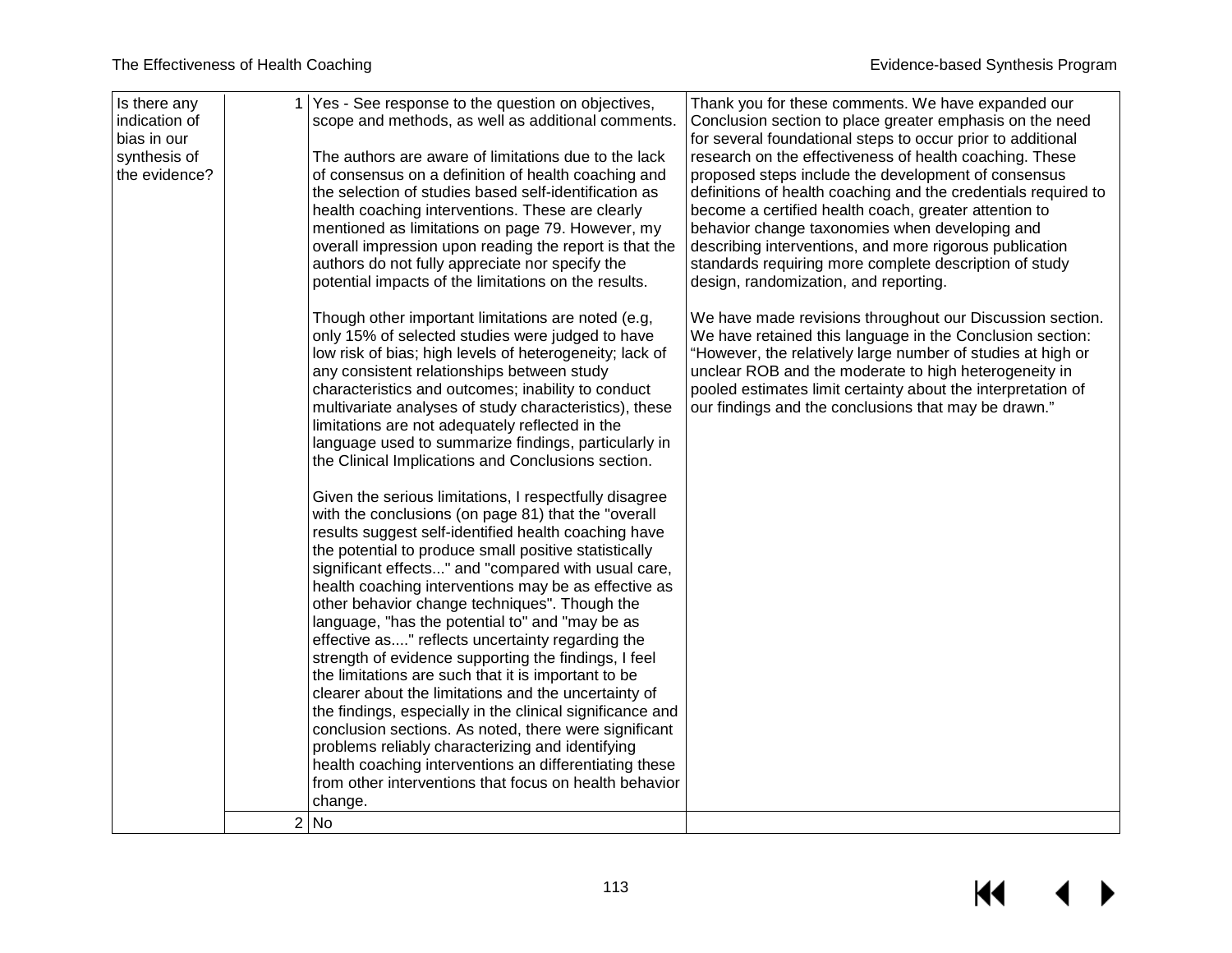| 3 Yes - It is not biased in the sense of being<br>We thank the reviewer for this important point. We now<br>inconsistent or favoring a specific outcome, but is<br>reference the detailed guidance for the Cochrane Risk of<br>biased in the sense that evaluation criteria for<br>Chapter 8: Assessing risk of bias in included studies. In<br>biomedical studies was applied without adequate<br>attention to the fact that these are behavioral trials<br>Cochrane Handbook for Systematic Reviews of<br>Interventions Version 5.0, 2008. Available at:<br>that warrant different criteria in assessing quality.<br>Specifically, the rating of unclear bias for behavioral<br>of_bias_in_included_studies.htm.)<br>trials that did not blind participants to randomized<br>intervention is not appropriate for behavioral trials of<br>this nature. Hence, the quality of the available<br>These criteria allow for unblinding of participants and an<br>research (while still low to moderate and in need of<br>bias evaluation process, our study team was rigorously<br>stronger designs) is portrayed as lower than it is.                                                                                                                                                                                                                                                                                                                                                                                                                                                                                                                                                                                                                                    | Question<br><b>Reviewer</b><br><b>Text</b><br><b>Number</b> | <b>Comment</b> | <b>Authors' Response</b>                                                                                                                                                                                                                                                                                                                                                                                                                                                                                                                                                                                                                  |
|-----------------------------------------------------------------------------------------------------------------------------------------------------------------------------------------------------------------------------------------------------------------------------------------------------------------------------------------------------------------------------------------------------------------------------------------------------------------------------------------------------------------------------------------------------------------------------------------------------------------------------------------------------------------------------------------------------------------------------------------------------------------------------------------------------------------------------------------------------------------------------------------------------------------------------------------------------------------------------------------------------------------------------------------------------------------------------------------------------------------------------------------------------------------------------------------------------------------------------------------------------------------------------------------------------------------------------------------------------------------------------------------------------------------------------------------------------------------------------------------------------------------------------------------------------------------------------------------------------------------------------------------------------------------------------------------------------------------------------------------------------------------------|-------------------------------------------------------------|----------------|-------------------------------------------------------------------------------------------------------------------------------------------------------------------------------------------------------------------------------------------------------------------------------------------------------------------------------------------------------------------------------------------------------------------------------------------------------------------------------------------------------------------------------------------------------------------------------------------------------------------------------------------|
| Similarly, the use of wait-lists and usual care (seen<br>as less rigorous for biomedical studies) is more<br>appropriate than most other designs in many of the<br>health coaching studies yet is consistently described<br>not fully report information on their study design for<br>in the report as providing "weaker" research. (For<br>reviewers to properly assess bias. This resulted in many<br>example see the work of K. Freedland, editor of<br>components of bias being deemed "unclear" and overall<br>Health Psychology. e.g., Freedland KE. Demanding<br>ratings resulting as "high risk."<br>attention: reconsidering the role of attention control<br>groups in behavioral intervention research.<br>Psychosom Med. 2013;75(2):100-102; Freedland KE,<br>Mohr DC, Davidson KW, Schwartz JE. Usual and<br>unusual care: existing practice control groups in<br>randomized controlled trials of behavioral<br>We have now used the term "weight management" to<br>interventions. Psychosom Med. 2011;73(4):323-335.)<br>measured by changes in weight (lb/kg) or BMI.<br>Most of the health coaching studies are pragmatic<br>effectiveness trials, not efficacy trials, and have the<br>goal of evaluating potential improvement in clinically<br>important outcomes rather than the goal of "analysis"<br>in isolation" used in most biomedical studies. I am so<br>sorry that I was not aware of the plans to apply<br>Cochrane criteria to rate quality or I would have<br>raised this issue when my input was first invited.<br>An additional issue related to the lack of<br>understanding of behavioral trials is that weight/BMI<br>is consistently categorized as patient "behaviors" in<br>KQ1 throughout the report. Weight and BMI, though |                                                             |                | Bias Evaluation Tool in Appendix C (Higgins J, Altman DG.<br>http://handbook.cochrane.org/chapter_8/8_assessing_risk_<br>assessment of low risk of bias. Prior to beginning the risk of<br>trained in how to properly apply these criteria to behavioral<br>interventions. Also we added additional information to our<br>limitations section describing the fact that many studies did<br>The reviewer also introduces an interesting idea about the<br>language we use to describe usual care comparators. We<br>have modified our language to map to this excellent point.<br>describe studies assessing the outcome of weight loss as |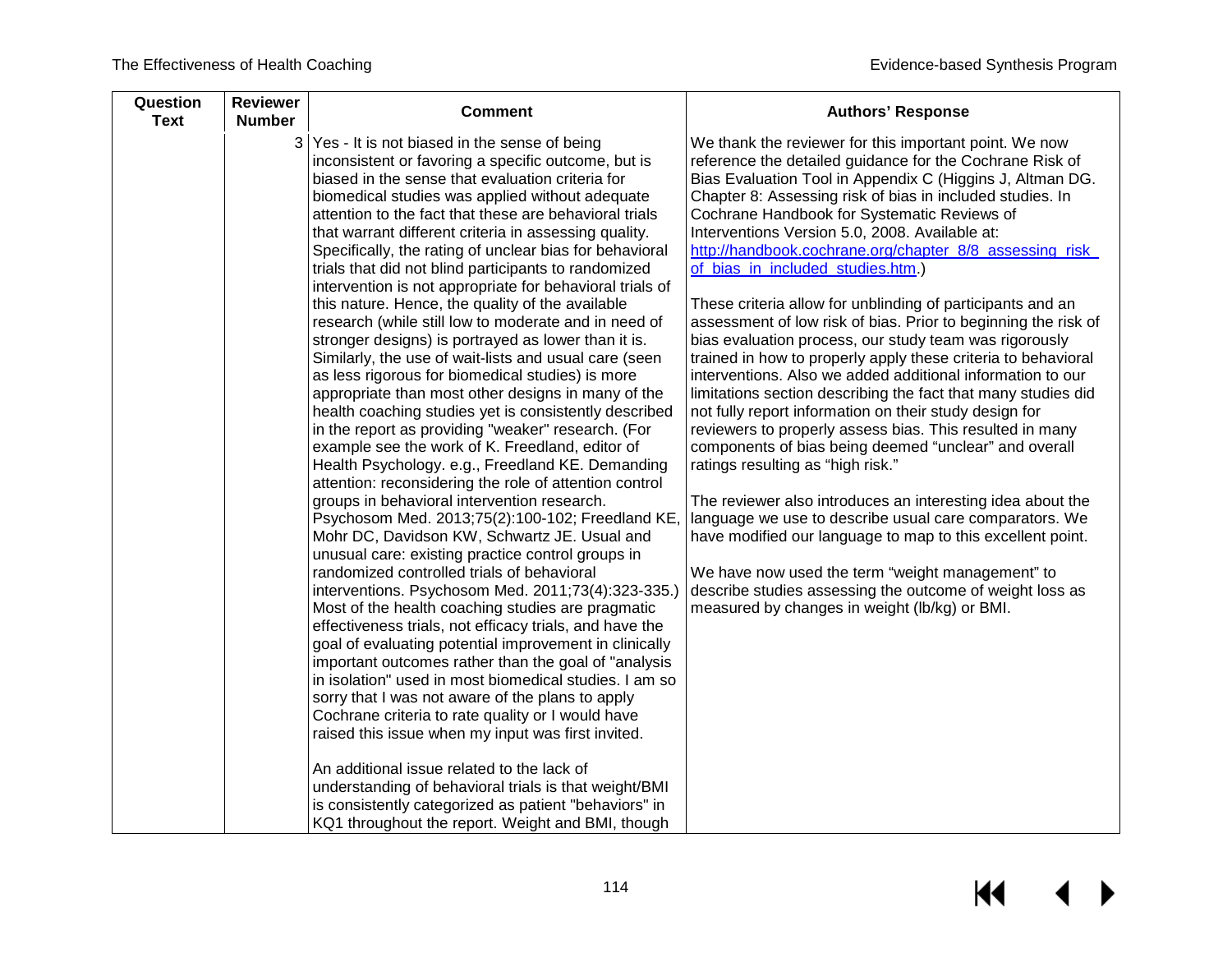| Question<br><b>Text</b> | <b>Reviewer</b><br><b>Number</b> | <b>Comment</b>                                                                                                                                                                                                                                                                                                                                                                                                                                                                                                                                                                                                                                                                                                                                                                                                          | <b>Authors' Response</b>                                                                                                                                                                                                                                                                                                                                                                                                                                         |
|-------------------------|----------------------------------|-------------------------------------------------------------------------------------------------------------------------------------------------------------------------------------------------------------------------------------------------------------------------------------------------------------------------------------------------------------------------------------------------------------------------------------------------------------------------------------------------------------------------------------------------------------------------------------------------------------------------------------------------------------------------------------------------------------------------------------------------------------------------------------------------------------------------|------------------------------------------------------------------------------------------------------------------------------------------------------------------------------------------------------------------------------------------------------------------------------------------------------------------------------------------------------------------------------------------------------------------------------------------------------------------|
|                         |                                  | highly related to behavior, are clinical outcomes - not<br>patient behaviors. (A person can not "do" weight;<br>they eat or don't exercise and weight may be the<br>result, just like dysregulated blood sugar.) That this<br>categorization is inaccurate is also evident when the<br>authors note diagnostic categories of patients,<br>including obesity with the categories of type 2<br>diabetes, heart disease, etc. (e.g., see p. 12 line 26;<br>and throughout the results - e.g., p. 64 line 23);<br>obesity is a clinical condition not a behavior.                                                                                                                                                                                                                                                           |                                                                                                                                                                                                                                                                                                                                                                                                                                                                  |
|                         |                                  | Yes - In my assessment of current literature,<br>including this study, there is a core misunderstanding<br>or lack of understanding of what health coaching is,<br>and why it is different from case or disease<br>management, education, or directed behavioral<br>instruction. The bias that is pervasive is that of a<br>reductionistic, linear cause and effect model of<br>disease and healing. The greatest potential gains<br>from the introduction of Health Coaching into the<br>current medical system is it bringing an approach that<br>shifts the entire orientation toward the patient/client<br>within our system of health care. Putting Health<br>coaching into a directed intervention like a drug,<br>without understanding its core nature, is doing a<br>disservice to the potential it can bring. | Thank you for these comments. Patient-centeredness was<br>one of our a priori key elements of health coaching in the<br>concordance score. In fact, our advisors rated it as the most<br>important element. Thus, a study was given one point for<br>demonstrated use of patient-determined goal or use of self-<br>discovery process and 2 points for patient-centeredness, as<br>this was rated as the main driver of coaching effects by our<br>stakeholders. |
|                         | 5 <sup>1</sup>                   | <b>No</b>                                                                                                                                                                                                                                                                                                                                                                                                                                                                                                                                                                                                                                                                                                                                                                                                               |                                                                                                                                                                                                                                                                                                                                                                                                                                                                  |
|                         |                                  | 7 No                                                                                                                                                                                                                                                                                                                                                                                                                                                                                                                                                                                                                                                                                                                                                                                                                    |                                                                                                                                                                                                                                                                                                                                                                                                                                                                  |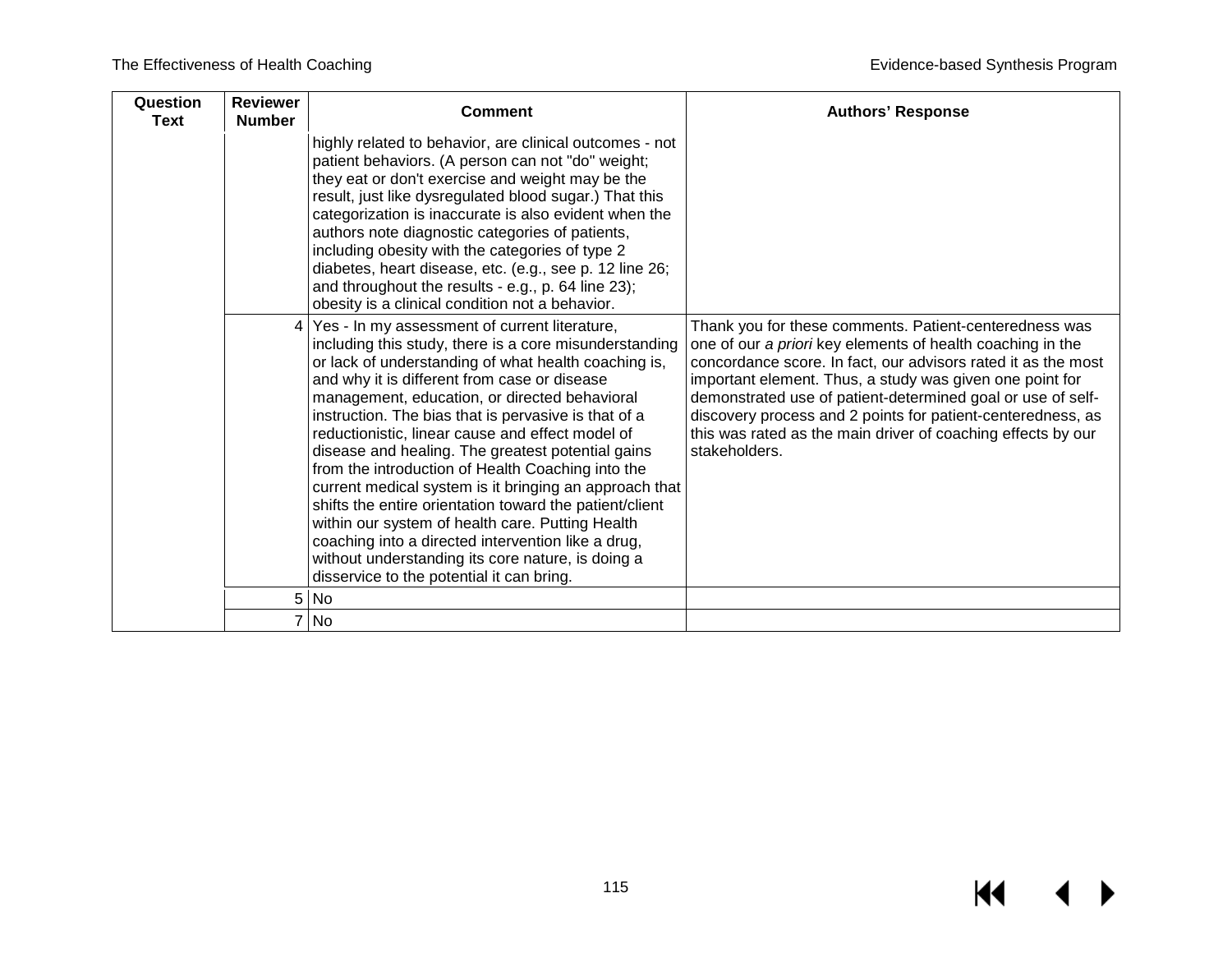| Question<br><b>Text</b>                                   | <b>Reviewer</b><br><b>Number</b> | <b>Comment</b>                                                                                                                                                                                                                                                                                                                                                                                                                                                                                                                                                                                                                                                                               | <b>Authors' Response</b>                                                                                                                                                                                                                                                                                                                                                                                                                                                                                                                                                                                                                                                                                                                                                                                                                                                                                                               |
|-----------------------------------------------------------|----------------------------------|----------------------------------------------------------------------------------------------------------------------------------------------------------------------------------------------------------------------------------------------------------------------------------------------------------------------------------------------------------------------------------------------------------------------------------------------------------------------------------------------------------------------------------------------------------------------------------------------------------------------------------------------------------------------------------------------|----------------------------------------------------------------------------------------------------------------------------------------------------------------------------------------------------------------------------------------------------------------------------------------------------------------------------------------------------------------------------------------------------------------------------------------------------------------------------------------------------------------------------------------------------------------------------------------------------------------------------------------------------------------------------------------------------------------------------------------------------------------------------------------------------------------------------------------------------------------------------------------------------------------------------------------|
| Are there any                                             |                                  | Yes - See other comments.                                                                                                                                                                                                                                                                                                                                                                                                                                                                                                                                                                                                                                                                    |                                                                                                                                                                                                                                                                                                                                                                                                                                                                                                                                                                                                                                                                                                                                                                                                                                                                                                                                        |
| published or                                              |                                  | 2 No                                                                                                                                                                                                                                                                                                                                                                                                                                                                                                                                                                                                                                                                                         |                                                                                                                                                                                                                                                                                                                                                                                                                                                                                                                                                                                                                                                                                                                                                                                                                                                                                                                                        |
| unpublished<br>studies that<br>we may have<br>overlooked? | 3                                | Yes - In general the search was very thorough, but it<br>was unclear to me why some trials were left out. For<br>example, the Duke study by Edelman et al (2006)<br>was clearly a health coaching trial. Perhaps it was left<br>out because there were multiple elements to the<br>intervention in addition to coaching. However, that<br>was also the case for included trials such as<br>Wennberg (2010), Appel (2011) or Annesi (2011), so<br>selection was unclear to me. It would be helpful to<br>have a clarifying statement regarding how inclusion<br>decisions were made when the intervention had both<br>coaching and other elements (and had a sample with<br>chronic disease). | Our initial literature search captured this Edelman et al study<br>(2006). However, our inclusion criteria states that eligible<br>studies needed to be designed to recruit individuals with one<br>or more chronic medical condition. This study sought to<br>recruit patient with elevated CVD risk, not a pre-existing<br>chronic medical condition. In an assessment of the recruited<br>population, it is possible that up to 40% of the sample may<br>only have had a risk factor and no preexisting chronic<br>medical condition. Further, we consulted with the primary<br>author of this study, who is also an author of this report, and<br>he agrees that the eligibility criteria for this systematic review<br>doesn't map to the population he sought to recruit for his<br>study. We have clarified our eligibility criteria in Table 1 to<br>better reflect populations deemed eligible for this systematic<br>review. |
|                                                           | 4                                | Yes - I believe the original decision to include only<br>RCT's eliminates significant data that can be gained<br>from other published studies,, See Levin, Jeffrey S.,<br>et al. "Quantitative methods in research on<br>complementary and alternative medicine: a<br>methodological manifesto." Medical care 35.11<br>(1997): 1079-1094.                                                                                                                                                                                                                                                                                                                                                    | We agree that limiting to RCTs eliminates data that may be<br>contained in other studies with non-RCTs designs. It would<br>have been infeasible to include other designs without<br>limiting the review in other ways, such as limiting<br>populations or outcomes of interest. As our stakeholders<br>were interested in the effectiveness of health coaching<br>across a wide swath of populations and outcomes, and<br>there were ample literature, we limited the evidence base to<br>the most rigorous study design. We, however, now state in<br>our limitations section that restricting to RCT is a limitation.                                                                                                                                                                                                                                                                                                               |
|                                                           |                                  | 5 Yes - I only saw two studies on diabetes prevention<br>program. Health coaching is part of the intervention.<br>Dr. Robert Ackermann has published in this area and<br>I didn't see any of his articles.                                                                                                                                                                                                                                                                                                                                                                                                                                                                                   | Our systematic review's eligibility criteria specify that<br>populations must have a chronic medical condition. Thus,<br>studies of disease prevention would have been excluded.<br>We have clarified our eligibility criteria in Table 1 to better<br>reflect populations deemed eligible for this systematic<br>review.                                                                                                                                                                                                                                                                                                                                                                                                                                                                                                                                                                                                              |
|                                                           |                                  | 7 No                                                                                                                                                                                                                                                                                                                                                                                                                                                                                                                                                                                                                                                                                         |                                                                                                                                                                                                                                                                                                                                                                                                                                                                                                                                                                                                                                                                                                                                                                                                                                                                                                                                        |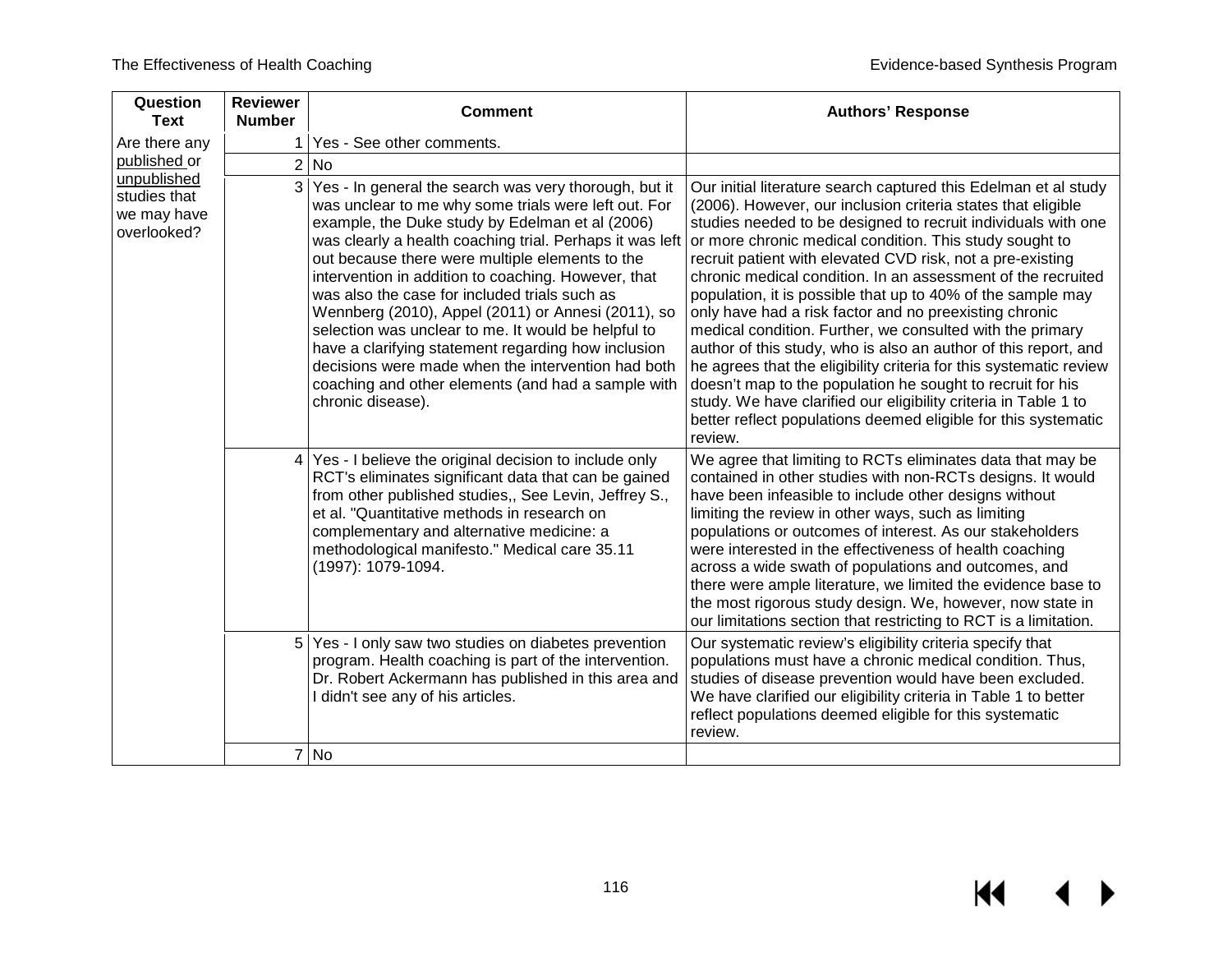| Additional     | 1   page 2, line 24 - I think you meant to say "decreases" | The direction of effects is reflected in the point estimates.                                                  |
|----------------|------------------------------------------------------------|----------------------------------------------------------------------------------------------------------------|
| suggestions or | in HbA1c. My comments regarding the Abstract               |                                                                                                                |
| comments can   | conclusions are noted in my responses to reviewer          | There are numerous definitions of health education that                                                        |
| be provided    | question on bias above.                                    | range from a narrow intervention approach to a field of                                                        |
| below. If      |                                                            | social science. However, health coaching is conceptualized                                                     |
| applicable,    | page 3, line 51 - I have some trouble with the             | as an intervention approach which can be considered one                                                        |
| please         | statement, "While health coaching shares common            | tool, or approach, used in the field of health education. Our                                                  |
| indicate the   | elements with other intervention approaches such as        | intent in the introduction was not to draw a contrast between                                                  |
| page and line  | patient education and disease management, health           | the field of health education and the intervention approach                                                    |
| numbers from   | coaching differs in its emphasis on both the overall       | of health coaching. We have modified the introduction to                                                       |
| the draft      | approach and the process." The first part of the           | better emphasize the differences in approaches between                                                         |
| report.        | statement is accurate, but the latter part ("health        | traditional patient education, not the field of health                                                         |
|                | coaching differs in its emphasis") is an                   | education, and emerging models of collaborative                                                                |
|                | overgeneralization. Though "patient education" may         | intervention, like health coaching.                                                                            |
|                | be delivered by a directive or didactic manner by          |                                                                                                                |
|                | some (e.g, those who have not received training in         | The reviewer asks how we defined "patient education only"                                                      |
|                | contemporary health education approaches), health          | and "disease management only." Again, we allowed the                                                           |
|                | education is, by definition, a process that overlaps       | study authors to categorize their own intervention                                                             |
|                | quite considerably with the definition of health           | approaches.                                                                                                    |
|                | coaching applied in this ESP project. NCP's Veterans       |                                                                                                                |
|                | Health Education and Information (VHEI)program             | The moderators we explored were suggested by, and                                                              |
|                | defines health education as follows: "Health               | developed with, our stakeholders. Training, supervision and                                                    |
|                | education is a process that includes any combination       | in-study monitoring of fidelity were not selected as key                                                       |
|                | of education, information, and other strategies to help    | variables to explore. We agree with the reviewer that these                                                    |
|                | Veterans optimize their health and quality of life.        | are important component of implementing high quality                                                           |
|                | Health education programs and services assist              | behavioral interventions. It is important to note that these                                                   |
|                | Veterans to adopt healthy behaviors, partner with          | elements are not routinely reported in outcomes papers of                                                      |
|                | their health care teams, make informed decisions           | behavioral interventions, especially in-study monitoring of                                                    |
|                | about their health, manage their acute and chronic         | treatment fidelity. Even when fidelity is reported, the                                                        |
|                | conditions, and use problem-solving and coping             | description usually contains the process of assessing                                                          |
|                | skills." This definition aligns with published health      | treatment fidelity and not the degree to which the                                                             |
|                |                                                            | education theory and with models of health education   implementation of the intervention maps to the intended |
|                | research, training and practice that feature               | content and approach of the intervention. Thus, conducting                                                     |
|                | collaborative, patient-centered approaches. To cite        | such analyses are likely infeasible. We did routinely collect                                                  |
|                | just one example, in 1980, in their book, Health           | how interventionists were trained, if these descriptions were                                                  |
|                | Education Planning: A Diagnostic Approach, Green,          | present in the studies. We have added information on the                                                       |
|                | Kreuter and others described the PRECEDE Model,            | variability in coach training in the description of the included                                               |
|                | which featured assessment of individual                    | studies. Also our future research table lists training as a key                                                |
|                | predisposing, enabling and reinforcing factors when        | area for future research.                                                                                      |
|                | developing and delivering health education                 |                                                                                                                |
|                | interventions. The PRECEDE approach requires               |                                                                                                                |
|                |                                                            |                                                                                                                |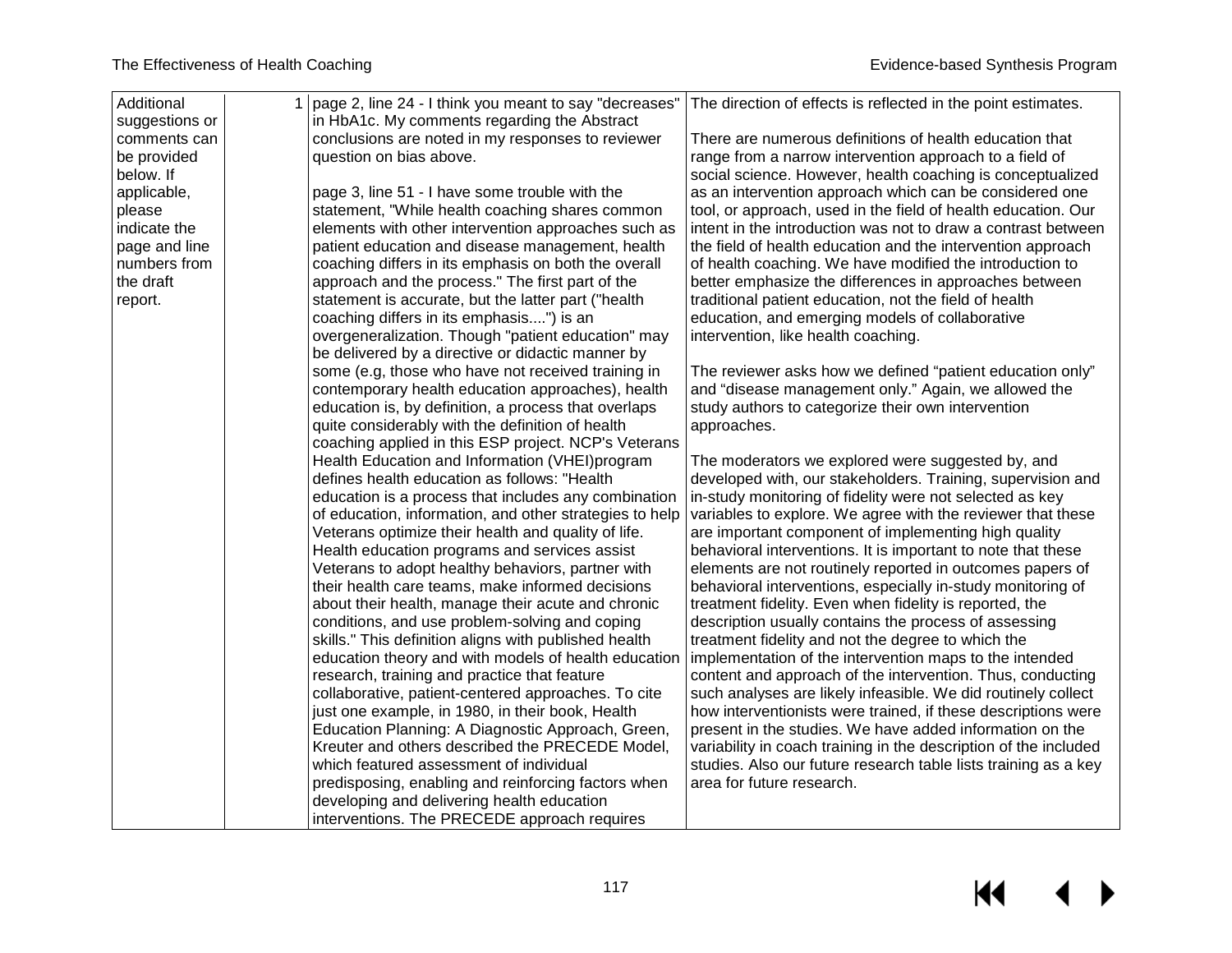| actively engaging patients, exploring their values,<br>needs and preferences, and tailoring interventions to<br>overlap in the concordance elements and elements of other<br>these elements. Health education interventions have<br>health behavior change approaches.<br>also been informed by other theories and models<br>(e.g., Health Belief Model, Social Cognitive Theory,<br>It is an interesting idea to compare the proportion of low risk<br>TTM, Self-Determination Theory) that emphasize an<br>of bias studies in this report to systematic reviews of other<br>interactive patient-centered process. See my next<br>interventions designed to impact chronic illness outcomes.<br>There is a high degree of variability in how study quality is<br>comment as well.<br>page 3, line 55 - 58. The statement, "traditional<br>assessed (tool used, domains assessed) and reported<br>health education interventions are more likely to be<br>(overall score qualitative score, numerical score, by bias<br>expert directed, task oriented and focused on<br>item vs overall score) across systematic reviews. Also these<br>disease-specific content, whearas health coaching is<br>risk of bias assessment approaches and applications vary<br>collaborative, client-centered and more likely to be<br>based on the type of interventions being reviewed. Further,<br>focused on the whole person", is misleading and and<br>while PRISMA calls for an assessment of risk of bias, many<br>does not accurately characterize the current state of<br>systematic reviews do not conduct such assessments.<br>health education programs, most of which embrace<br>Thus, comparing our assessment of overall risk of bias to |
|----------------------------------------------------------------------------------------------------------------------------------------------------------------------------------------------------------------------------------------------------------------------------------------------------------------------------------------------------------------------------------------------------------------------------------------------------------------------------------------------------------------------------------------------------------------------------------------------------------------------------------------------------------------------------------------------------------------------------------------------------------------------------------------------------------------------------------------------------------------------------------------------------------------------------------------------------------------------------------------------------------------------------------------------------------------------------------------------------------------------------------------------------------------------------------------------------------------------------------------------------------------------------------------------------------------------------------------------------------------------------------------------------------------------------------------------------------------------------------------------------------------------------------------------------------------------------------------------------------------------------------------------------------------------------------------------------------------------------------------|
|                                                                                                                                                                                                                                                                                                                                                                                                                                                                                                                                                                                                                                                                                                                                                                                                                                                                                                                                                                                                                                                                                                                                                                                                                                                                                                                                                                                                                                                                                                                                                                                                                                                                                                                                        |
|                                                                                                                                                                                                                                                                                                                                                                                                                                                                                                                                                                                                                                                                                                                                                                                                                                                                                                                                                                                                                                                                                                                                                                                                                                                                                                                                                                                                                                                                                                                                                                                                                                                                                                                                        |
|                                                                                                                                                                                                                                                                                                                                                                                                                                                                                                                                                                                                                                                                                                                                                                                                                                                                                                                                                                                                                                                                                                                                                                                                                                                                                                                                                                                                                                                                                                                                                                                                                                                                                                                                        |
|                                                                                                                                                                                                                                                                                                                                                                                                                                                                                                                                                                                                                                                                                                                                                                                                                                                                                                                                                                                                                                                                                                                                                                                                                                                                                                                                                                                                                                                                                                                                                                                                                                                                                                                                        |
|                                                                                                                                                                                                                                                                                                                                                                                                                                                                                                                                                                                                                                                                                                                                                                                                                                                                                                                                                                                                                                                                                                                                                                                                                                                                                                                                                                                                                                                                                                                                                                                                                                                                                                                                        |
|                                                                                                                                                                                                                                                                                                                                                                                                                                                                                                                                                                                                                                                                                                                                                                                                                                                                                                                                                                                                                                                                                                                                                                                                                                                                                                                                                                                                                                                                                                                                                                                                                                                                                                                                        |
|                                                                                                                                                                                                                                                                                                                                                                                                                                                                                                                                                                                                                                                                                                                                                                                                                                                                                                                                                                                                                                                                                                                                                                                                                                                                                                                                                                                                                                                                                                                                                                                                                                                                                                                                        |
|                                                                                                                                                                                                                                                                                                                                                                                                                                                                                                                                                                                                                                                                                                                                                                                                                                                                                                                                                                                                                                                                                                                                                                                                                                                                                                                                                                                                                                                                                                                                                                                                                                                                                                                                        |
|                                                                                                                                                                                                                                                                                                                                                                                                                                                                                                                                                                                                                                                                                                                                                                                                                                                                                                                                                                                                                                                                                                                                                                                                                                                                                                                                                                                                                                                                                                                                                                                                                                                                                                                                        |
|                                                                                                                                                                                                                                                                                                                                                                                                                                                                                                                                                                                                                                                                                                                                                                                                                                                                                                                                                                                                                                                                                                                                                                                                                                                                                                                                                                                                                                                                                                                                                                                                                                                                                                                                        |
|                                                                                                                                                                                                                                                                                                                                                                                                                                                                                                                                                                                                                                                                                                                                                                                                                                                                                                                                                                                                                                                                                                                                                                                                                                                                                                                                                                                                                                                                                                                                                                                                                                                                                                                                        |
|                                                                                                                                                                                                                                                                                                                                                                                                                                                                                                                                                                                                                                                                                                                                                                                                                                                                                                                                                                                                                                                                                                                                                                                                                                                                                                                                                                                                                                                                                                                                                                                                                                                                                                                                        |
|                                                                                                                                                                                                                                                                                                                                                                                                                                                                                                                                                                                                                                                                                                                                                                                                                                                                                                                                                                                                                                                                                                                                                                                                                                                                                                                                                                                                                                                                                                                                                                                                                                                                                                                                        |
|                                                                                                                                                                                                                                                                                                                                                                                                                                                                                                                                                                                                                                                                                                                                                                                                                                                                                                                                                                                                                                                                                                                                                                                                                                                                                                                                                                                                                                                                                                                                                                                                                                                                                                                                        |
|                                                                                                                                                                                                                                                                                                                                                                                                                                                                                                                                                                                                                                                                                                                                                                                                                                                                                                                                                                                                                                                                                                                                                                                                                                                                                                                                                                                                                                                                                                                                                                                                                                                                                                                                        |
| collaborative patient-centered principles. Please see<br>other studies is likely infeasible and unadvisable based on                                                                                                                                                                                                                                                                                                                                                                                                                                                                                                                                                                                                                                                                                                                                                                                                                                                                                                                                                                                                                                                                                                                                                                                                                                                                                                                                                                                                                                                                                                                                                                                                                   |
| the reasons stated here.<br>my previous comment regarding health education as                                                                                                                                                                                                                                                                                                                                                                                                                                                                                                                                                                                                                                                                                                                                                                                                                                                                                                                                                                                                                                                                                                                                                                                                                                                                                                                                                                                                                                                                                                                                                                                                                                                          |
| a collaborative patient-centered process. Another                                                                                                                                                                                                                                                                                                                                                                                                                                                                                                                                                                                                                                                                                                                                                                                                                                                                                                                                                                                                                                                                                                                                                                                                                                                                                                                                                                                                                                                                                                                                                                                                                                                                                      |
| example of the collaborative nature of health<br>In the Clinical Implications section we state that "For HbA1c,                                                                                                                                                                                                                                                                                                                                                                                                                                                                                                                                                                                                                                                                                                                                                                                                                                                                                                                                                                                                                                                                                                                                                                                                                                                                                                                                                                                                                                                                                                                                                                                                                        |
| there is consensus that improvements of 0.3%, the<br>education programming is Holman and Lorig's                                                                                                                                                                                                                                                                                                                                                                                                                                                                                                                                                                                                                                                                                                                                                                                                                                                                                                                                                                                                                                                                                                                                                                                                                                                                                                                                                                                                                                                                                                                                                                                                                                       |
| characterizations of self-management and self-<br>summary effect found in this study, are clinically relevant                                                                                                                                                                                                                                                                                                                                                                                                                                                                                                                                                                                                                                                                                                                                                                                                                                                                                                                                                                                                                                                                                                                                                                                                                                                                                                                                                                                                                                                                                                                                                                                                                          |
| management support. (See: "Patients as Partners in<br>changes." While we have added that other                                                                                                                                                                                                                                                                                                                                                                                                                                                                                                                                                                                                                                                                                                                                                                                                                                                                                                                                                                                                                                                                                                                                                                                                                                                                                                                                                                                                                                                                                                                                                                                                                                         |
| Managing Chronic Disease, BMJ, 2000). Indeed,<br>nonpharmacologic interventions have produced equal or                                                                                                                                                                                                                                                                                                                                                                                                                                                                                                                                                                                                                                                                                                                                                                                                                                                                                                                                                                                                                                                                                                                                                                                                                                                                                                                                                                                                                                                                                                                                                                                                                                 |
| contemporary health education programs actually<br>greater effects, it should be noted that the Chodosh et al<br>feature "health coaching" components (as defined in<br>(Ann Intern Med 2005) study included a definition of disease                                                                                                                                                                                                                                                                                                                                                                                                                                                                                                                                                                                                                                                                                                                                                                                                                                                                                                                                                                                                                                                                                                                                                                                                                                                                                                                                                                                                                                                                                                   |
| the ESP) and refer to them as critical and essential<br>self-management that study authors stated was very broad                                                                                                                                                                                                                                                                                                                                                                                                                                                                                                                                                                                                                                                                                                                                                                                                                                                                                                                                                                                                                                                                                                                                                                                                                                                                                                                                                                                                                                                                                                                                                                                                                       |
| elements. (Note: the VHA VHEI Program has<br>and likely included studies that other may not have included                                                                                                                                                                                                                                                                                                                                                                                                                                                                                                                                                                                                                                                                                                                                                                                                                                                                                                                                                                                                                                                                                                                                                                                                                                                                                                                                                                                                                                                                                                                                                                                                                              |
| published a "Veteran-Centered Health Education<br>in a review of disease self-management, summary effects                                                                                                                                                                                                                                                                                                                                                                                                                                                                                                                                                                                                                                                                                                                                                                                                                                                                                                                                                                                                                                                                                                                                                                                                                                                                                                                                                                                                                                                                                                                                                                                                                              |
| Workbook" that features strategies for enhancing the<br>demonstrated important heterogeneity, which means that                                                                                                                                                                                                                                                                                                                                                                                                                                                                                                                                                                                                                                                                                                                                                                                                                                                                                                                                                                                                                                                                                                                                                                                                                                                                                                                                                                                                                                                                                                                                                                                                                         |
| patient-centeredness of VHEI programming.(It is<br>this effect size must be interpreted with caution, and the                                                                                                                                                                                                                                                                                                                                                                                                                                                                                                                                                                                                                                                                                                                                                                                                                                                                                                                                                                                                                                                                                                                                                                                                                                                                                                                                                                                                                                                                                                                                                                                                                          |
| available upon request).<br>review is over 10 years old making comparisons to this                                                                                                                                                                                                                                                                                                                                                                                                                                                                                                                                                                                                                                                                                                                                                                                                                                                                                                                                                                                                                                                                                                                                                                                                                                                                                                                                                                                                                                                                                                                                                                                                                                                     |
| literature review imprudent.                                                                                                                                                                                                                                                                                                                                                                                                                                                                                                                                                                                                                                                                                                                                                                                                                                                                                                                                                                                                                                                                                                                                                                                                                                                                                                                                                                                                                                                                                                                                                                                                                                                                                                           |
| Though I understand the ESP investigators' need to                                                                                                                                                                                                                                                                                                                                                                                                                                                                                                                                                                                                                                                                                                                                                                                                                                                                                                                                                                                                                                                                                                                                                                                                                                                                                                                                                                                                                                                                                                                                                                                                                                                                                     |
| focus in on health coaching interventions and could<br>Regarding the Pinto et al study, we have stated throughout                                                                                                                                                                                                                                                                                                                                                                                                                                                                                                                                                                                                                                                                                                                                                                                                                                                                                                                                                                                                                                                                                                                                                                                                                                                                                                                                                                                                                                                                                                                                                                                                                      |
| the report the strengths and limitations of our approach to<br>be differentiated from large volume of health                                                                                                                                                                                                                                                                                                                                                                                                                                                                                                                                                                                                                                                                                                                                                                                                                                                                                                                                                                                                                                                                                                                                                                                                                                                                                                                                                                                                                                                                                                                                                                                                                           |
| education and self-management support<br>identifying the literature on health coaching.                                                                                                                                                                                                                                                                                                                                                                                                                                                                                                                                                                                                                                                                                                                                                                                                                                                                                                                                                                                                                                                                                                                                                                                                                                                                                                                                                                                                                                                                                                                                                                                                                                                |
| interventions that have been investigated in clinical                                                                                                                                                                                                                                                                                                                                                                                                                                                                                                                                                                                                                                                                                                                                                                                                                                                                                                                                                                                                                                                                                                                                                                                                                                                                                                                                                                                                                                                                                                                                                                                                                                                                                  |
| trials, it is not accurate to imply that all patient<br>We are in agreement that several of the interventions                                                                                                                                                                                                                                                                                                                                                                                                                                                                                                                                                                                                                                                                                                                                                                                                                                                                                                                                                                                                                                                                                                                                                                                                                                                                                                                                                                                                                                                                                                                                                                                                                          |
| included in the weight management sections of the report<br>education interventions are any less collaborative                                                                                                                                                                                                                                                                                                                                                                                                                                                                                                                                                                                                                                                                                                                                                                                                                                                                                                                                                                                                                                                                                                                                                                                                                                                                                                                                                                                                                                                                                                                                                                                                                         |
| than health coaching interventions. The presence of<br>do not meet criteria set forth for comprehensive lifestyle                                                                                                                                                                                                                                                                                                                                                                                                                                                                                                                                                                                                                                                                                                                                                                                                                                                                                                                                                                                                                                                                                                                                                                                                                                                                                                                                                                                                                                                                                                                                                                                                                      |
|                                                                                                                                                                                                                                                                                                                                                                                                                                                                                                                                                                                                                                                                                                                                                                                                                                                                                                                                                                                                                                                                                                                                                                                                                                                                                                                                                                                                                                                                                                                                                                                                                                                                                                                                        |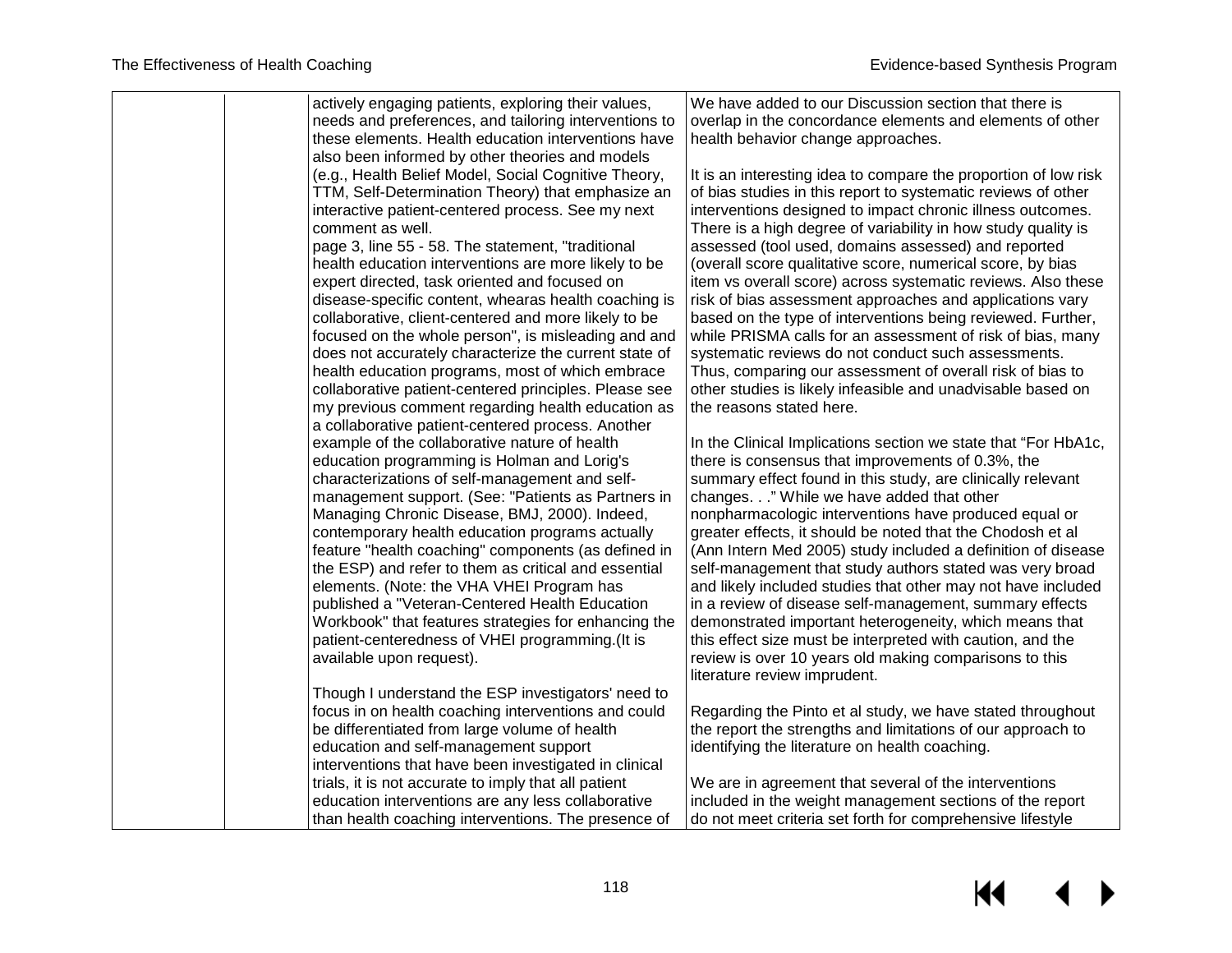| health coaching consistent elements in patient<br>education programs may help explain the ESP's<br>finding of a limited effect of health coaching vs<br>"active comparators", as many of the "active" health<br>education comparators also have patient-centered,<br>collaborative "whole person" components. On the<br>other hand, exclusion of patient education<br>interventions from the sample of health coaching<br>interventions may have limited the likelihood of<br>finding positive effects for health coaching on the<br>chosen outcomes. For example, self-management<br>support interventions for diabetes, which I have<br>argued almost always include process elements that<br>overlap substantially with the elements of health<br>coaching, have demonstrated a positive effect on<br>HbA1c in previous meta analyses (See Chodosh,<br>AnnIM 2005). The exclusion of these "health-<br>coaching like" patient education interventions also<br>limited the analysis of processes that contribute to<br>positive intervention effects. | interventions. It was not the charge of this report to assess<br>CLI and, thus, beyond the scope of these analyses.<br>We have stated that many of the outcomes used in our<br>analyses were not the main outcomes of each of the<br>studies. Pooling secondary outcomes is not an uncommon<br>practice in systematic review science.<br>Thank you for your ideas on future research. We have<br>expanded our list of future research, including a call for<br>some formative research on the key elements of health<br>coaching that distinguish it from other behavioral<br>approaches.<br>We have modified our concluding statement about the<br>effectiveness of health coaching in relationship to other<br>behavioral approaches and have reiterated that there were<br>multiple adjunctive intervention supports across the included<br>trials in response to the reviewer's keen comments. |
|---------------------------------------------------------------------------------------------------------------------------------------------------------------------------------------------------------------------------------------------------------------------------------------------------------------------------------------------------------------------------------------------------------------------------------------------------------------------------------------------------------------------------------------------------------------------------------------------------------------------------------------------------------------------------------------------------------------------------------------------------------------------------------------------------------------------------------------------------------------------------------------------------------------------------------------------------------------------------------------------------------------------------------------------------------|----------------------------------------------------------------------------------------------------------------------------------------------------------------------------------------------------------------------------------------------------------------------------------------------------------------------------------------------------------------------------------------------------------------------------------------------------------------------------------------------------------------------------------------------------------------------------------------------------------------------------------------------------------------------------------------------------------------------------------------------------------------------------------------------------------------------------------------------------------------------------------------------------|
| page 5, Table 1. How was "patient education only"<br>and "disease management only" defined? How<br>confident were the reviewers that those identified as<br>patient education and disease management only did<br>not meet the criteria for inclusion as a health<br>coaching intervention? It seems like many self-<br>management support interventions excluded. I noted<br>the list of included studies does not include most<br>Lorig et al self-management support program<br>(CDSMP) interventions and Heisler's peer coaching<br>for diabetes self-management studies, both of which<br>had robust "health coaching" elements.<br>page 8 - The analyses did not include training,<br>supervision and in-study monitoring of fidelity as a<br>potential source of variability. I realize that the<br>number of possible determinants of variability had to<br>be limited for this ESP. A more targeted analysis that<br>includes these potential fidelity-related sources of<br>heterogeneity should be considered in subsequent                   |                                                                                                                                                                                                                                                                                                                                                                                                                                                                                                                                                                                                                                                                                                                                                                                                                                                                                                    |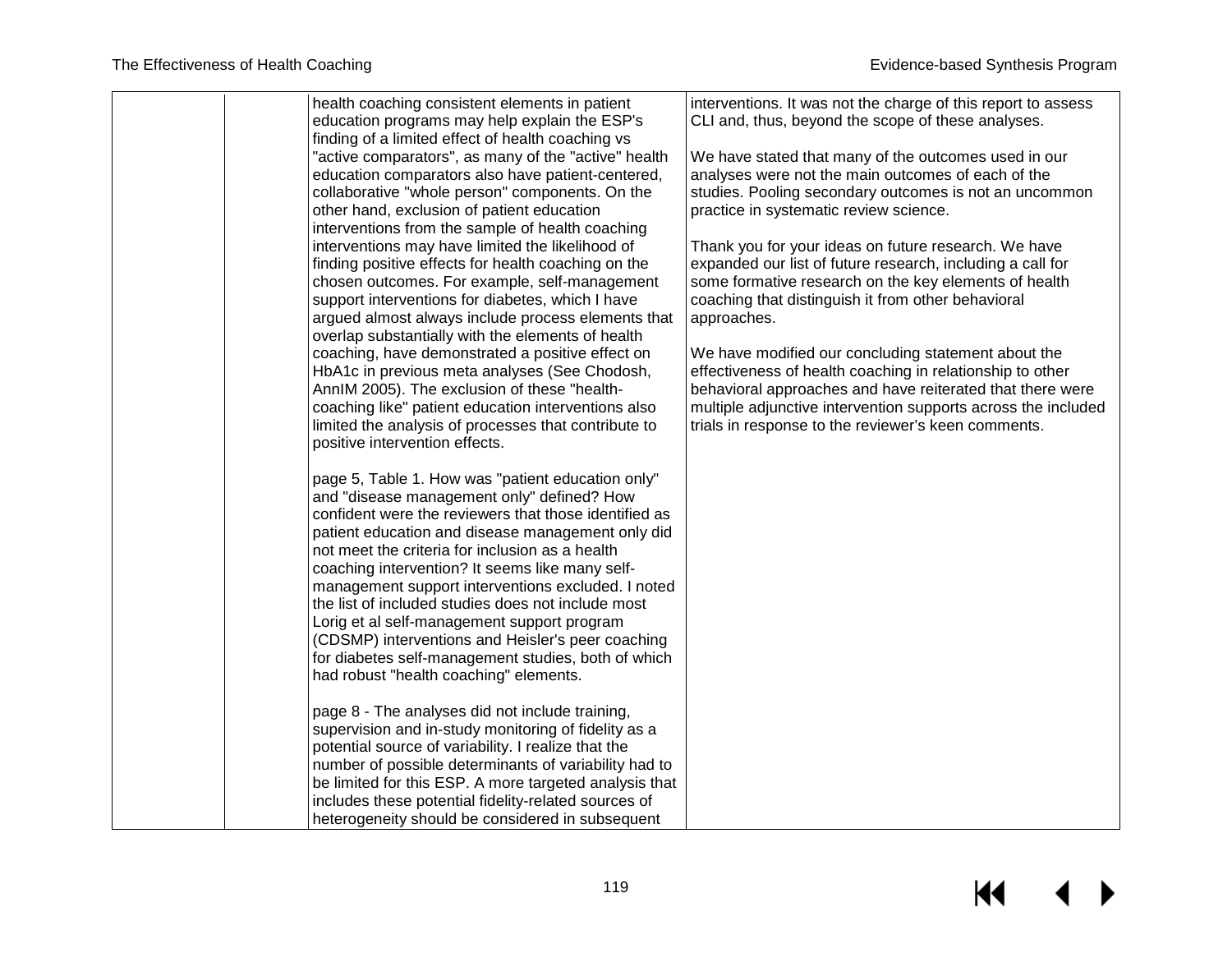| evidence synthesis reviews of health coaching or<br>health behavior counseling interventions.                                                                                                                                                                                                                                                                                                                                                                                                                                                                                                                                                                                                                                                                                                                                                                                                                                |  |
|------------------------------------------------------------------------------------------------------------------------------------------------------------------------------------------------------------------------------------------------------------------------------------------------------------------------------------------------------------------------------------------------------------------------------------------------------------------------------------------------------------------------------------------------------------------------------------------------------------------------------------------------------------------------------------------------------------------------------------------------------------------------------------------------------------------------------------------------------------------------------------------------------------------------------|--|
| page 8 - 9 - rating of prioritized elements of health<br>coaching. This is a strength of the analyses. Again, I<br>will point out the 3 elements that were chosen are<br>common to most "modern" (and particularly 21st<br>century) health education and self-management<br>support interventions. Even when the SMS is offered<br>in the setting of a chronic condition that focuses on a<br>specific set of self-management behaviors (e.g., the<br>American Association of Diabetes Educators "7"),<br>self-management support interventions feature<br>patient-centered approaches, offer a large menu of<br>possible diabetes SM goals, and engage the patient<br>in an active discovery process. (Note - see Fisher,<br>Ecological Approaches to Self-Management, AJPH,<br>2005 and the Resources and Supports for Self-<br>Management (RSSM) measure that was developed<br>to capture the elements of effective SMS - |  |
| https://www.ncbi.nlm.nih.gov/pubmed/18669813)<br>page 12, line 25 - "Most studies recruited populations<br>with type 2 diabetes ( $n = 18$ ) I think you meant to<br>state, "the most common population recruited was<br>type 2 diabetes".                                                                                                                                                                                                                                                                                                                                                                                                                                                                                                                                                                                                                                                                                   |  |
| page 12, line 44. "only 15% trials (6 studies) had a<br>grade of low risk of bias34% of trials ( $n = 14$ ) had<br>a high risk of bias". It would be useful to comment<br>either here or subsequently on the very small<br>percentage of studies that were judged as low risk of<br>bias. How does this compare with other similar meta<br>analyses of interventions designed to impact chronic<br>illness outcomes?                                                                                                                                                                                                                                                                                                                                                                                                                                                                                                         |  |
| page 22 - Studies reporting change in HbA1c. Note<br>that the mean difference of .3% found for self-<br>identified health coaching vs an inactive comparator<br>is well below the .81% difference found in the meta-                                                                                                                                                                                                                                                                                                                                                                                                                                                                                                                                                                                                                                                                                                         |  |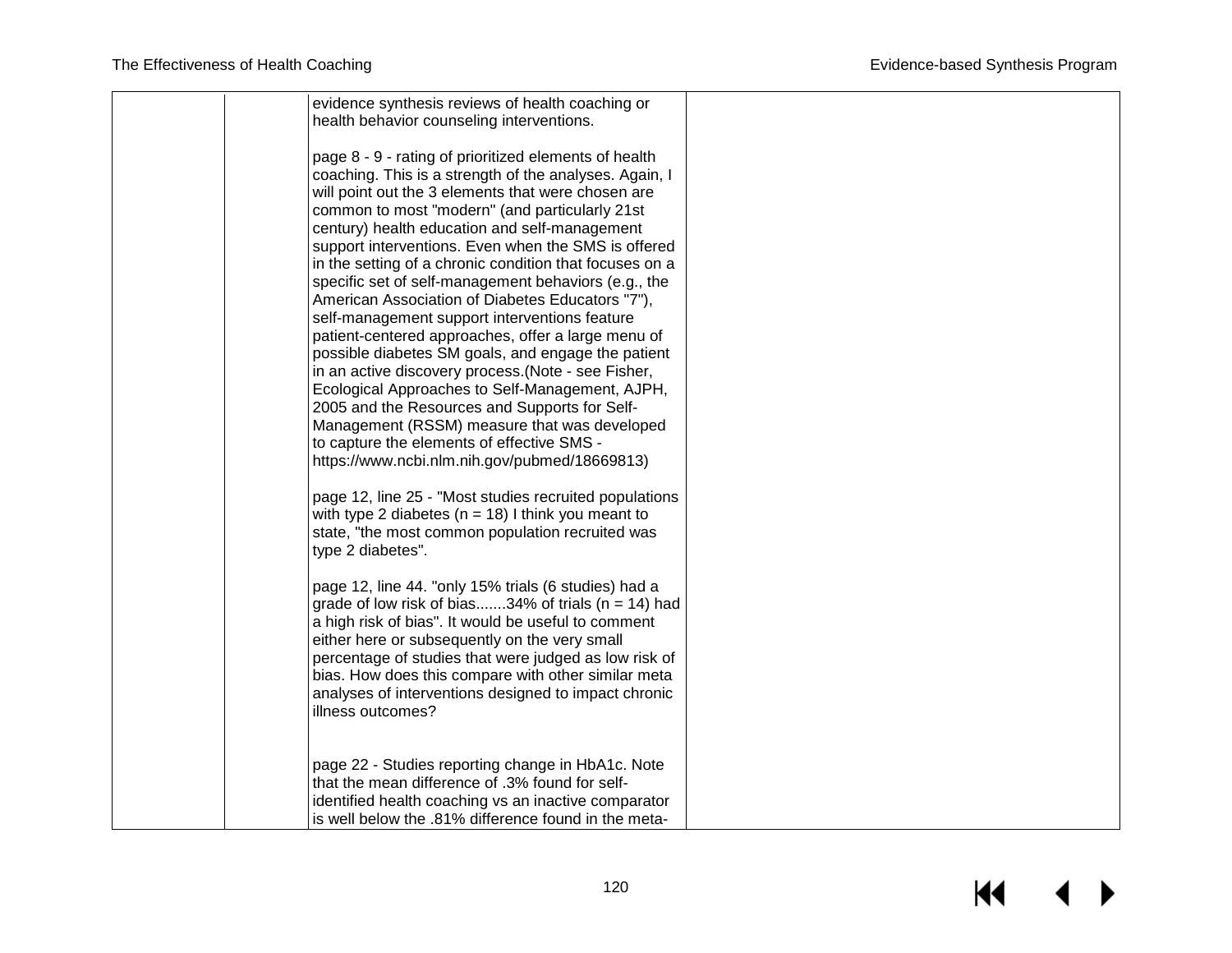|  | analysis of self-management support interventions        |  |
|--|----------------------------------------------------------|--|
|  | among older adults with diabetes conducted by            |  |
|  | Chodosh et al, AnnIM, 2005).                             |  |
|  |                                                          |  |
|  | page 26 - Effects on Physical Activity. See my           |  |
|  | comment in response to the methods question              |  |
|  | regarding Pinto et al PA studies.                        |  |
|  |                                                          |  |
|  | page 29 - Effects on Weight, BMI. As previously          |  |
|  | noted, the selection criteria focused on self-           |  |
|  | identification of health coaching and this has led to    |  |
|  | inconsistent inclusion and exclusion of weight loss      |  |
|  | intervention trials. For example, 2 of the 3 NIH-        |  |
|  | supported POWER trials are included in the ESP           |  |
|  | review (Wadden and Appel are included, Bennett et        |  |
|  | al., ArchIM, 2012 is not), even though the               |  |
|  | interventions for all 3 trials based their obesity       |  |
|  | interventions on the Diabetes Prevention Program         |  |
|  | trial, a comprehensive lifestyle intervention, and was   |  |
|  | adapted to be compatible for delivery within primary     |  |
|  | care settings. (Note: Systematic reviews and meta-       |  |
|  | analyses of behavioral weight loss interventions,        |  |
|  | conducted by AHRQ, AHA/ACC/TOS, as well as the           |  |
|  | VA/DoD Clinical Practice Guideline, identified core      |  |
|  | intervention elements associated with clinically         |  |
|  | significant weight loss. These reviews also concluded    |  |
|  | that interventions that don't meet the criteria for CLI  |  |
|  | are less likely to produce clinically significant weight |  |
|  | loss. Based on these systematic reviews of evidence      |  |
|  | , the AHA/ACC/TOS and VA/DoD guidelnes                   |  |
|  | recommend the provision of comprehensive lifestyle       |  |
|  | interventions (CLI) as a core element of overweight      |  |
|  | and obesity management. The VA/DoD CPG                   |  |
|  | specifies that CLIs must include 3 key components        |  |
|  | (dietary, physical activity and behavior change          |  |
|  | components), and at least 12 clinical sessions in 12     |  |
|  | months.) Several of the interventions included in the    |  |
|  | ESP analysis do not meet criteria for a CLI.             |  |
|  | Moreover, many included a weight loss outcome            |  |
|  | measure, but did not focus on weight loss as a           |  |
|  | primary objective. (This was mentioned but not           |  |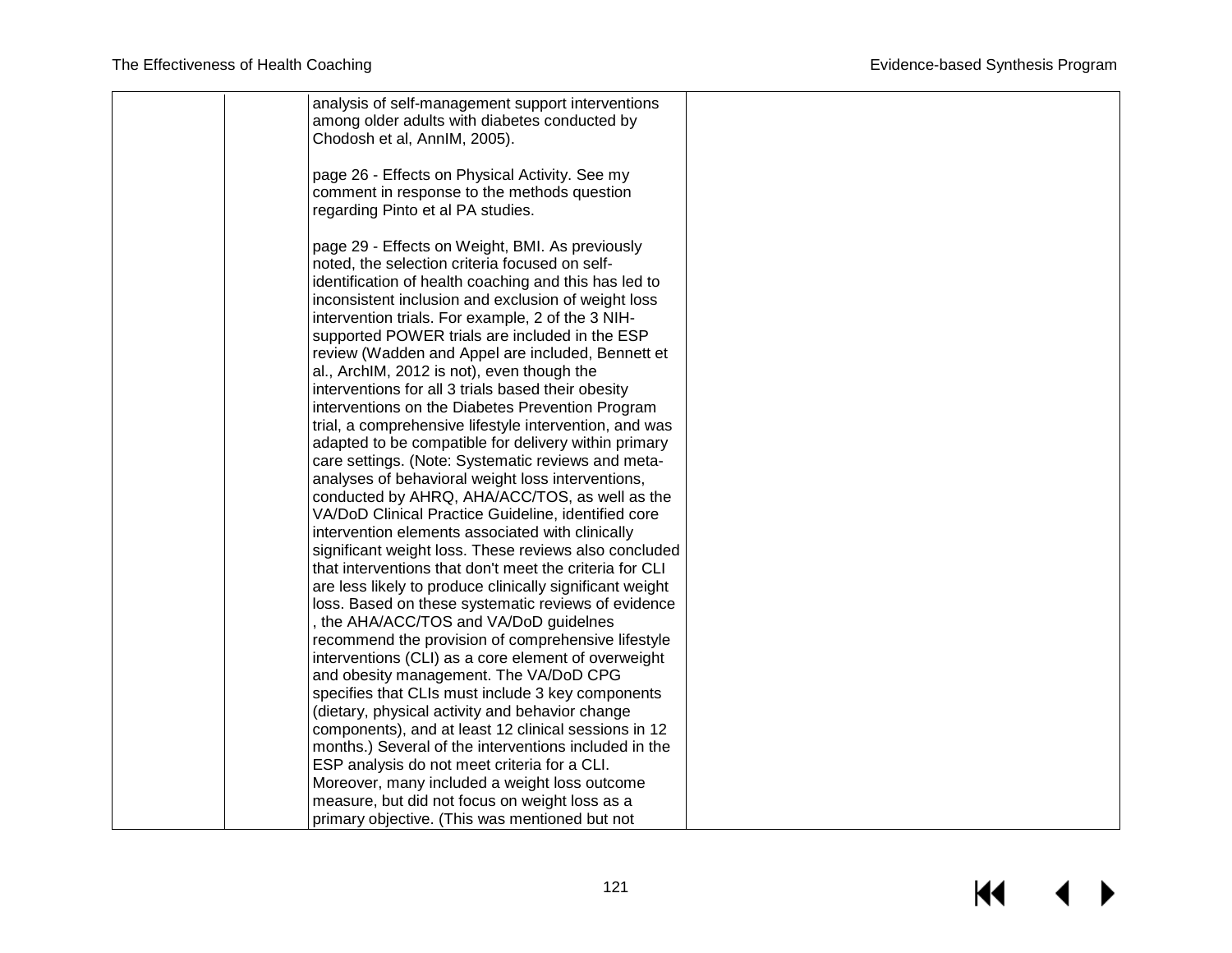|  | emphasized by the authors). Moreover, as discussed<br>by the authors, the non-health coaching elements of |  |
|--|-----------------------------------------------------------------------------------------------------------|--|
|  | the interventions that were included in the ESP's BMI                                                     |  |
|  | change and weight loss analyses are quite                                                                 |  |
|  | heterogeneous. As a result, the meaning of the                                                            |  |
|  | findings of the ESP analyses on BMI and weight are                                                        |  |
|  | uncertain and potentially confusing to readers. The                                                       |  |
|  | small effects found for reducing BMI across highly                                                        |  |
|  | heterogeneous studies, populations, and contexts                                                          |  |
|  | does not, in my opinion, provide support for health                                                       |  |
|  | coaching as an independent contributor to weight                                                          |  |
|  | loss and once certainly shouldn't imply from this                                                         |  |
|  | finding that health coaching may be as effective as a                                                     |  |
|  | CLI (yet that is what the conclusion implies).                                                            |  |
|  | Note also, that, in the ASPIRE VHA-based trial, cited                                                     |  |
|  | on page 32, all 3 interventions met the criteria for a                                                    |  |
|  | CLI and all produced significant weight loss.                                                             |  |
|  | Moreover, at follow-up, there was no significant                                                          |  |
|  | difference in weight loss across arms, despite the                                                        |  |
|  | increased support provided to interventionists who                                                        |  |
|  | delivered the enhanced health coaching arm.                                                               |  |
|  | From the perspective of NCP, it is critically important                                                   |  |
|  | that VHA continues to focus on disseminating and                                                          |  |
|  | implementing CLIs for weight management that meet                                                         |  |
|  | the criteria recommended by current VA/DoD                                                                |  |
|  | guidelines, which in turn are based on rigorous                                                           |  |
|  | synthesis of the best available evidence. On the                                                          |  |
|  | other hand, gaps in our understanding remain about                                                        |  |
|  | how to best help patients to engage and participate in                                                    |  |
|  | weight management interventions as well<br>maintenance activities when they are successful.               |  |
|  | Focusing on the 3 priority elements of health                                                             |  |
|  | coaching, as a COMPONENT of an evidence-based                                                             |  |
|  | weight management intervention may be helpful in                                                          |  |
|  | that regard. That might be a very fruitful area for                                                       |  |
|  | future research - which might be one                                                                      |  |
|  | recommendation stemming from this report.                                                                 |  |
|  |                                                                                                           |  |
|  | However, the final version of this report should at                                                       |  |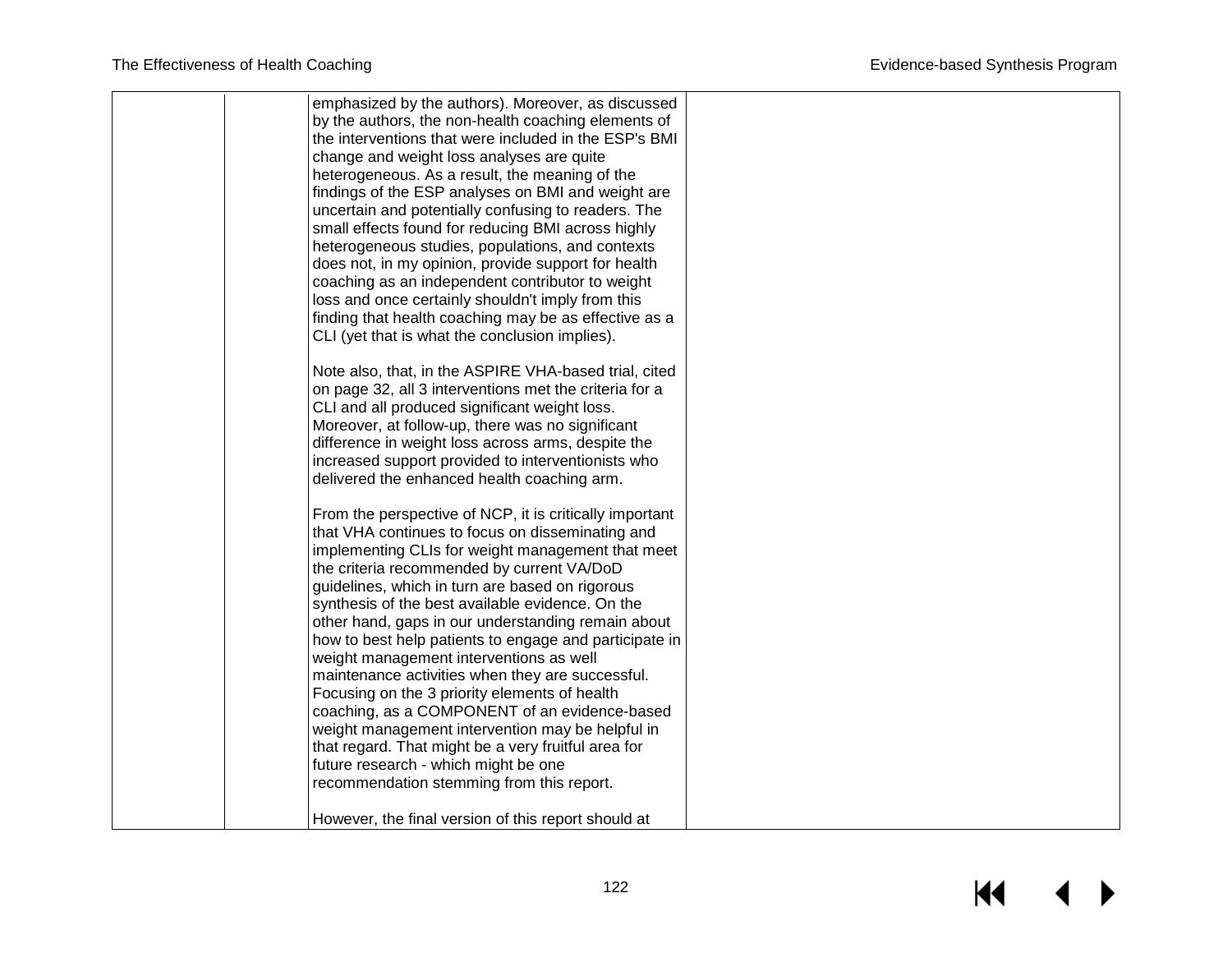| Question<br><b>Text</b> | <b>Reviewer</b><br><b>Number</b> | <b>Comment</b>                                                                                                                                                                                                                                                                                                                                                                                                                                                                                                                                                                                                                                                                                                                                                                                                                                                                                                                                                                                                                                                                                        | <b>Authors' Response</b>                                                                                                                                                                              |
|-------------------------|----------------------------------|-------------------------------------------------------------------------------------------------------------------------------------------------------------------------------------------------------------------------------------------------------------------------------------------------------------------------------------------------------------------------------------------------------------------------------------------------------------------------------------------------------------------------------------------------------------------------------------------------------------------------------------------------------------------------------------------------------------------------------------------------------------------------------------------------------------------------------------------------------------------------------------------------------------------------------------------------------------------------------------------------------------------------------------------------------------------------------------------------------|-------------------------------------------------------------------------------------------------------------------------------------------------------------------------------------------------------|
|                         |                                  | least mention the current CPG recommendations for<br>weight management, including the recommendation<br>for offering CLI. (Note also 2 publications from<br>Wadden, one a systematic review of behavioral<br>treatment of obesity for patients seen in primary care,<br>and a quite recent review article from NEJM. Both<br>reinforce the importance of offering CLI, while also<br>considering ways to make weight management<br>interventions more accessible and impactful,<br>particularly in primary care settings. (Wadden et al.<br>Behavioral treatment of obesity in patients<br>encountered in primary care settings: a systematic<br>review. JAMA. 2014 Nov 5;312(17):1779-91. doi:<br>10.1001/jama.2014.14173; Heymsfield SB, Wadden<br>TA.; Mechanisms, Pathophysiology, and<br>Management of Obesity.<br>N Engl J Med. 2017 Jan 19;376(3):254-266. doi:<br>10.1056/NEJMra1514009.))                                                                                                                                                                                                    |                                                                                                                                                                                                       |
|                         | $\overline{2}$                   | The most significant issue in assessing the<br>effectiveness of health coaching is that health<br>coaching is an emerging profession, and is therefore<br>not well or consistently defined. While this is stated in<br>the review, it is not given the emphasis it deserves.<br>While the review states that one of the characteristics<br>assessed was the training of the 'self identified<br>coaches' (page 6), this is not explored in the article.<br>There is one statement that in all of the studies<br>included there is only ONE trial that used a certified<br>health coach (pg 12)- that is a SIGNIFICANT finding.<br>A very critical issue is that when people self identify<br>as a health coach, at a time when the profession has<br>not been defined, there is huge disparity in the<br>intervention and therefore "mixed results." As I read<br>the descriptions, it seems to me that the common<br>denominator is more likely to be motivational<br>interviewing, and in some studies, even case<br>management, but not what the profession is now<br>defining as health coaching. | We agree with this reviewer and have further highlighted<br>that only one study describes use of "certified health<br>coaches" and the impact that may have on heterogeneity of<br>treatment effects. |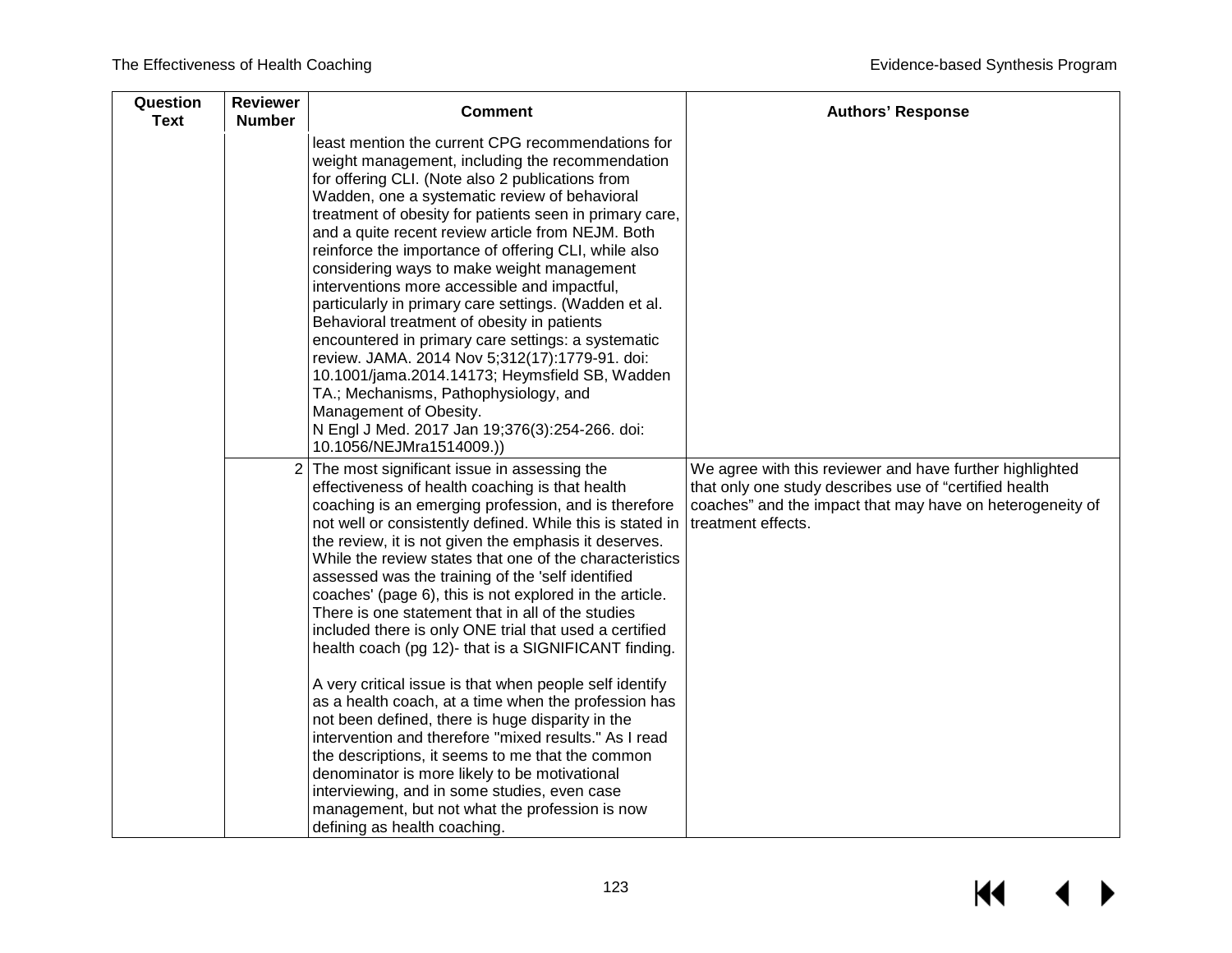| Question<br><b>Text</b> | <b>Reviewer</b><br><b>Number</b> | <b>Comment</b>                                                                                                                                                                                                                                                                                                                                                                                                                                                                                                                                                                                                                                                                                                                                                                                                                                                                                                                                                                                                                                                                                                                                                                                                                                                                                                                                                                                                                                                                                                                                       | <b>Authors' Response</b>                                                                                                                                                                                                                                                                                                                                                                                                                                                                                                                                                                                                                                                                                                                                                                                                                                                                                                                                                                                                                                                                                                                                                                                                                                                                                                                                                                                                                          |
|-------------------------|----------------------------------|------------------------------------------------------------------------------------------------------------------------------------------------------------------------------------------------------------------------------------------------------------------------------------------------------------------------------------------------------------------------------------------------------------------------------------------------------------------------------------------------------------------------------------------------------------------------------------------------------------------------------------------------------------------------------------------------------------------------------------------------------------------------------------------------------------------------------------------------------------------------------------------------------------------------------------------------------------------------------------------------------------------------------------------------------------------------------------------------------------------------------------------------------------------------------------------------------------------------------------------------------------------------------------------------------------------------------------------------------------------------------------------------------------------------------------------------------------------------------------------------------------------------------------------------------|---------------------------------------------------------------------------------------------------------------------------------------------------------------------------------------------------------------------------------------------------------------------------------------------------------------------------------------------------------------------------------------------------------------------------------------------------------------------------------------------------------------------------------------------------------------------------------------------------------------------------------------------------------------------------------------------------------------------------------------------------------------------------------------------------------------------------------------------------------------------------------------------------------------------------------------------------------------------------------------------------------------------------------------------------------------------------------------------------------------------------------------------------------------------------------------------------------------------------------------------------------------------------------------------------------------------------------------------------------------------------------------------------------------------------------------------------|
|                         |                                  | This in no way diminishes the results of the<br>systematic review, but I do feel this factor is not<br>appropriately emphasized. To use an illustration from<br>my profession, it is parallel to trying to draw<br>conclusions about labor and delivery outcomes when<br>looking at pregnancy outcomes of women managed<br>by ObGyns, nurse midwives, and lay midwives<br>combined - all trained in different approaches with<br>vastly different levels of training, and yet all included<br>in the analysis.                                                                                                                                                                                                                                                                                                                                                                                                                                                                                                                                                                                                                                                                                                                                                                                                                                                                                                                                                                                                                                       |                                                                                                                                                                                                                                                                                                                                                                                                                                                                                                                                                                                                                                                                                                                                                                                                                                                                                                                                                                                                                                                                                                                                                                                                                                                                                                                                                                                                                                                   |
|                         | 3                                | I applaud the authors for this enormous project that<br>entailed countless hours of careful attention. Thank<br>you for this work! I understand why the authors<br>focused on interventions self-described as health<br>coaching given the nascent state of clear definitions<br>for the approach, and yet I am disappointed that we<br>are left with a confounded presentation of the<br>findings of health coaching interventions. Many of the<br>included trials do not fit with the emerging definitions<br>of health coaching [e.g., as put forth in the literature<br>by Wolever, Simmons et al, 2013 (and adopted by<br>the National Health Service in the UK, or that put<br>forth by Olsen & Nesbitt, 2010 or by the International<br>Consortium for Health & Wellness Coaching in<br>partnership with the National Board of Medical<br>Examiners]. The fact that the interventions studied<br>include many that are not health coaching is obvious<br>in the low percentages of trials that met any of the<br>three critical elements defined by stakeholders. That<br>said, it is very useful to have such a comprehensive<br>and systematic work that does show the state of the<br>literature, with all of its problems. My biggest<br>concerns regard the treatment of this literature as if it<br>were biomedical in nature rather than behavioral (as<br>already noted above). Aside from that, I offer specific<br>comments to consider, some of them just typos to<br>correct and some that at are more important<br>conceptually. | Thank you for these observations and your careful reading<br>of the report. We have corrected the typos on the text and<br>provided further clarification in the places the reviewer<br>identified. Moreover, we have clarified our use of risk of bias<br>elements above as they apply to behavioral interventions.<br>We have clarified that the duration described in the study<br>characteristics pertains to the active intervention phase and<br>not the outcome assessment window.<br>Unless otherwise noted, effect estimates are means at<br>follow-up. We have clarified this in our methods section. For<br>weight outcomes and A1c we preserved the natural units<br>and used mean differences (MD) and for other outcomes<br>that were more variable, we used standardized mean<br>differences (SMD). This is noted on each forest plot and in<br>the text of each results section per outcome.<br>We considered including patient activation as an outcome of<br>interest in this study as it is an emerging outcome in health<br>coaching. As it is an emerging outcome of health coaching,<br>our stakeholders thought that it would not be reported<br>consistently, especially in the early literature, prior to the<br>availability of a measure of patient activation. Thus, per the<br>guidance of our technical experts, we collected and<br>analyzed self-efficacy. We have added this idea as a future<br>research topic. |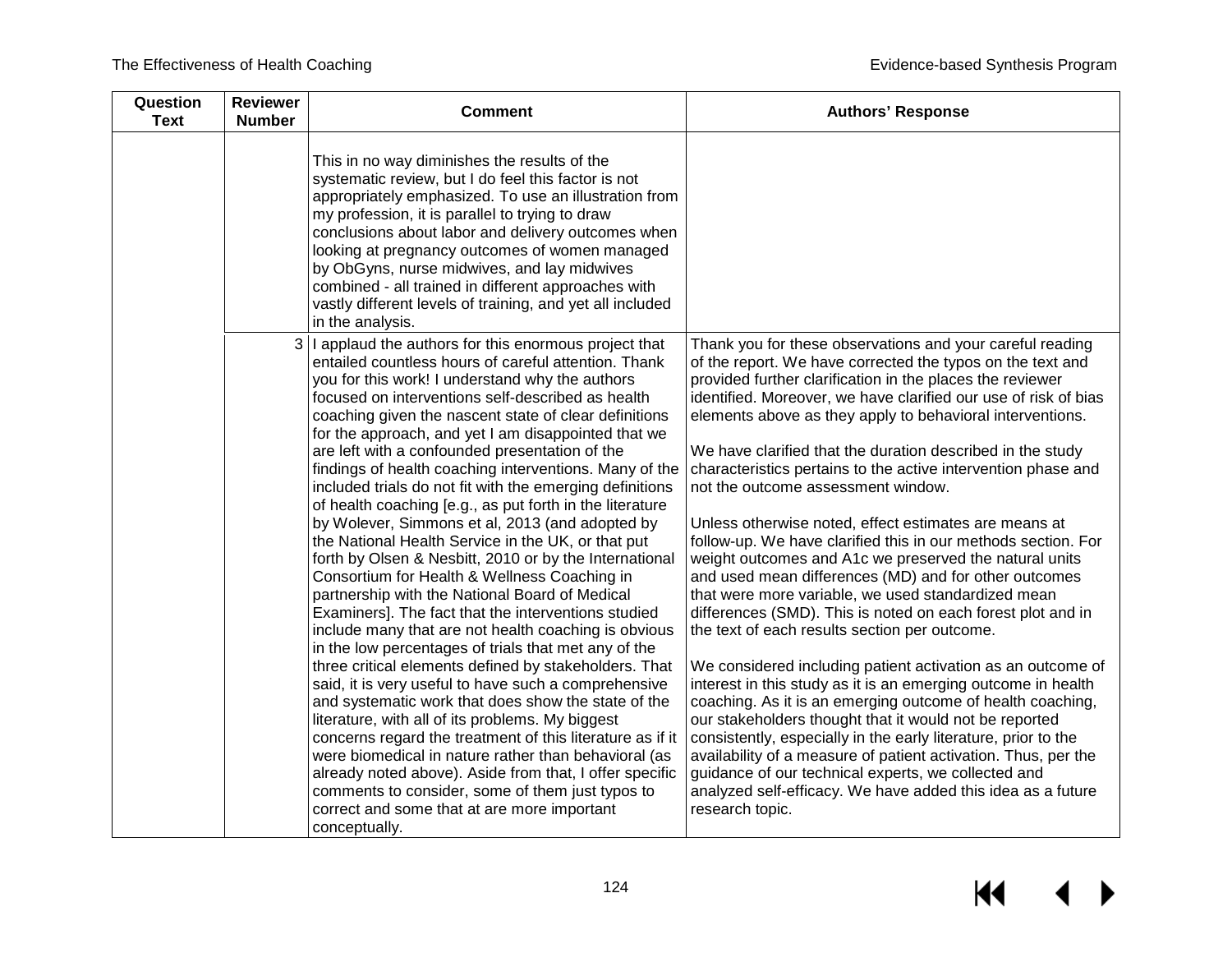| Question<br><b>Text</b> | <b>Reviewer</b><br><b>Number</b> | <b>Comment</b>                                                                                                                                                                                                                                                                                                                                                                                                                                                                                                       | <b>Authors' Response</b>                                                                                                                       |
|-------------------------|----------------------------------|----------------------------------------------------------------------------------------------------------------------------------------------------------------------------------------------------------------------------------------------------------------------------------------------------------------------------------------------------------------------------------------------------------------------------------------------------------------------------------------------------------------------|------------------------------------------------------------------------------------------------------------------------------------------------|
|                         |                                  | p. 1 line 57, remove "use" in "use used"                                                                                                                                                                                                                                                                                                                                                                                                                                                                             | The p-values in the forest plots pertain to the test for<br>heterogeneity statistic, I <sup>2</sup> , and not the summary effect<br>estimates. |
|                         |                                  | p. 2 line 24, "increases" should read "decreases in<br>HbA1c"                                                                                                                                                                                                                                                                                                                                                                                                                                                        | In reference to the use of the quality rating tool used in this<br>study, review investigators were taught how to apply these                  |
|                         |                                  | p. 3 lines 14-15 unclear: does this mean 828 hrs per<br>yr to treat all patients that had any of the top 10<br>chronic diseases?                                                                                                                                                                                                                                                                                                                                                                                     | criteria to behavioral studies, including when blinding of<br>participants was not feasible.                                                   |
|                         |                                  | p. 3 line 42: coaches do not provide advice, including<br>motivational advice. Better to say "is to use<br>motivational processes, "                                                                                                                                                                                                                                                                                                                                                                                 |                                                                                                                                                |
|                         |                                  | p. 3 line 51 "may not be trained therapists" - in fact,<br>the vast majority are not, so better to say "but only<br>the minority are trained"                                                                                                                                                                                                                                                                                                                                                                        |                                                                                                                                                |
|                         |                                  | p. 4 lines 11-12: the report was commissioned for<br>these reasons, and I know why it understandably<br>shifted a bit. The reader won't know this however, so<br>an additional sentence somewhere might make it<br>more clear why quality of life and pt satisfaction were<br>not evaluated                                                                                                                                                                                                                          |                                                                                                                                                |
|                         |                                  | p. 4 line 37 - as noted above, weight is not a behavior                                                                                                                                                                                                                                                                                                                                                                                                                                                              |                                                                                                                                                |
|                         |                                  | p. 4 line 50 - there are several places where<br>"certified" health coaches are mentioned. (Also seen<br>on p. 12 line 12, p. 35 line 39, p. 69 line 5.) The naive<br>reader (and perhaps the authors) might assume that<br>"certified" in this context means something in terms<br>of skill level, when it does not. In fact, at this point in<br>time, there is no single certification that implies<br>additional skill behind its brand identity. You can<br>literally go online, pay a fee and become certified |                                                                                                                                                |
|                         |                                  | without the demonstration of a single skill! The<br>International Consortium of Health and Wellness<br>Coaching is working to change this, but thus far, it is                                                                                                                                                                                                                                                                                                                                                       |                                                                                                                                                |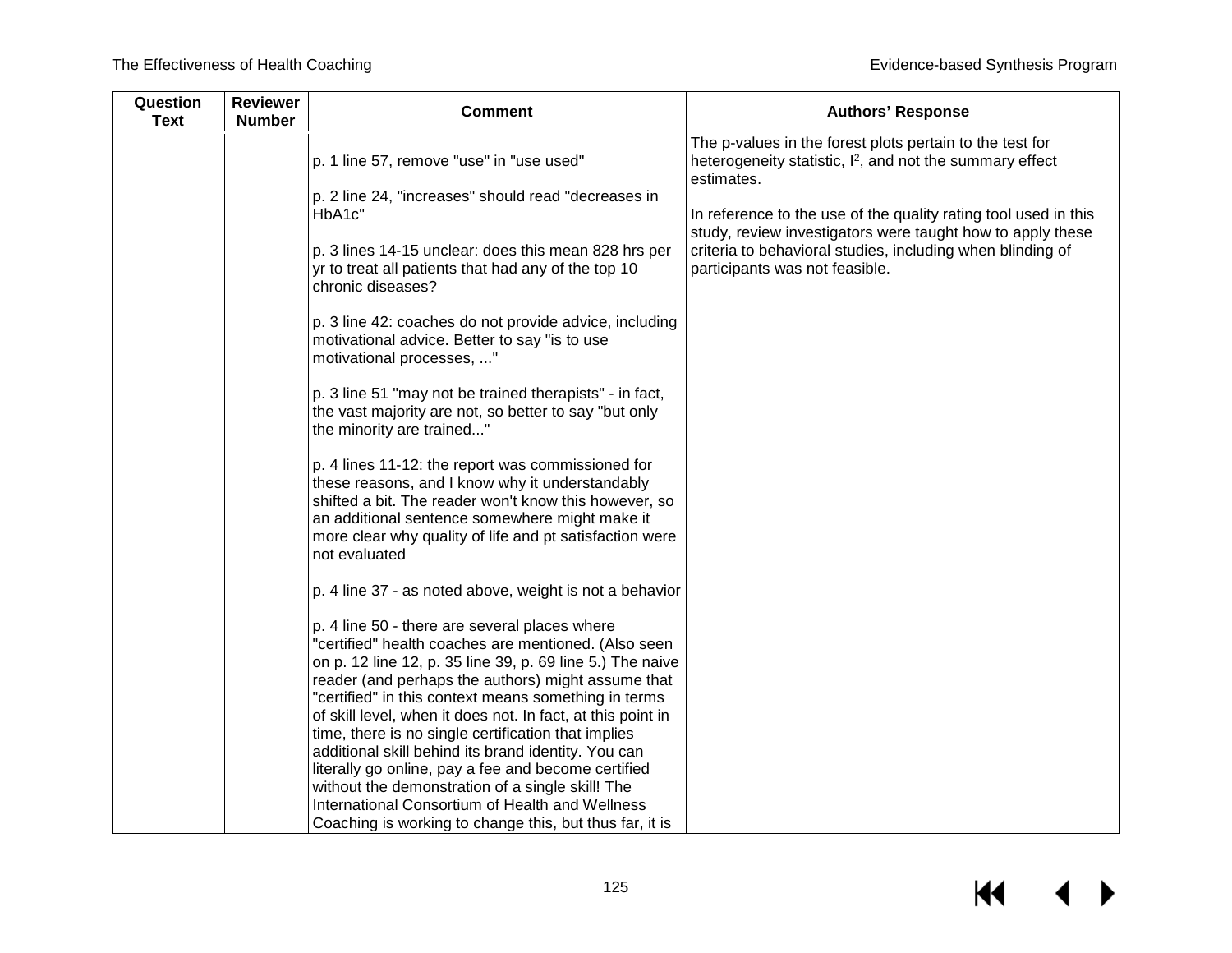| Question<br><b>Text</b> | <b>Reviewer</b><br><b>Number</b> | <b>Comment</b>                                                                                                                                                                                                                                                                                                                                                                                                                                                                                                             | <b>Authors' Response</b> |
|-------------------------|----------------------------------|----------------------------------------------------------------------------------------------------------------------------------------------------------------------------------------------------------------------------------------------------------------------------------------------------------------------------------------------------------------------------------------------------------------------------------------------------------------------------------------------------------------------------|--------------------------|
|                         |                                  | misleading to note "certified" as a way to distinguish<br>the coaches in one study versus another (even if<br>those authors did). I strongly recommend removing<br>that distinction.                                                                                                                                                                                                                                                                                                                                       |                          |
|                         |                                  | p. 6 line 14 - weight is not a patient behavior but a<br>clinical outcome                                                                                                                                                                                                                                                                                                                                                                                                                                                  |                          |
|                         |                                  | p. 7 line 13 - it is inappropriate to assume that<br>blinding participants in an active behavioral trial is an<br>indicator of quality research. Please see discussion<br>and refs above.                                                                                                                                                                                                                                                                                                                                  |                          |
|                         |                                  | p. 7 line 55 - only six had more than one arm?? (UC<br>vs coaching is two arms) Do you mean more than<br>one active arm/intervention beyond usual care?                                                                                                                                                                                                                                                                                                                                                                    |                          |
|                         |                                  | p. 8 line 25 - were funnel plots explored?                                                                                                                                                                                                                                                                                                                                                                                                                                                                                 |                          |
|                         |                                  | p. 8 line 54 - The technical expert from Vanderbilt is<br>from the Vanderbilt University Medical Center (there<br>is no school of PMR, but only a Department of PMR,<br>and of Psychiatry)                                                                                                                                                                                                                                                                                                                                 |                          |
|                         |                                  | p. 9 lines 26-27 - Did you characterize an intervention<br>as using pt-determined goals if the participants had<br>any input at all? Many trials have both<br>expert/professional input as well as participant input.<br>For example, one might get an exercise prescription<br>(expert driven goal) but fine-tune it for their<br>readiness. Or get the goal from the expert but have<br>exercised some pt-determination in signing up for a<br>study on a given behavior (e.g., aerobic exercise) in<br>the first place. |                          |
|                         |                                  | p. 12 lines 43-44 - An inclusion requirement was that<br>there was at least 6 month outcomes data, so how<br>could only 80% of the trials last months or longer?                                                                                                                                                                                                                                                                                                                                                           |                          |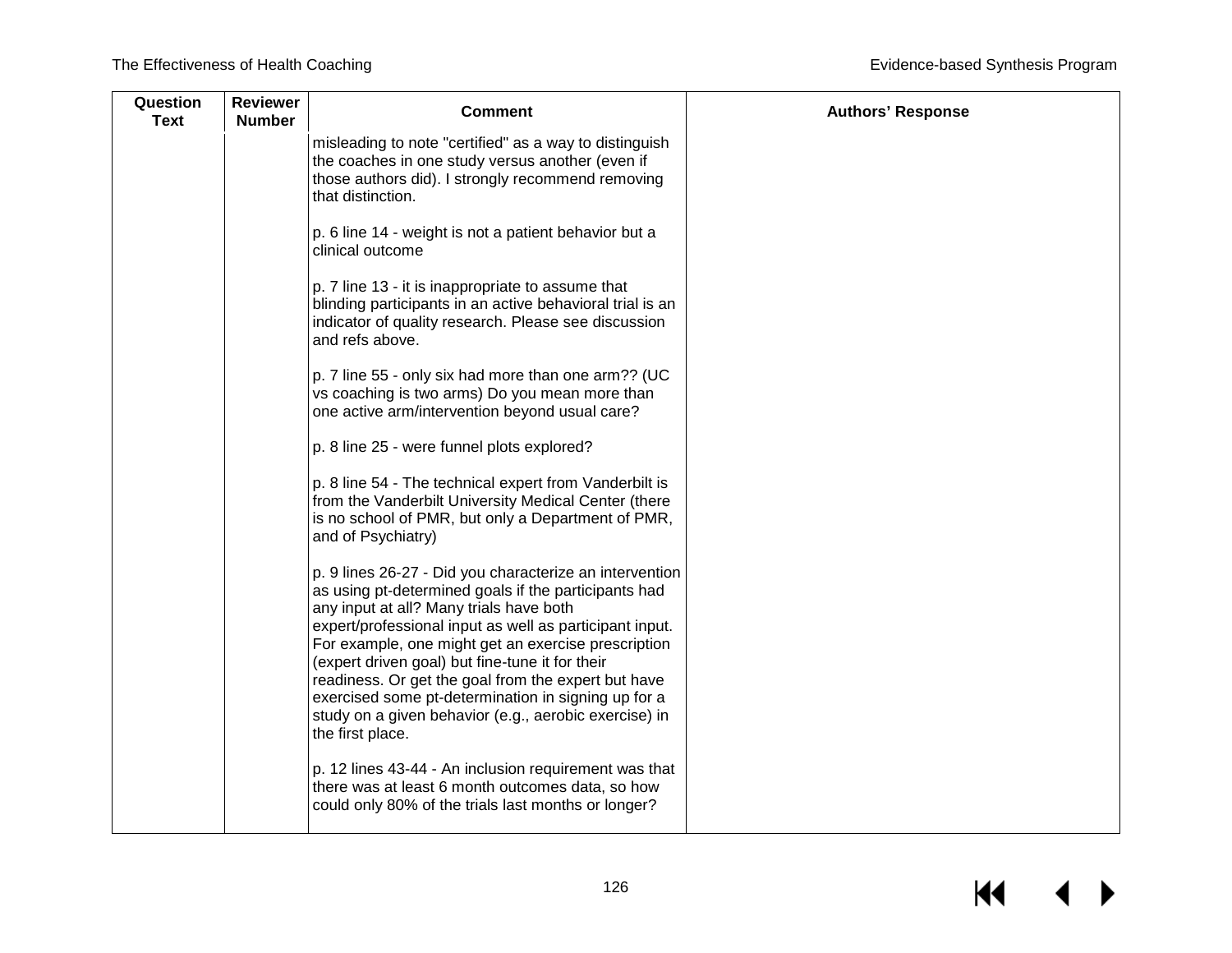| Question<br><b>Text</b> | <b>Reviewer</b><br><b>Number</b> | <b>Comment</b>                                                                                                                                                                                                                                                                                                                                                                                                                                                                                                                                                                                                                                                                                                                                                                                                                                                     | <b>Authors' Response</b> |
|-------------------------|----------------------------------|--------------------------------------------------------------------------------------------------------------------------------------------------------------------------------------------------------------------------------------------------------------------------------------------------------------------------------------------------------------------------------------------------------------------------------------------------------------------------------------------------------------------------------------------------------------------------------------------------------------------------------------------------------------------------------------------------------------------------------------------------------------------------------------------------------------------------------------------------------------------|--------------------------|
|                         |                                  | p. 12, line 56 - weight is not a behavior                                                                                                                                                                                                                                                                                                                                                                                                                                                                                                                                                                                                                                                                                                                                                                                                                          |                          |
|                         |                                  | p. 16 line 25 - Luley study comparator column is<br>unfinished: "then control group left??"                                                                                                                                                                                                                                                                                                                                                                                                                                                                                                                                                                                                                                                                                                                                                                        |                          |
|                         |                                  | p. 16, line 49 - what was the intervention duration?<br>max of 3 X per week for how long?                                                                                                                                                                                                                                                                                                                                                                                                                                                                                                                                                                                                                                                                                                                                                                          |                          |
|                         |                                  | p. 17 line 26 - needs bullet in third column                                                                                                                                                                                                                                                                                                                                                                                                                                                                                                                                                                                                                                                                                                                                                                                                                       |                          |
|                         |                                  | p. 21 line 22 - replace "medical assistant in<br>psychology coach" with "psychotherapist" or with<br>"masters level psychologist" - there were no medical<br>assistants in this trial                                                                                                                                                                                                                                                                                                                                                                                                                                                                                                                                                                                                                                                                              |                          |
|                         |                                  | p. 21 line 48 - Somewhere, (and most likely in the<br>discussion, but it was apparent to me here) it would<br>be useful to note that one of the challenges with<br>health coaching trials is that since goals are self-<br>determined, participants work on different things and<br>inclusion criteria is not targeted to a single variable. It<br>is easier to get significance for change in A1c, for<br>example, when you only include those with elevated<br>A1c to start with. But by glancing over the starting<br>A1c values of the various trials, it is obvious that<br>elevated A1c was not an inclusion criteria for many<br>studies. This is similar for other conditions; when you<br>don't start with elevated weight with all participants,<br>harder to see a change in weight, etc. Hence, trials<br>designs need to consider this in the future. |                          |
|                         |                                  | p. 24 Figure 2 - It is not clear what the mean (SD)<br>values represent. It appears that they are sometimes<br>the post-tx mean (without consideration for baseline)<br>and sometimes the mean change for a given group.<br>Is there a way to clarify this, or perhaps at least spell<br>out that these differences are neutralized in the meta-<br>analyses? This is similar for the other Figures - e.g.,<br>Figure 3 - steps or minutes?                                                                                                                                                                                                                                                                                                                                                                                                                        |                          |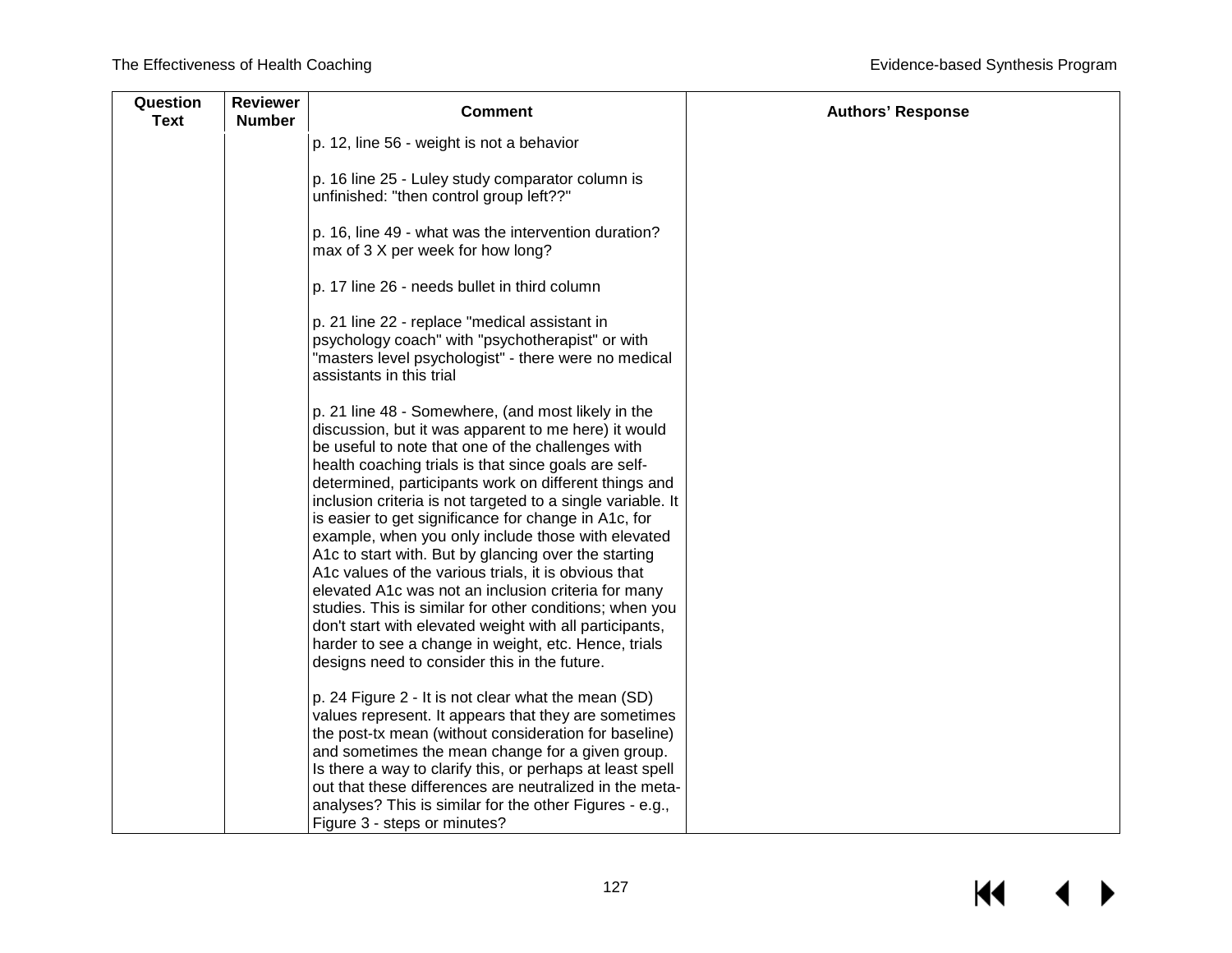| Question<br><b>Text</b> | <b>Reviewer</b><br><b>Number</b> | <b>Comment</b>                                                                                                                                                                                                                                                                                                                                                                                                                                                                                                                                 | <b>Authors' Response</b> |
|-------------------------|----------------------------------|------------------------------------------------------------------------------------------------------------------------------------------------------------------------------------------------------------------------------------------------------------------------------------------------------------------------------------------------------------------------------------------------------------------------------------------------------------------------------------------------------------------------------------------------|--------------------------|
|                         |                                  | p. 24 line 58 - comma needed after cardiovascular<br>disease                                                                                                                                                                                                                                                                                                                                                                                                                                                                                   |                          |
|                         |                                  | p. 32 line 31 - replace "students" with "participants"                                                                                                                                                                                                                                                                                                                                                                                                                                                                                         |                          |
|                         |                                  | p. 34 Figure 6 - spacing and size could be better                                                                                                                                                                                                                                                                                                                                                                                                                                                                                              |                          |
|                         |                                  | p. 35 Figure 7 - same                                                                                                                                                                                                                                                                                                                                                                                                                                                                                                                          |                          |
|                         |                                  | p. 35 line 38 - remove "study" after ROB                                                                                                                                                                                                                                                                                                                                                                                                                                                                                                       |                          |
|                         |                                  | p. 36 line 47 - drop the "ed" on addressed                                                                                                                                                                                                                                                                                                                                                                                                                                                                                                     |                          |
|                         |                                  | p. 37 line 35 - I wonder why you left out trials that<br>measured pt activation as this concept is highly<br>related to self-efficacy? In fact, it is defined as<br>believing you have the confidence, skills and<br>behavior to manage your health condition while self-<br>efficacy is believing you will succeed in a task, goal.<br>Knowing the stellar reputation of your group, I'm sure<br>you considered this; might be nice to have a<br>sentence about the decision to omit such as patient<br>activation is a somewhat "hot" topic. |                          |
|                         |                                  | p. 38, line 18 - colon after wait-list should be a<br>comma                                                                                                                                                                                                                                                                                                                                                                                                                                                                                    |                          |
|                         |                                  | p. 41 line 30 - reported should be reports or reporting                                                                                                                                                                                                                                                                                                                                                                                                                                                                                        |                          |
|                         |                                  | p. 41 - My significant concerns about measurement<br>of performance bias are noted above                                                                                                                                                                                                                                                                                                                                                                                                                                                       |                          |
|                         |                                  | p. 42, line 5 - The fact that about half of the trials did<br>not report complete outcome data and did not include<br>attrition data is a much better indicator of the low<br>quality of the behavioral trials than the blinding issue.<br>I'd state this instead.                                                                                                                                                                                                                                                                             |                          |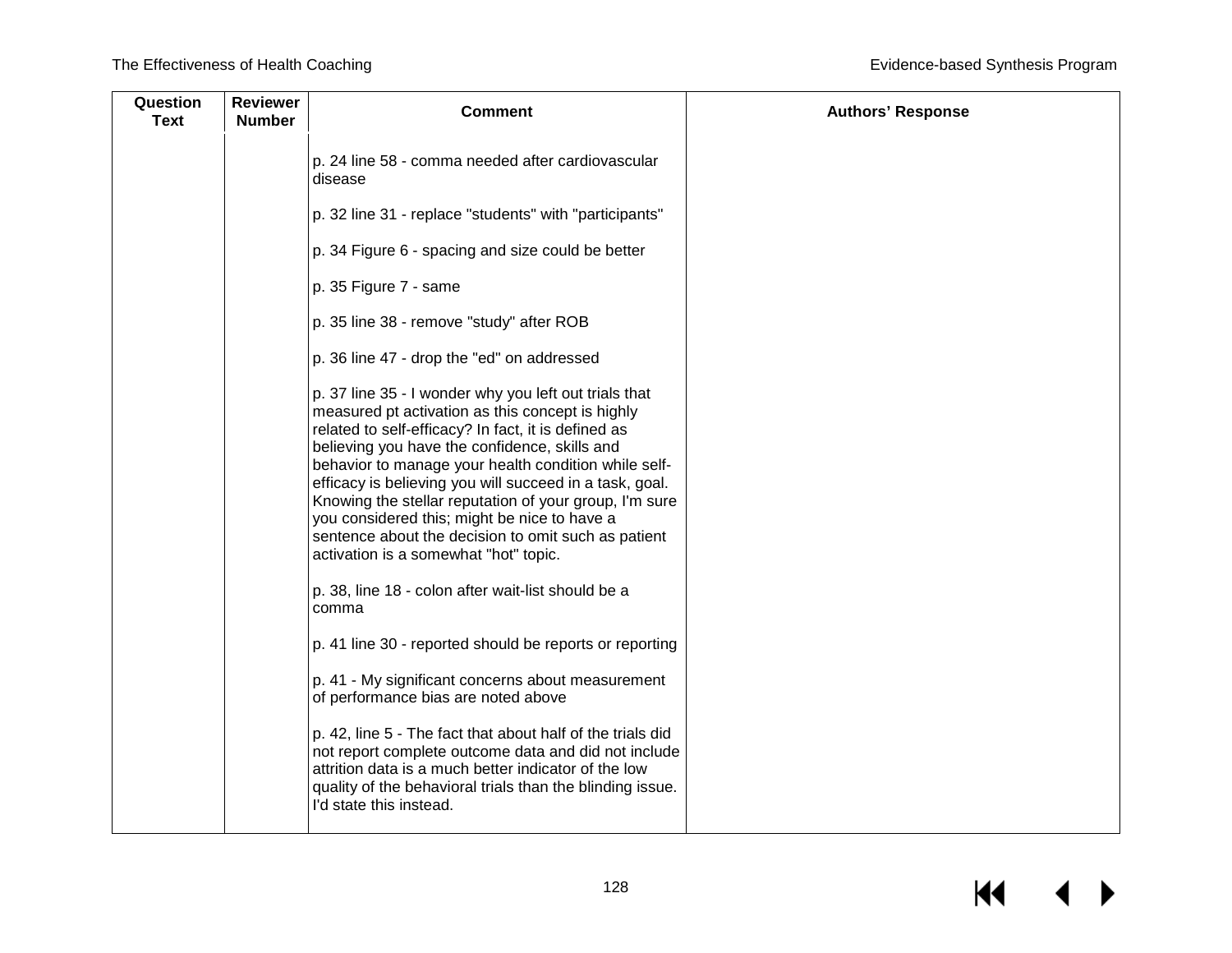| Question<br><b>Text</b> | <b>Reviewer</b><br><b>Number</b> | <b>Comment</b>                                                                                                                                                                                                                                                                                                                                                                                                                        | <b>Authors' Response</b> |
|-------------------------|----------------------------------|---------------------------------------------------------------------------------------------------------------------------------------------------------------------------------------------------------------------------------------------------------------------------------------------------------------------------------------------------------------------------------------------------------------------------------------|--------------------------|
|                         |                                  | p. 43 - A legend would be nice for Figure 10                                                                                                                                                                                                                                                                                                                                                                                          |                          |
|                         |                                  | p. 44 line 31 - add "of" before health coaching                                                                                                                                                                                                                                                                                                                                                                                       |                          |
|                         |                                  | p. 45 line 12 - add "s" to finding                                                                                                                                                                                                                                                                                                                                                                                                    |                          |
|                         |                                  | p. 50. lines 8, 25, and 34 - I may not be reading the<br>table correctly, but I thought that the p values in the<br>bolded Summary (lines 25 and 24) were the overall p<br>value for the pooled estimate. If that is true, then<br>there is an error here: line 8 notes that only the<br>pooled estimate for score of 4 was significant but the<br>p values suggested that score of 4 was not and the<br>estimate for score of 3 was. |                          |
|                         |                                  | p. 51 line 9 - "varaibility" has a typo                                                                                                                                                                                                                                                                                                                                                                                               |                          |
|                         |                                  | p. 53 lines 15-16 - seems strange to me to group<br>together peers and trained educators                                                                                                                                                                                                                                                                                                                                              |                          |
|                         |                                  | p. 53 line 29 - should read with "a score of 1" rather<br>than scores                                                                                                                                                                                                                                                                                                                                                                 |                          |
|                         |                                  | p. 54 line 8 - remove "and"                                                                                                                                                                                                                                                                                                                                                                                                           |                          |
|                         |                                  | p. 54 line 22 - do you mean video rather than video<br>chat (as in chat thru texts)?                                                                                                                                                                                                                                                                                                                                                  |                          |
|                         |                                  | p. 56 line 45 - should read "effect of intervention does<br>on change in physical activity" - not on health<br>coaching                                                                                                                                                                                                                                                                                                               |                          |
|                         |                                  | p. 58 line 32 - monthly coaching for how long?                                                                                                                                                                                                                                                                                                                                                                                        |                          |
|                         |                                  | p. 58 lines 43-44 - Again, I'm now doubting that I'm<br>reading the figures right, but if the p values in the<br>bolded Summary (lines 13 and 19 on Figure 22, p.<br>61) were the overall p value for the pooled estimates,<br>then something is wrong. The text (p. 58 lines 43-44)                                                                                                                                                  |                          |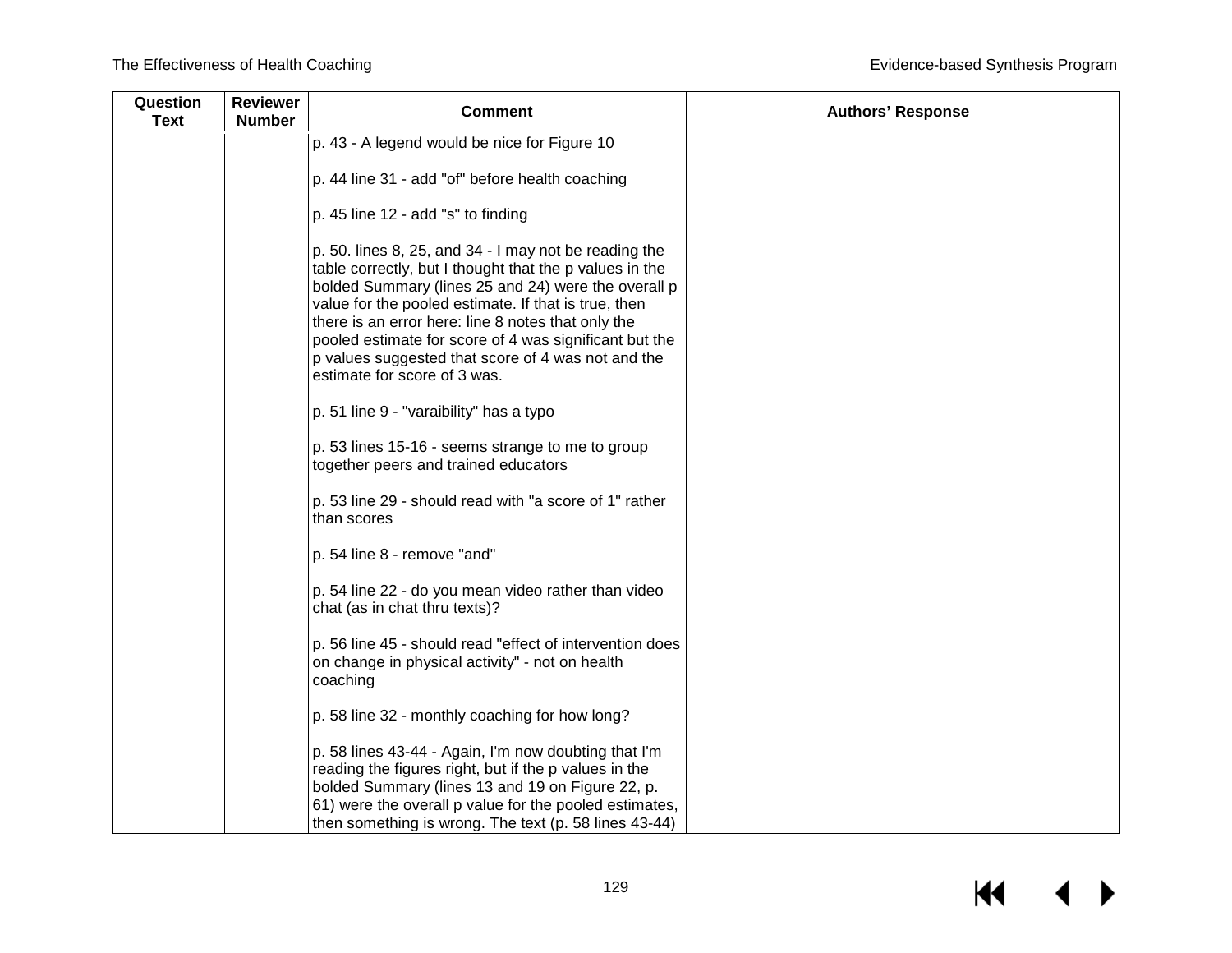| Question<br><b>Text</b> | <b>Reviewer</b><br><b>Number</b> | <b>Comment</b>                                                                                                                                                                                                                           | <b>Authors' Response</b> |
|-------------------------|----------------------------------|------------------------------------------------------------------------------------------------------------------------------------------------------------------------------------------------------------------------------------------|--------------------------|
|                         |                                  | indicates that the first pooled estimate is sig, but the<br>$p$ noted is $0.51$ )                                                                                                                                                        |                          |
|                         |                                  | p. 59 line 41 - Same problem - the text on p. 59 line<br>41 does not agree with the p value in Figure 21, line<br>14. Is it significant or not? Looks like it is.                                                                        |                          |
|                         |                                  | p. 64 line 15 - should it say "synthesis FOR this<br>outcome"?                                                                                                                                                                           |                          |
|                         |                                  | p. 65 line 3 - Figure title would more accurately read<br>"Effect of HC on CHANGE IN BMI"                                                                                                                                                |                          |
|                         |                                  | p. 65 line 54 - add "participants" after CVD                                                                                                                                                                                             |                          |
|                         |                                  | p. 66 line 12 - change "of" to "on" as in effects on<br>BMI                                                                                                                                                                              |                          |
|                         |                                  | p. 66 line 14 - change "or" to "on" in the figure title                                                                                                                                                                                  |                          |
|                         |                                  | p. 67 line 19 - Again, the text and figure don't match.<br>Line 19 suggests that the in-person pooled estimate<br>is not significant but Figure 28 notes p of 0.014<br>(unless you are adjusting the P, which is not stated<br>anywhere) |                          |
|                         |                                  | p. 67 line 24 - Figure title would be more accurate if it<br>read "on CHANGE IN BMI"                                                                                                                                                     |                          |
|                         |                                  | p. 69 line 16 - please make this read "produced ONE<br>OF the largest point estimateS" bc it's not the largest;<br>Varney (2014) and Ma (2013) were both larger.                                                                         |                          |
|                         |                                  | p. 70 lines 38 and 40 - what do the numbers (98),<br>(519 and 626) mean?                                                                                                                                                                 |                          |
|                         |                                  | p. 70 line 46 - Up to this point in the report,<br>behavioral health providers have not been<br>considered/categorized as healthcare providers.                                                                                          |                          |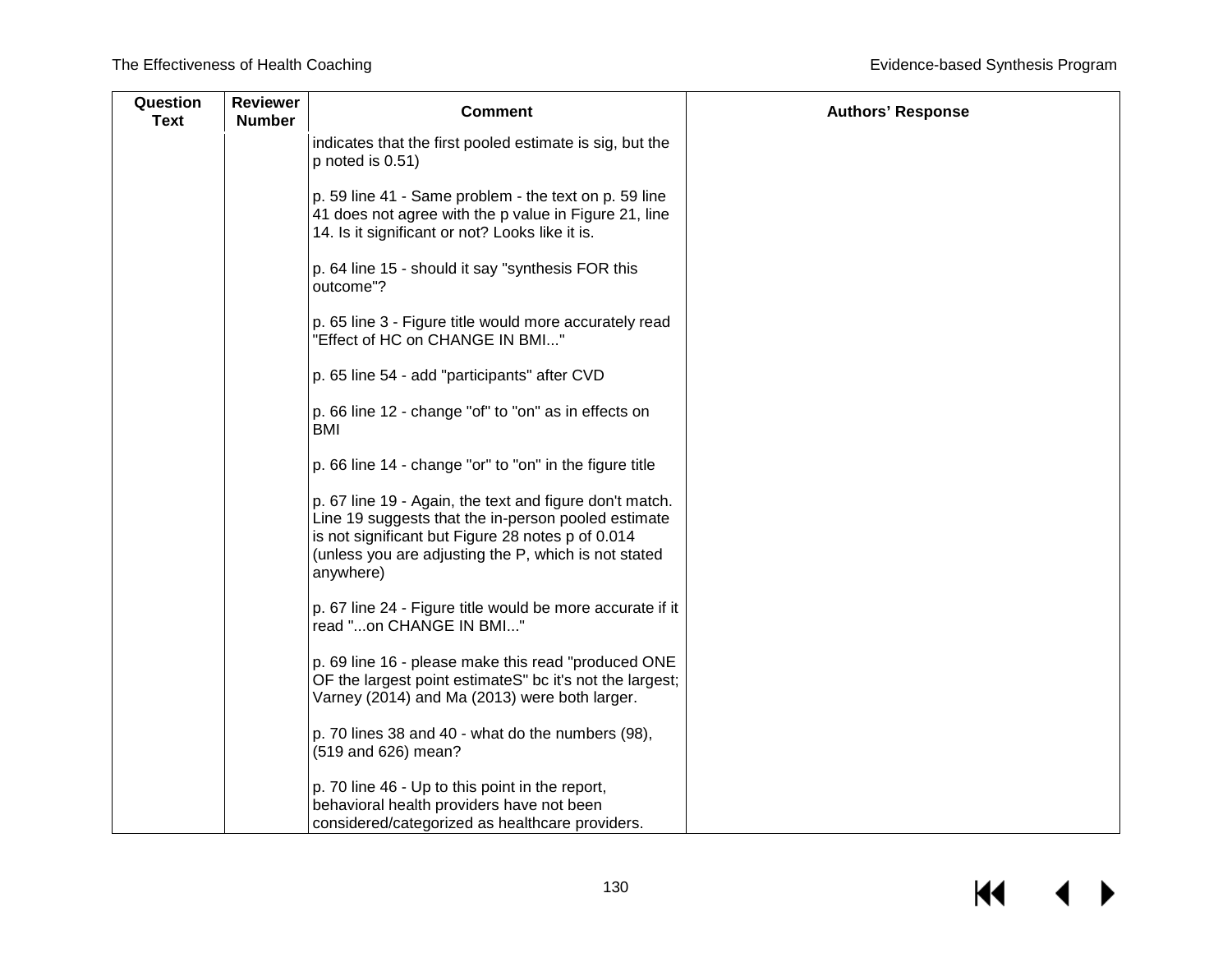| Question<br><b>Text</b> | <b>Reviewer</b><br><b>Number</b> | <b>Comment</b>                                                                                                                                                                                              | <b>Authors' Response</b> |
|-------------------------|----------------------------------|-------------------------------------------------------------------------------------------------------------------------------------------------------------------------------------------------------------|--------------------------|
|                         |                                  | Although I disagree with that categorization, it would<br>be better to use language here that is consistent.                                                                                                |                          |
|                         |                                  | p. 71 line 24 - drop "groups of" so that it reads "other<br>2 studies"                                                                                                                                      |                          |
|                         |                                  | p. 73 line 20 - The p value of 0.28 does not suggest a<br>trend toward significance as stated on p. 72 line 39.                                                                                             |                          |
|                         |                                  | p. 73, lines 38 -39 - Similarly, the text does not agree<br>with the p values on Figure 34. P of 0.94 is not<br>significant (again, if I'm reading the figures correctly)<br>but 0.038 does trend that way. |                          |
|                         |                                  | p. 74 line 35 add "s" to element                                                                                                                                                                            |                          |
|                         |                                  | p. 75 line 14 - is this p value correct? Doesn't look<br>that way.                                                                                                                                          |                          |
|                         |                                  | p. 75, line 43 - weight loss is not a behavior                                                                                                                                                              |                          |
|                         |                                  | p. 75, line 57 - As noted above, coaches do not give<br>advice, including motivational advice                                                                                                               |                          |
|                         |                                  | p. 76 line 6 - add "s" to patient                                                                                                                                                                           |                          |
|                         |                                  | p. 76 line 11 - add "an" before a priori                                                                                                                                                                    |                          |
|                         |                                  | p. 76 line 17 - I'd re-categorize weight/BMI as a<br>clinical outcome                                                                                                                                       |                          |
|                         |                                  | p. 76 line 29 - The fact that only 68% were even<br>patient-centered tells you that many were not health<br>coaching interventions.                                                                         |                          |
|                         |                                  | p. 77 line 51 - change "inconsistence" to<br>"inconsistency"                                                                                                                                                |                          |
|                         |                                  | p. 78 line 29 - add "on" after "based"                                                                                                                                                                      |                          |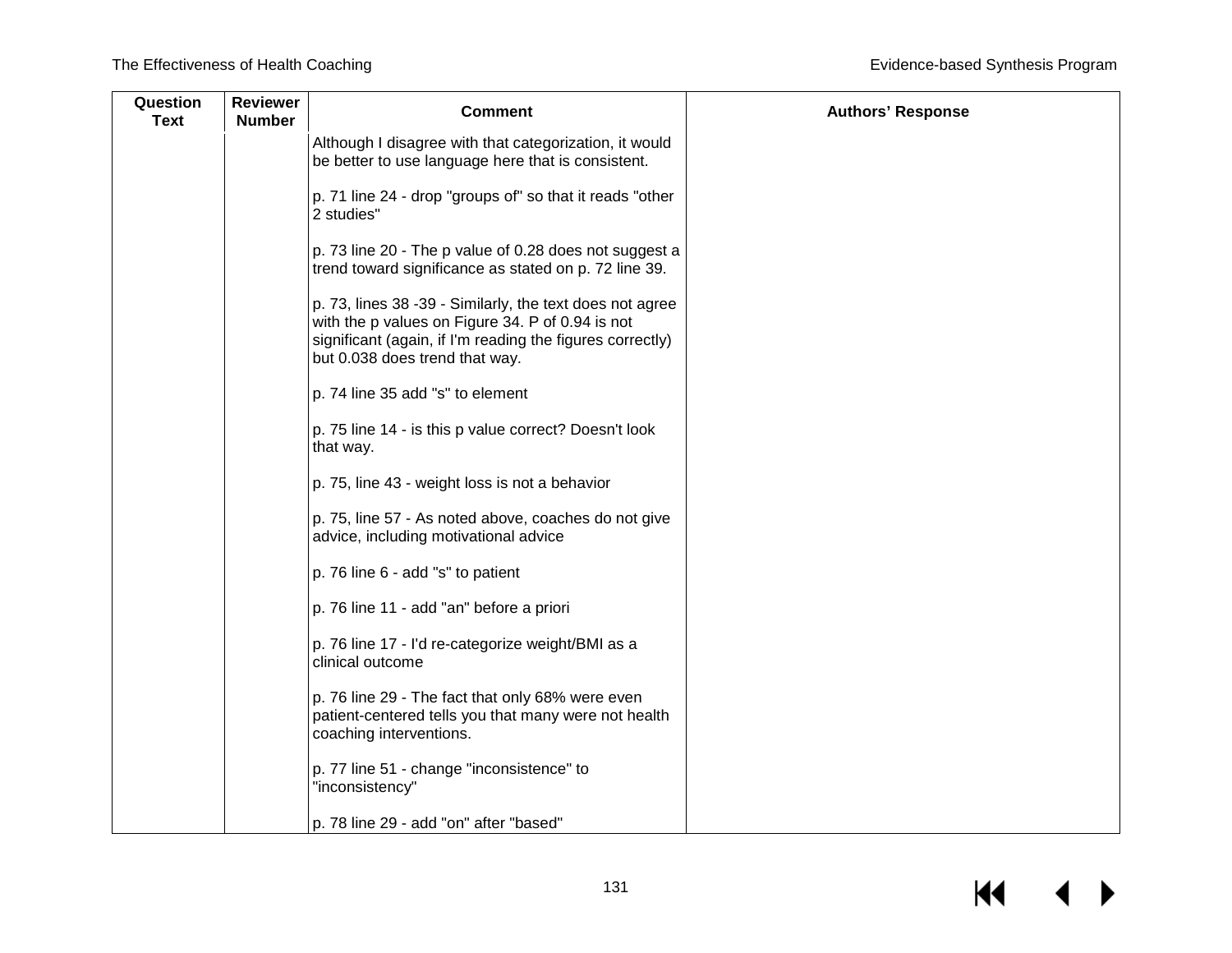| Question<br><b>Text</b> | <b>Reviewer</b><br><b>Number</b> | <b>Comment</b>                                                                                                                                                                                                                                                                                                                                                                                                                                                                                                        | <b>Authors' Response</b> |
|-------------------------|----------------------------------|-----------------------------------------------------------------------------------------------------------------------------------------------------------------------------------------------------------------------------------------------------------------------------------------------------------------------------------------------------------------------------------------------------------------------------------------------------------------------------------------------------------------------|--------------------------|
|                         |                                  | p. 78 line 35 - conducting needs a "t"                                                                                                                                                                                                                                                                                                                                                                                                                                                                                |                          |
|                         |                                  | p. 79 line 4 - add "to" after "amenable"                                                                                                                                                                                                                                                                                                                                                                                                                                                                              |                          |
|                         |                                  | p. 79 line 19 - at what time point did the 665<br>steps/day arise? Is it possible to estimate, average or<br>say in interventions of at least X week duration?                                                                                                                                                                                                                                                                                                                                                        |                          |
|                         |                                  | p. 79 line 27 - add "per day" after kcal                                                                                                                                                                                                                                                                                                                                                                                                                                                                              |                          |
|                         |                                  | p. 79 line 45 - I'm happy to see this conclusion that<br>HC is likely as effective as other self-management<br>approaches" and it may be useful to add a further<br>sentence that underlines that further work is needed.<br>not only about how it is distinct from other behavioral,<br>patient-focused approaches but that further work is<br>needed to determine when i may be most<br>appropriate, and that clarification studies are needed<br>to determine appropriate background and coach<br>training needed. |                          |
|                         |                                  | p. 79 line 46 - chance "in" to "is"                                                                                                                                                                                                                                                                                                                                                                                                                                                                                   |                          |
|                         |                                  | p. 79 line 53 - I disagree with that there was "careful<br>quality assessment" - it was indeed very careful and<br>thorough but for biomedical rather than behavioral<br>designs.                                                                                                                                                                                                                                                                                                                                     |                          |
|                         |                                  | p. 80 lines 4-6 - It would be nice to highlight that the<br>intervention diversity, although you valiantly<br>attempted to unpack it, it highly problematic in<br>interpreting the results. This seems underplayed to<br>me.                                                                                                                                                                                                                                                                                          |                          |
|                         |                                  | p. 80 line 19 - The report doesn't really include<br>number of providers, perhaps you meant number of<br>contacts?                                                                                                                                                                                                                                                                                                                                                                                                    |                          |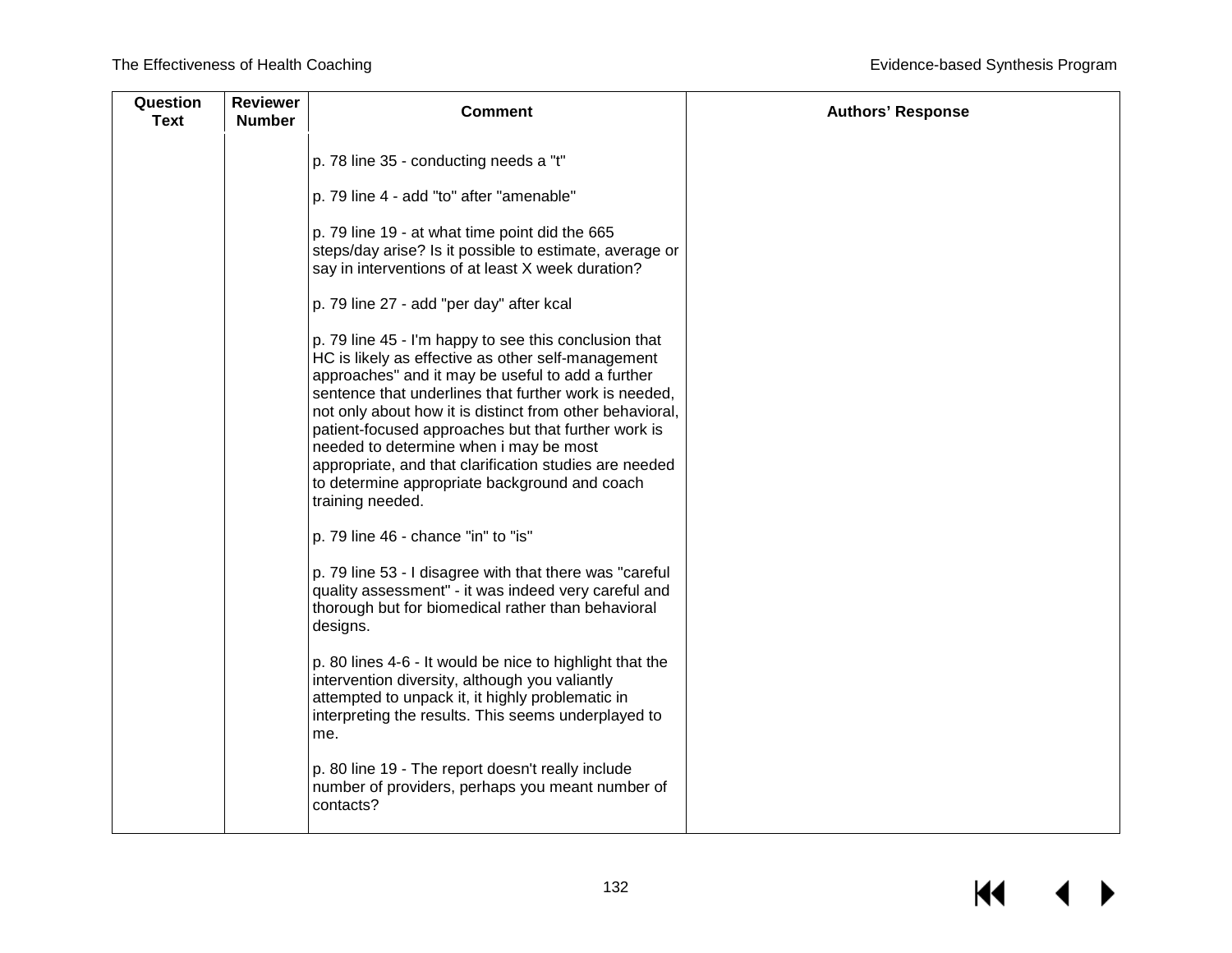| Question<br><b>Text</b> | <b>Reviewer</b><br><b>Number</b> | <b>Comment</b>                                                                                                                                                                                                                                                                                                                                                                                                                                                                                                                                                                                                                                                                                                                                                                                                                                                                             | <b>Authors' Response</b> |
|-------------------------|----------------------------------|--------------------------------------------------------------------------------------------------------------------------------------------------------------------------------------------------------------------------------------------------------------------------------------------------------------------------------------------------------------------------------------------------------------------------------------------------------------------------------------------------------------------------------------------------------------------------------------------------------------------------------------------------------------------------------------------------------------------------------------------------------------------------------------------------------------------------------------------------------------------------------------------|--------------------------|
|                         |                                  | p. 80, line 27 - Drop "certified" as the distinction is<br>meaningless at this point in time.                                                                                                                                                                                                                                                                                                                                                                                                                                                                                                                                                                                                                                                                                                                                                                                              |                          |
|                         |                                  | p. 81 line 15 - I'd remove "health coaching-related<br>content" as this implies that the investigators don't<br>really understand what coaching is, and assume it is<br>a content-driven intervention                                                                                                                                                                                                                                                                                                                                                                                                                                                                                                                                                                                                                                                                                      |                          |
|                         |                                  | p. 81 - Twice in the chart, "non-randomized<br>controlled before-and-after studies" Is noted. Is that<br>not the same as prospective trials (which is also<br>mentioned)?                                                                                                                                                                                                                                                                                                                                                                                                                                                                                                                                                                                                                                                                                                                  |                          |
|                         |                                  | p. 81 line 58 - I'd add that additional research is<br>needed regarding the very definition of coaching.                                                                                                                                                                                                                                                                                                                                                                                                                                                                                                                                                                                                                                                                                                                                                                                   |                          |
|                         |                                  | p. 81 - A couple important implications that are not<br>mentioned should be considered. First, the time-<br>course of health coaching trials is quite tricky; people<br>must practice behavior change long enough to<br>adequately demonstrate the subsequent shift in<br>biological measures; short trials (most often funded)<br>make it hard to evaluate longevity and impact of<br>behavior change. Second, as I mentioned above, the<br>fact that participants self-determine their goals<br>means that people are often working on different<br>behaviors and have different outcome goals. Hence,<br>it is challenging to create inclusion criteria that<br>maximizes the capture of potential change. Finally,<br>the conclusions would be another great place to<br>mention that use of biomedical quality ratings for<br>behavioral trials is usually inappropriate, and that UC |                          |
|                         |                                  | or wait-lists are often the best controls for behavioral<br>effectiveness trials. In addition, I don't imagine that<br>an ESP would be willing to go here, but the truth is<br>that the focus on RCTs themselves may limit the<br>evaluation of effectiveness when the intervention is<br>driven by patient-preference. Happy to provide refs<br>for this if you'd entertain a comment on such.                                                                                                                                                                                                                                                                                                                                                                                                                                                                                            |                          |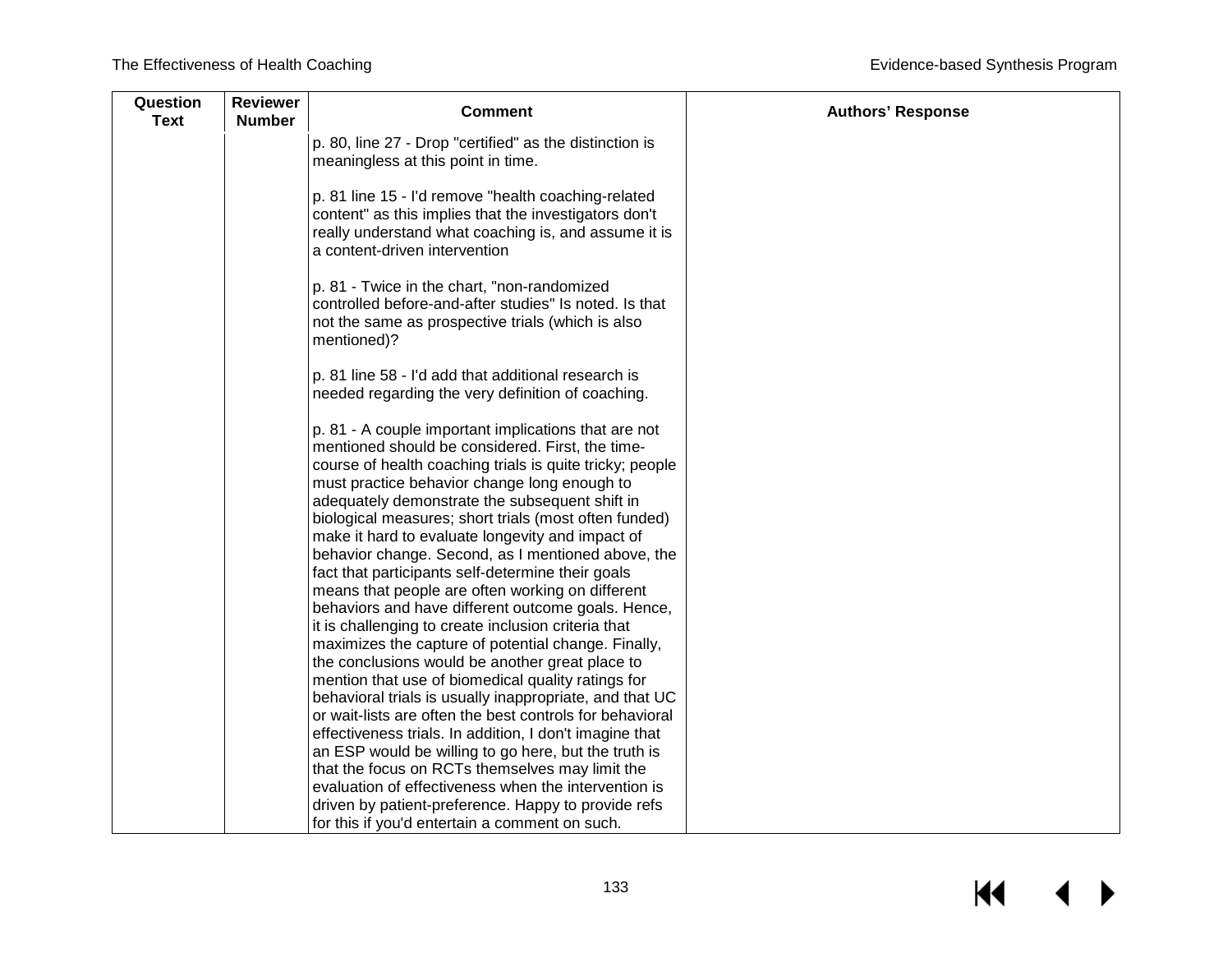| Question<br><b>Text</b> | <b>Reviewer</b><br><b>Number</b> | <b>Comment</b>                                                                                                                                                                                                                                                                                                                                                                                                                                                                                                                                                                                                                                                                                                                | <b>Authors' Response</b>                                                                                                                                                                                                                                                                                                                                                                                                                                                                                                                                                                                                                                                                                                  |
|-------------------------|----------------------------------|-------------------------------------------------------------------------------------------------------------------------------------------------------------------------------------------------------------------------------------------------------------------------------------------------------------------------------------------------------------------------------------------------------------------------------------------------------------------------------------------------------------------------------------------------------------------------------------------------------------------------------------------------------------------------------------------------------------------------------|---------------------------------------------------------------------------------------------------------------------------------------------------------------------------------------------------------------------------------------------------------------------------------------------------------------------------------------------------------------------------------------------------------------------------------------------------------------------------------------------------------------------------------------------------------------------------------------------------------------------------------------------------------------------------------------------------------------------------|
|                         |                                  | p. 107 line 37 - I wish you had NA as an option for<br>behavioral trials where it is literally impossible to blind<br>the participants to which condition they are receiving                                                                                                                                                                                                                                                                                                                                                                                                                                                                                                                                                  |                                                                                                                                                                                                                                                                                                                                                                                                                                                                                                                                                                                                                                                                                                                           |
|                         |                                  | p. 108 - For detection bias, how did you handle self-<br>report instruments in terms of blinding? If the<br>assessment personnel was blinded, but the<br>participants appropriately were not, these could not<br>be blinded either.                                                                                                                                                                                                                                                                                                                                                                                                                                                                                           |                                                                                                                                                                                                                                                                                                                                                                                                                                                                                                                                                                                                                                                                                                                           |
|                         |                                  | p. 110 format issue betweens lines 4 and 7                                                                                                                                                                                                                                                                                                                                                                                                                                                                                                                                                                                                                                                                                    |                                                                                                                                                                                                                                                                                                                                                                                                                                                                                                                                                                                                                                                                                                                           |
|                         |                                  | Despite my difference in opinions and my many<br>comments, I am grateful for your hard work, and<br>appreciate what you have contributed to this<br>emerging field.                                                                                                                                                                                                                                                                                                                                                                                                                                                                                                                                                           |                                                                                                                                                                                                                                                                                                                                                                                                                                                                                                                                                                                                                                                                                                                           |
|                         |                                  | The greatest Issue I had with the report was the lack<br>of application of the clear description of the<br>intervention that is then required to be applied in the<br>studies. The intervention of Health Coaching was<br>defined, yet included studies didn't have to actually<br>about that predefined intervention. Yet, the study<br>drew conclusions about the effectiveness of Health<br>Coaching, when Health Coaching as it was defined is<br>not even the confirmed intervention. For example,<br>some included studies had NONE of the 3 defined<br>key elements of Health Coaching. An effective<br>definition of an intervention like Health Coaching<br>needs to be clear about not only what it is, but what it | We thank the reviewer for these thoughtful comments. As<br>discussed above, any method for identifying literature for<br>complex behavioral interventions has strengths and<br>limitations. This is even more pronounced when the<br>complex behavioral intervention has not been well defined<br>and there is no consensus on what constitutes key elements<br>of the approach. Such is the case for health coaching. Thus,<br>in close consultation with our key stakeholders and our<br>technical expert panel, we weighed our options for<br>identifying this literature and jointly decided upon use of<br>self-identified interventions. This approach is supported in<br>the literature, including Wolever review: |
|                         |                                  | isn't. It isn't directive or prescriptive. It isn't<br>predetermined in frequency or agenda by the<br>providers or study administrators. This design implies<br>a deep seated lack of understanding of the principles                                                                                                                                                                                                                                                                                                                                                                                                                                                                                                         | (1) Olsen JM, Nesbitt BJ. Health coaching to improve<br>healthy lifestyle behaviors: an integrative review. Am J<br>Health Promot. 2010;25(1):e1-e12                                                                                                                                                                                                                                                                                                                                                                                                                                                                                                                                                                      |
|                         |                                  | of Health and Wellness Coaching, besides the 3<br>determinants discussed, which appeared to be<br>optional. See Wolever, Ruth Q., et al. "A systematic<br>review of the literature on health and wellness<br>coaching: defining a key behavioral intervention in                                                                                                                                                                                                                                                                                                                                                                                                                                                              | (2) Kivela K, Elo S, Kyngas H, Kaariainen M. The effects of<br>health coaching on adult patients with chronic diseases: a<br>systematic review. Patient Educ Couns. 2014;97(2):147-<br>157.                                                                                                                                                                                                                                                                                                                                                                                                                                                                                                                               |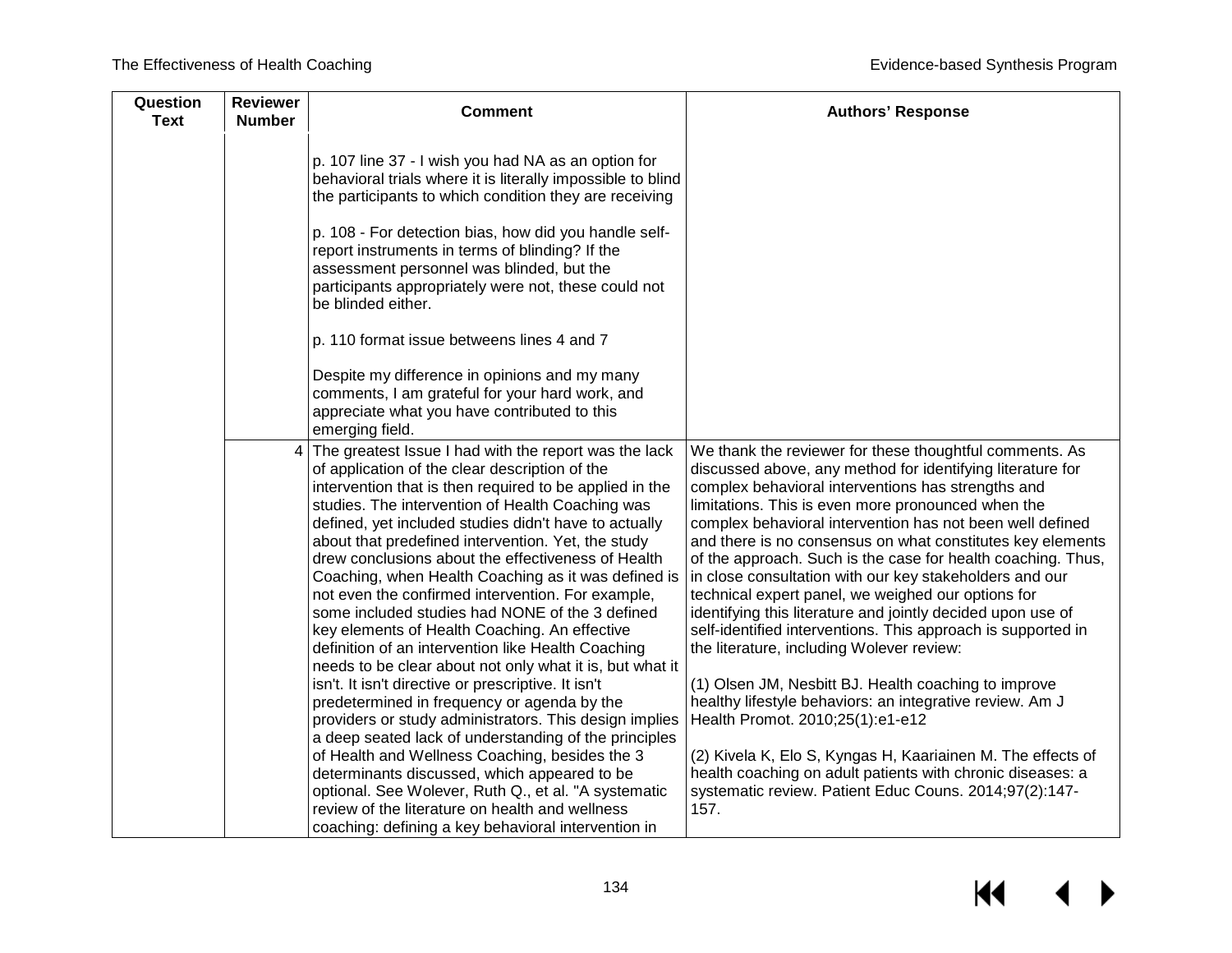| <b>Comment</b>                                                                                                                                                                                                                                                                                                                                                                                                                                                                                                                                                                                                                                                                                                                                                                              | <b>Authors' Response</b>                                                                                                                                                                                                                                                                                                                                                                                                                                                                                                                                                                                                                                                                                                                                                    |
|---------------------------------------------------------------------------------------------------------------------------------------------------------------------------------------------------------------------------------------------------------------------------------------------------------------------------------------------------------------------------------------------------------------------------------------------------------------------------------------------------------------------------------------------------------------------------------------------------------------------------------------------------------------------------------------------------------------------------------------------------------------------------------------------|-----------------------------------------------------------------------------------------------------------------------------------------------------------------------------------------------------------------------------------------------------------------------------------------------------------------------------------------------------------------------------------------------------------------------------------------------------------------------------------------------------------------------------------------------------------------------------------------------------------------------------------------------------------------------------------------------------------------------------------------------------------------------------|
| healthcare." Global Advances in Health and Medicine<br>2.4 (2013): 38-57.<br>There is great potential damage by making<br>conclusions about whether Health Coaching is<br>effective or not, when it appears that the intervention<br>evaluated didn't even meet criteria to be considered<br>health coaching.<br>The International Consortium Health and Wellness<br>Coaches<br>(http://ichwc.org) under the scope of determining<br>eligibility for sitting the National Board exam, requires<br>that coaching sessions on practice logs must be a<br>minimum of 3/4 specifically coaching, and NOT<br>education or instruction.<br>While there was elegant statistical analysis done, I<br>feel decisions made early about what to include in<br>the review did not lead to advancing the | (3) Wolever RQ, Simmons LA, Sforzo GA, et al. A<br>systematic review of the literature on health and wellness<br>coaching: defining a key behavioral intervention in<br>healthcare. Glob Adv Health Med. 2013;2(4):38-57.<br>Our intent in creating the concordance score was not to<br>characterize interventions as meeting health coaching<br>criteria if these three elements were present. Rather, we<br>were interested in examining the relationship between<br>concordance with key elements and select outcomes. Thus,<br>a study could contain none of the prioritized elements and<br>still be included. We have expanded our limitations section<br>to more fully capture the heterogeneity of the included<br>studies and the impact this has on our findings. |
| effectiveness of such heterogenous interventions.                                                                                                                                                                                                                                                                                                                                                                                                                                                                                                                                                                                                                                                                                                                                           |                                                                                                                                                                                                                                                                                                                                                                                                                                                                                                                                                                                                                                                                                                                                                                             |
| Thank you for the opportunity to review this research<br>synthesis report. I was very impressed with the rigor<br>and breadth of the report. I believe it has excellent<br>insights for clinical practice (despite the young state<br>of health coaching literature). The area of the report<br>that was lacking (in my opinion) was more robust<br>explanation and strategy around "Concordance."                                                                                                                                                                                                                                                                                                                                                                                          | Thank you for these comments. We developed the list of<br>key elements and the subsequent concordance score as an<br>exploratory approach to unpacking variability in treatment<br>effects. As described above, these elements were not used<br>as part of the eligibility criteria. We have expanded our<br>limitations section to add more emphasis to the high level of<br>intervention variability in this review.                                                                                                                                                                                                                                                                                                                                                      |
| fidelity) was loosely and subjectively defined. Three<br>elements were chosen based on the Wolever (2013)<br>article: Patient-centeredness, patient-determined<br>goals, and use of self-discovery. A score of 0 - 4 was<br>assigned, with one element receiving a maximum of<br>two points. The rationale for this was that "(patient-<br>centeredness) was rated as the main driver of<br>coaching effects by our stakeholders." Given the<br>quantitative rigor of this report, this particular decision<br>seems quite subjective. In my clinical experience,                                                                                                                                                                                                                           | Reviewer disagreements about presence or absence of key<br>elements were arbitrated in the same way as all other data<br>abstraction elements as described in the methods section.<br>The two reviewers worked to come to consensus. If they<br>could not, then a third reviewer, most often the PI, broke the<br>tie. We, unfortunately, did not track inter-rater reliability<br>between reviewer pairs on these elements.                                                                                                                                                                                                                                                                                                                                                |
|                                                                                                                                                                                                                                                                                                                                                                                                                                                                                                                                                                                                                                                                                                                                                                                             | understanding of the field or fair assessment of the<br>Concordance (which is associated with intervention<br>patient-centeredness is a pre-requisite of an effective                                                                                                                                                                                                                                                                                                                                                                                                                                                                                                                                                                                                       |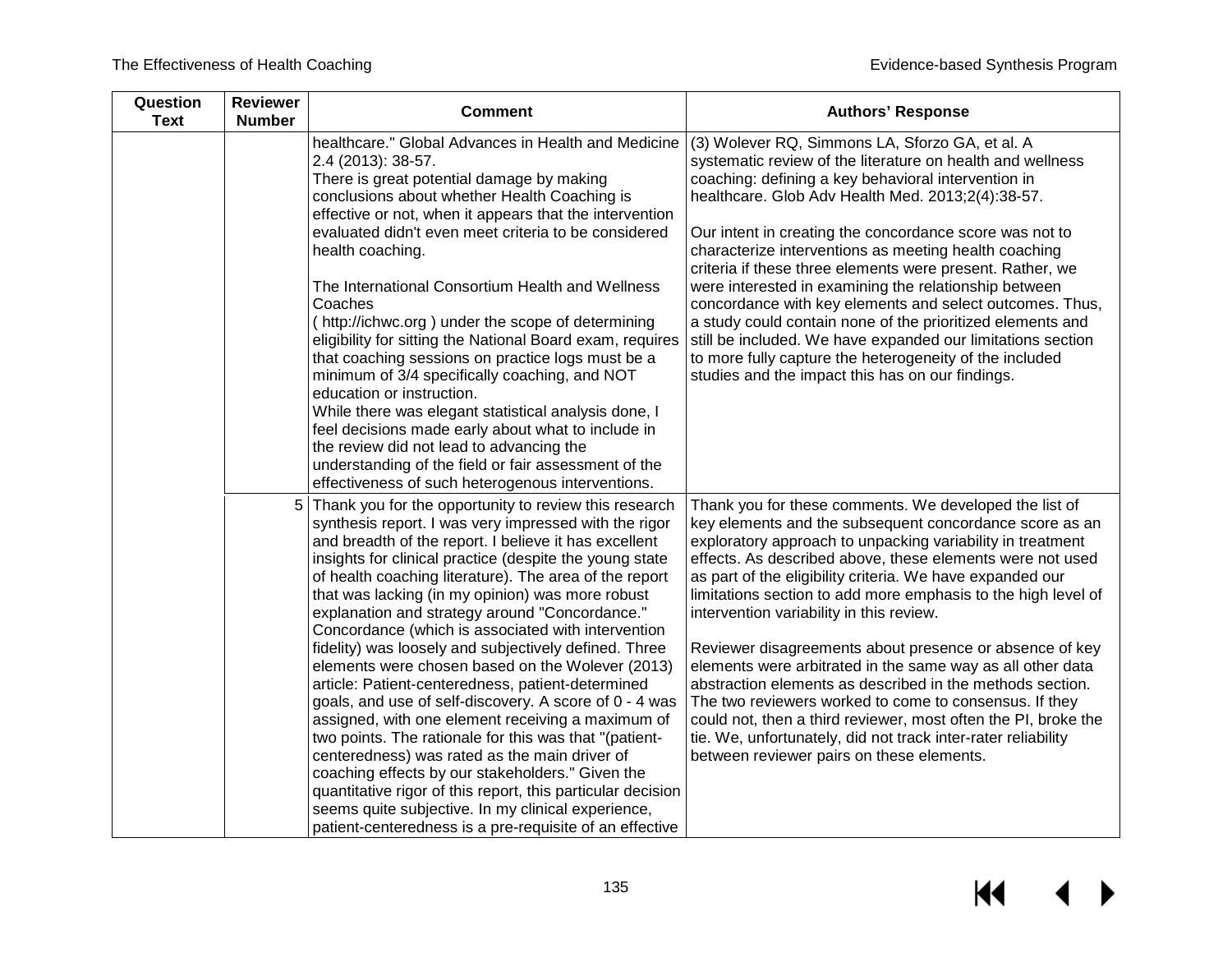| Question<br><b>Text</b> | <b>Reviewer</b><br><b>Number</b> | <b>Comment</b>                                                                                                                                                                                                                                                                                                                                                                                                                                                                                                                                                                                                                                                                                                                                                                                                                                                                                                                                                                                                                                                                                                                                                                                                                                                                                                                                                                            | <b>Authors' Response</b>                                                                                                                                                                                                                                                                                                                                                                                                                                                                                     |
|-------------------------|----------------------------------|-------------------------------------------------------------------------------------------------------------------------------------------------------------------------------------------------------------------------------------------------------------------------------------------------------------------------------------------------------------------------------------------------------------------------------------------------------------------------------------------------------------------------------------------------------------------------------------------------------------------------------------------------------------------------------------------------------------------------------------------------------------------------------------------------------------------------------------------------------------------------------------------------------------------------------------------------------------------------------------------------------------------------------------------------------------------------------------------------------------------------------------------------------------------------------------------------------------------------------------------------------------------------------------------------------------------------------------------------------------------------------------------|--------------------------------------------------------------------------------------------------------------------------------------------------------------------------------------------------------------------------------------------------------------------------------------------------------------------------------------------------------------------------------------------------------------------------------------------------------------------------------------------------------------|
|                         |                                  | coaching experience, but it is not the most heavily<br>weighted. In fact, the Motivational Interviewing<br>literature shows that counselors/coaches who are<br>effective at relationship building but not effective at<br>focusing sessions on patient-centered goals have<br>less impact on treatment outcomes.<br>Additionally, two reviewers rated the papers for<br>concordance but their inter-rater reliability was not<br>reported. Where they did differ in their ratings, there<br>was no defined process for how differences were<br>reconciled.<br>I strongly recommend that you include more<br>information about your treatment of Concordance in<br>your methodology and in your conclusions and<br>limitations sections.<br>My reason for emphasizing this point is this: If the<br>intervention delivered did not adhere to treatment<br>fidelity, you cannot explain outcomes. If something<br>failed to have impact, it may be because that<br>"something" was not accurately delivered. Likewise, if<br>something had impact but not treatment fidelity, you<br>cannot say how the outcome was achieved. If<br>Concordance was more completely and defensibly<br>described, I would have given this review an<br>"excellent" rating.<br>A few additional comments are included in my<br>uploaded text.<br>Thank you again for the opportunity to review this<br>paper. |                                                                                                                                                                                                                                                                                                                                                                                                                                                                                                              |
|                         |                                  | Overall it is a nice review that provides some<br>interesting data, which have the potential to move the<br>field forward. The biggest concerns I have with the<br>review are twofold. First, there appears to be an<br>underlying assumption that health care providers<br>somehow have training that makes them experts in<br>coaching. Having trained nearly 400 health care<br>providers in coaching, I can veritably say, this is not<br>true. For example, on page 76, the authors write, "all                                                                                                                                                                                                                                                                                                                                                                                                                                                                                                                                                                                                                                                                                                                                                                                                                                                                                      | Thank you for these thoughtful comments and your careful<br>review. We agree that training as a health care provider is<br>not equivalent to training as a health coach. We did not<br>mean to imply so in this report. We systematically captured<br>they type of person delivering the intervention and labeled<br>this as "coach type" but the reviewer is correct that this<br>should be corrected so as not to confound interventionist's<br>discipline (eg, medicine, nursing) with coach training. We |